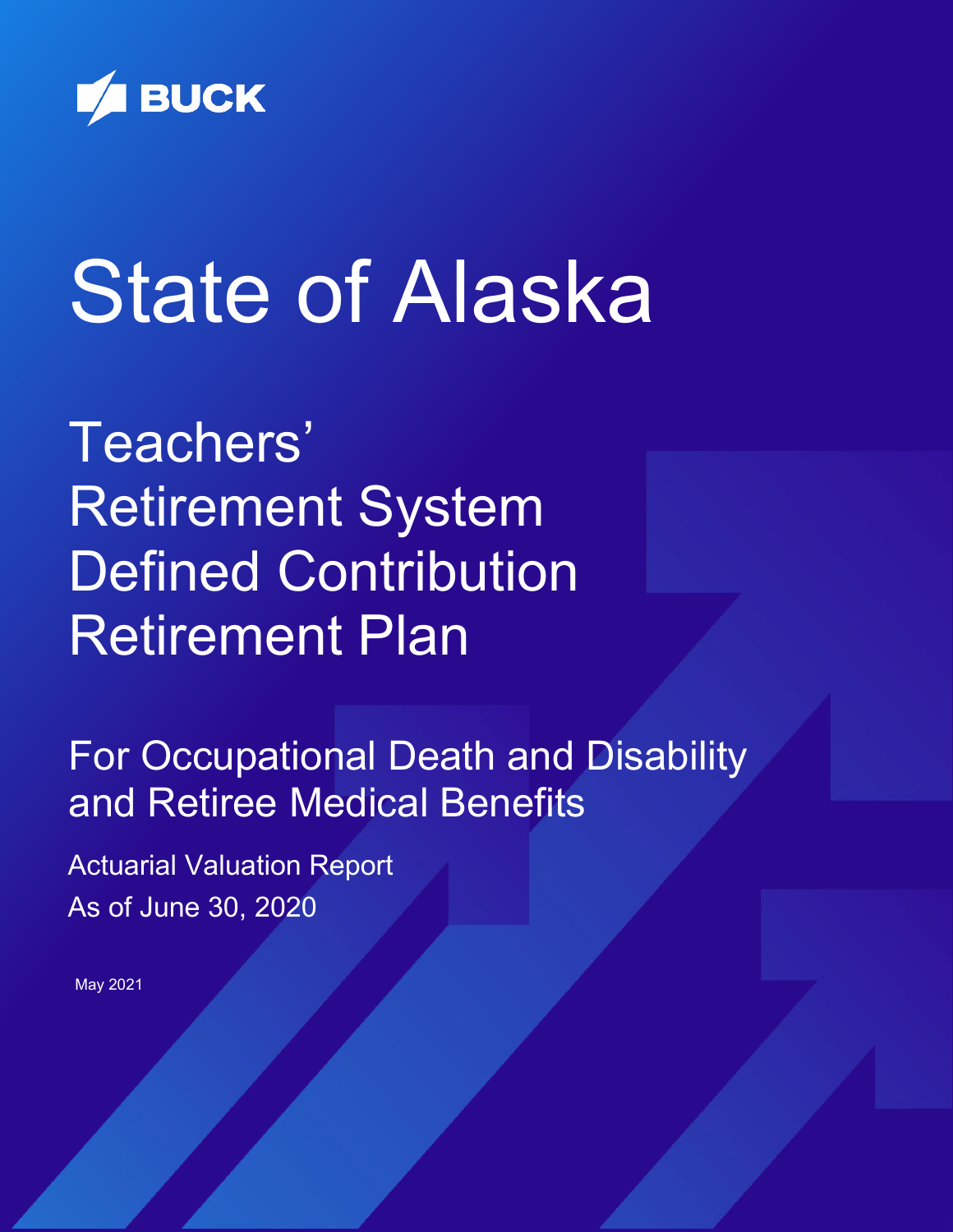

May 20, 2021

State of Alaska The Alaska Retirement Management Board The Department of Revenue, Treasury Division The Department of Administration, Division of Retirement and Benefits P.O. Box 110203 Juneau, AK 99811-0203

#### **Certification of Actuarial Valuation**

Dear Members of The Alaska Retirement Management Board, The Department of Revenue and The Department of Administration:

This report summarizes the annual actuarial valuation results of the State of Alaska Teachers' Retirement System Defined Contribution Retirement (TRS DCR) Plan as of June 30, 2020 performed by Buck Global, LLC (Buck). This report is an update to the draft report dated January 7, 2021, reflecting minor wording changes.

The actuarial valuation is based on financial information provided in the financial statements audited by KPMG LLP, member data provided by the Division of Retirement and Benefits, and medical enrollment data provided by the healthcare claims administrator (Aetna), as summarized in this report. The benefits considered are those delineated in Alaska statutes effective June 30, 2020. The actuary did not verify the data submitted, but did perform tests for consistency and reasonableness.

All costs, liabilities and other factors under TRS DCR were determined in accordance with generally accepted actuarial principles and procedures. An actuarial cost method is used to measure the actuarial liabilities which we believe is reasonable. Buck is solely responsible for the actuarial data and actuarial results presented in this report. This report fully and fairly discloses the actuarial position of TRS DCR as of June 30, 2020.

TRS DCR is funded by Employer Contributions in accordance with the funding policy adopted by the Alaska Retirement Management Board (Board). The funding objective for TRS DCR is to pay required contributions that remain level as a percent of TRS DCR compensation. The Board has also established a funding policy objective that the required contributions be sufficient to pay the Normal Costs of active plan members, plan expenses, and amortize the Unfunded Actuarial Accrued Liability as a level percent of TRS DCR compensation over closed layered 25-year periods. This objective is currently being met and is projected to continue to be met as required by the Alaska State statutes. Absent future gains/losses, actuarially determined contributions are expected to remain level as a percent of pay and the overall funded status is expected to remain at or above 100%.

The Board and staff of the State of Alaska may use this report for the review of the operations of TRS DCR. Use of this report, for any other purpose or by anyone other than the Board or staff of the State of Alaska may not be appropriate and may result in mistaken conclusions because of failure to understand applicable assumptions, methods, or inapplicability of the report for that purpose. Because of the risk of misinterpretation of actuarial results, you should ask Buck to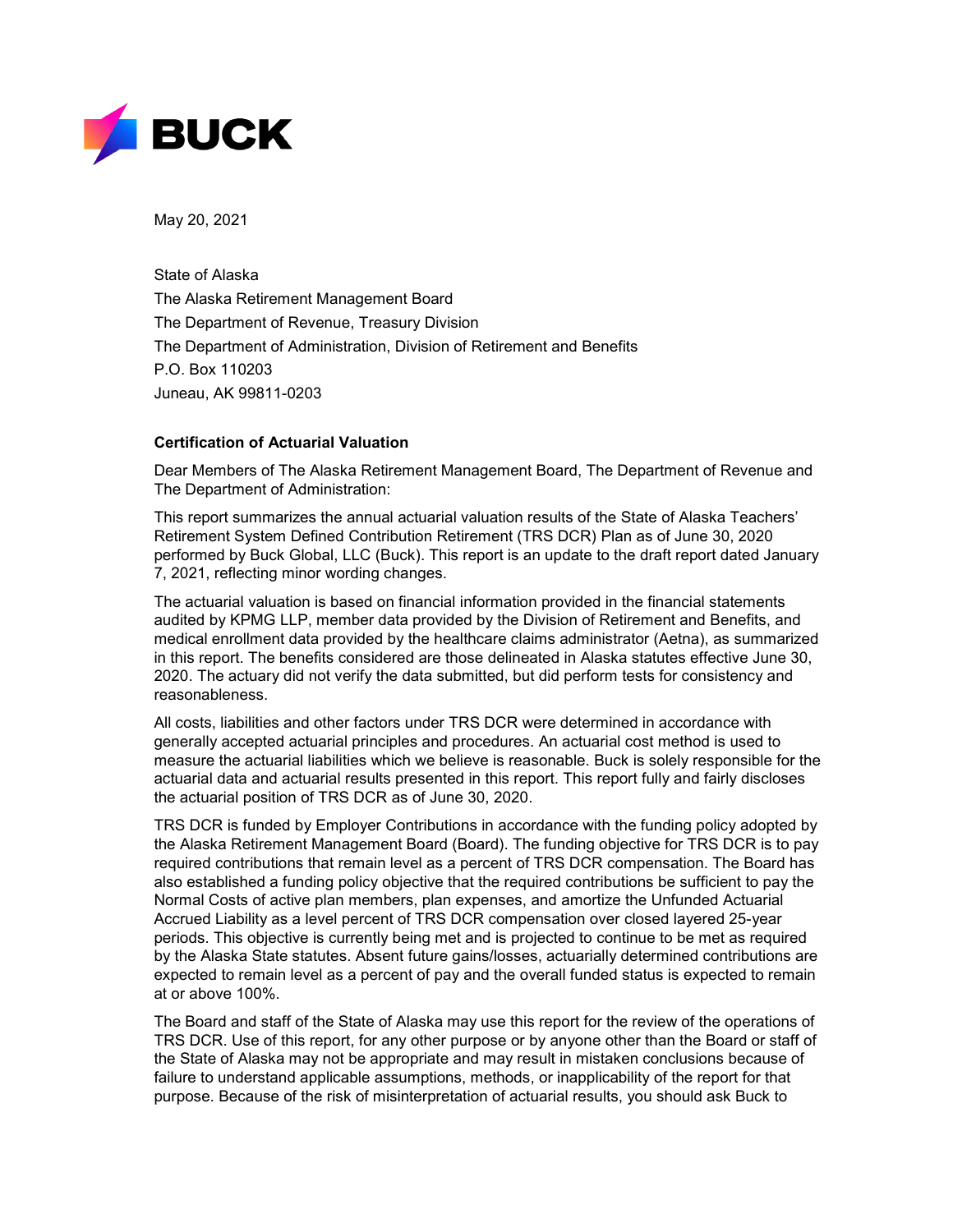review any statement you wish to make on the results contained in this report. Buck will not accept any liability for any such statement made without the review by Buck.

Future actuarial measurements may differ significantly from current measurements due to plan experience differing from that anticipated by the economic and demographic assumptions, changes expected as part of the natural operation of the methodology used for these measurements, and changes in plan provisions or applicable law. In particular, retiree group benefits models necessarily rely on the use of approximations and estimates and are sensitive to changes in these approximations and estimates. Small variations in these approximations and estimates may lead to significant changes in actuarial measurements. An analysis of the potential range of such future differences is beyond the scope of this valuation.

In our opinion, the actuarial assumptions used are reasonable, taking into account the experience of the plan and reasonable long-term expectations, and represent our best estimate of the anticipated long-term experience under the plan. The actuary performs an analysis of plan experience periodically and recommends changes if, in the opinion of the actuary, assumption changes are needed to more accurately reflect expected future experience. The last full experience analysis was performed for the period July 1, 2013 to June 30, 2017. Based on that experience study, the Board adopted new assumptions effective beginning with the June 30, 2018 valuation to better reflect expected future experience. Based on our annual analysis of recent claims experience, changes were made to the per capita claims cost rates effective June 30, 2020 to better reflect expected future healthcare experience. A summary of the actuarial assumptions and methods used in this actuarial valuation is shown in Sections 4.2 and 4.3. We certify that the assumptions and methods described in Sections 4.2 and 4.3 of this report meet the requirements of all applicable Actuarial Standards of Practice.

Governmental Accounting Standards Board (GASB) Statement No. 74 (GASB 74) was effective for TRS DCR beginning with fiscal year ending June 30, 2017, and GASB 75 was effective beginning with fiscal year ending June 30, 2018. Separate GASB 74 and GASB 75 reports have been prepared.

#### **Assessment of Risks**

Actuarial Standard of Practice No. 51 (ASOP 51) applies to actuaries performing funding calculations related to a pension plan. ASOP 51 does not apply to actuaries performing services in connection with other post-employment benefits, such as medical benefits. Accordingly, ASOP 51 does not apply to the retiree medical portion of TRS DCR. We also believe ASOP 51 does not apply to the occupational death and disability portion of TRS DCR. Therefore, information related to ASOP 51 is not included in this report. However, it may be beneficial to review the ASOP 51 information provided in the TRS valuation report for information on risks that may also relate to the occupational death and disability benefits provided by this plan.

#### **Use of Models**

Actuarial Standard of Practice No. 56 (ASOP 56) provides guidance to actuaries when performing actuarial services with respect to designing, developing, selecting, modifying, using, reviewing, or evaluating models. Buck uses third-party software in the performance of annual actuarial valuations and projections. The model is intended to calculate the liabilities associated with the provisions of the plan using data and assumptions as of the measurement date under the funding methods specified in this report. The output from the third-party vendor software is used as input to an internally developed model that applies applicable funding methods and policies to the derived liabilities and other inputs, such as plan assets and contributions, to generate many of the exhibits found in this report. Buck has an extensive review process in which the results of the liability calculations are checked using detailed sample life output, changes from year to year are summarized by source, and significant deviations from expectations are investigated. Other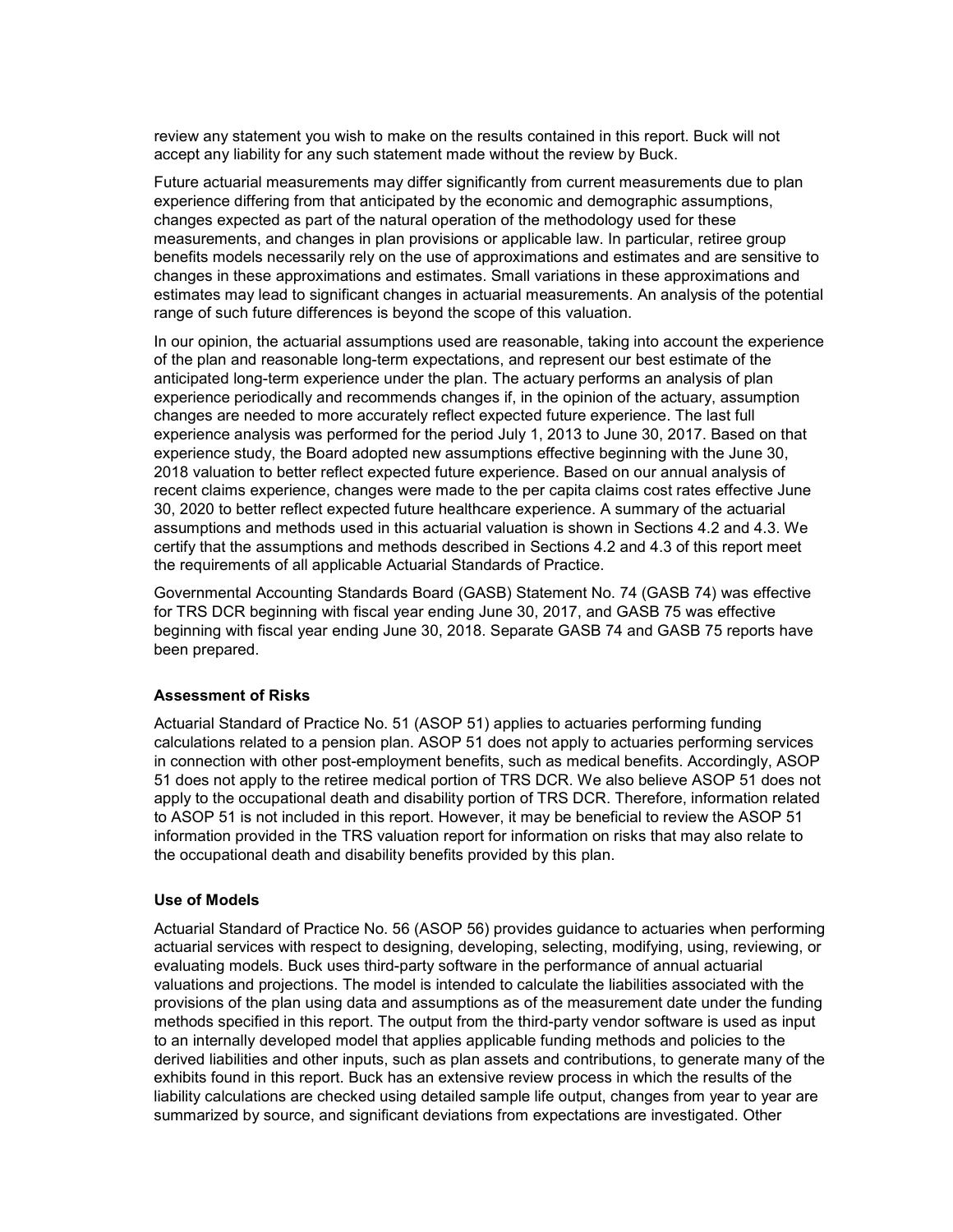funding outputs and the internal model are similarly reviewed in detail and at a higher level for accuracy, reasonability, and consistency with prior results. Buck also reviews the third-party model when significant changes are made to the software. This review is performed by experts within Buck who are familiar with applicable funding methods, as well as the manner in which the model generates its output. If significant changes are made to the internal model, extra checking and review are completed. Significant changes to the internal model that are applicable to multiple clients are generally developed, checked, and reviewed by multiple experts within Buck who are familiar with the details of the required changes.

Buck used manual rate models to determine relative plan values for the defined benefit (DB) retiree medical plan and the DCR retiree medical plan, and to reflect the different Medicare coordination methods between the two plans. The manual rate models are intended to provide benchmark data and pricing capabilities, calculate per capita costs, and calculate actuarial values of different commercial health plans. Buck relied on the models, which were developed using industry data by actuaries and consultants at OptumInsight.

#### **COVID-19**

The potential impact of the ongoing COVID-19 pandemic on costs and liabilities was considered and an adjustment was made in setting the medical per capita claims cost assumption. FY20 medical claims were adjusted for a COVID-19 related decline in claims during the last four months (March – June) of FY20. A more detailed explanation on these adjustments is shown in Sections 4.2 and 4.3 and in the valuation report for the DB plan.

This report was prepared under my supervision and in accordance with all applicable Actuarial Standards of Practice. I am a Fellow of the Society of Actuaries, an Enrolled Actuary, a Fellow of the Conference of Consulting Actuaries, and a Member of the American Academy of Actuaries. I meet the Qualification Standards of the American Academy of Actuaries to render the actuarial opinions contained herein.

I am available to discuss this report with you at your convenience. I can be reached at 602-803- 6174.

Respectfully submitted,

SCKR

David J. Kershner, FSA, EA, MAAA, FCA Principal **Buck** 

The undersigned actuary is responsible for all assumptions related to the average annual per capita health claims cost and the health care cost trend rates, and hereby affirms his qualification to render opinions in such matters in accordance with the Qualification Standards of the American Academy of Actuaries.

Scott Young

Scott Young, FSA, EA, MAAA, FCA **Director Buck**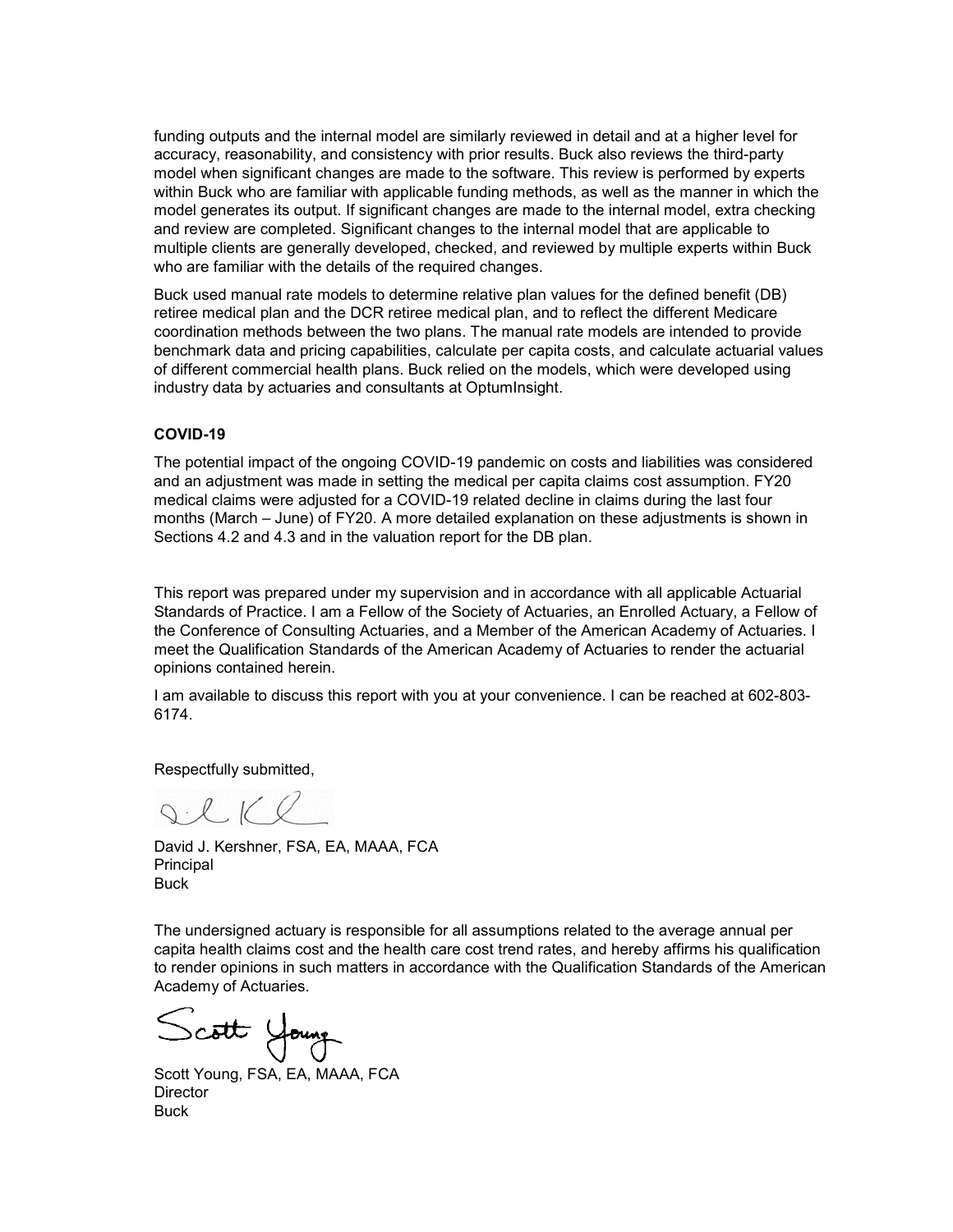# **Contents**

| Section 4.2: Description of Actuarial Methods and Valuation Procedures 26 |  |
|---------------------------------------------------------------------------|--|
|                                                                           |  |
|                                                                           |  |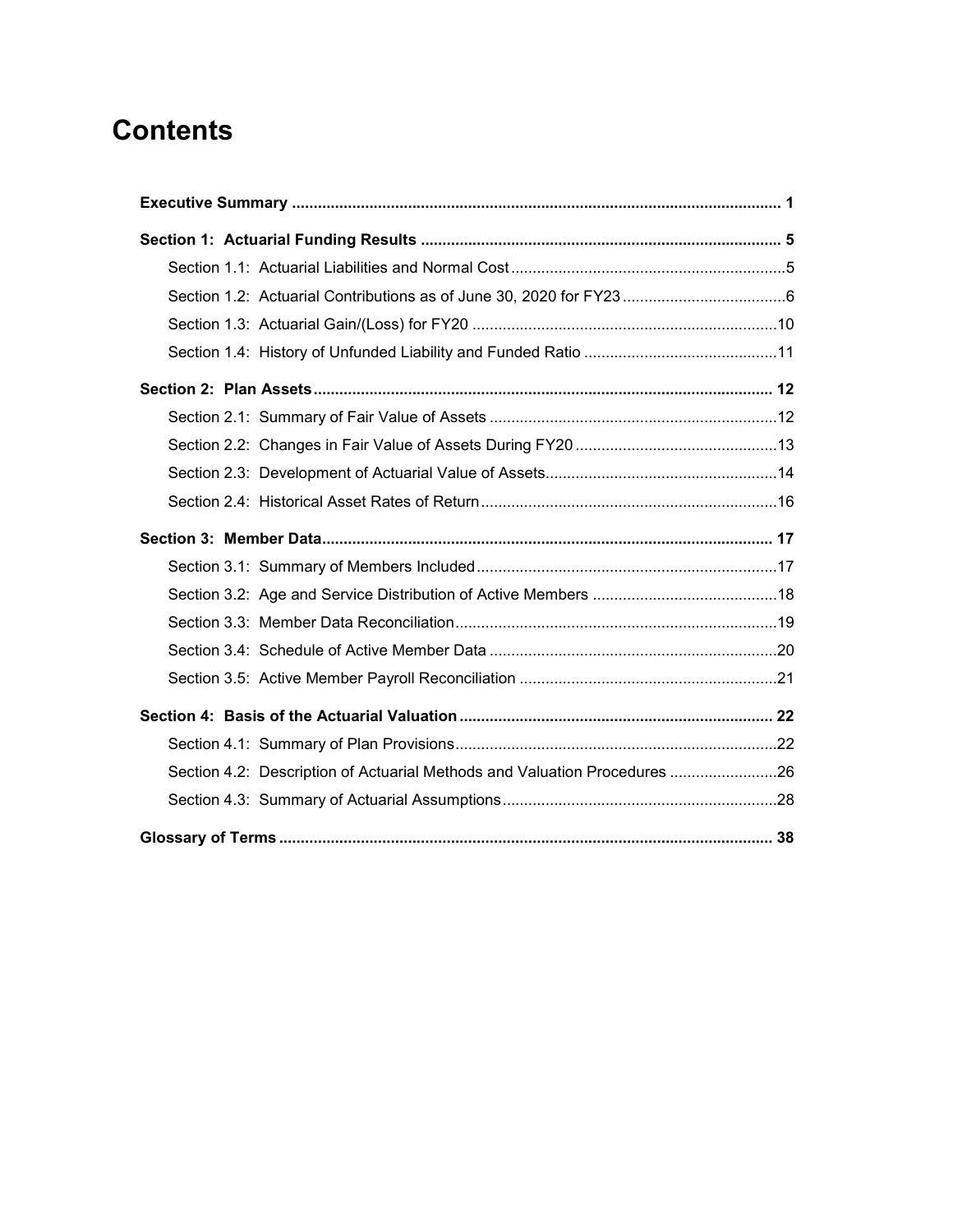# **Executive Summary**

#### **Overview**

The State of Alaska Teachers' Retirement System Defined Contribution Retirement (TRS DCR) Plan provides occupational death & disability and retiree medical benefits to teachers and other eligible members hired after June 30, 2006 or who have elected participation in this plan. The Commissioner of the Department of Administration is responsible for administering the plan. The Alaska Retirement Management Board has fiduciary responsibility over the assets of the plan. This report presents the results of the actuarial valuation of TRS DCR as of the valuation date of June 30, 2020.

#### **Purpose**

An actuarial valuation is performed on the plan annually as of the end of the fiscal year. The main purposes of the actuarial valuation detailed in this report are:

- 1. To determine the Employer contribution necessary to meet the Board's funding policy for the plan;
- 2. To disclose the funding assets and liability measures as of the valuation date;
- 3. To review the current funded status of the plan and assess the funded status as an appropriate measure for determining actuarially determined contributions;
- 4. To compare actual and expected experience under the plan during the last fiscal year; and
- 5. To report trends in contributions, assets, liabilities, and funded status over the last several years.

The actuarial valuation provides a "snapshot" of the funded position of TRS DCR based on the plan provisions, membership data, assets, and actuarial methods and assumptions as of the valuation date.

#### **Funded Status**

Where presented, references to "funded ratio" and "unfunded actuarial accrued liability" typically are measured on an actuarial value of assets basis. It should be noted that the same measurements using market value of assets would result in different funded ratios and unfunded accrued liabilities. Moreover, the funded ratio presented is appropriate for evaluating the need and level of future contributions but makes no assessment regarding the funded status of the plan if the plan were to settle (i.e. purchase annuities) for a portion or all of its liabilities.

|    | Funded Status as of June 30 (\$'s in 000's)                | 2019           | 2020          |
|----|------------------------------------------------------------|----------------|---------------|
|    | <b>Occupational Death &amp; Disability</b>                 |                |               |
| a. | Actuarial Accrued Liability                                | \$<br>240      | \$<br>223     |
| b. | <b>Valuation Assets</b>                                    | 4,359          | 4,933         |
| c. | Unfunded Actuarial Accrued Liability, (a) - (b)            | \$<br>(4, 119) | \$<br>(4,710) |
| d. | Funded Ratio based on Valuation Assets, $(b) \div (a)$     | 1,816.3%       | 2,212.1%      |
| е. | <b>Fair Value of Assets</b>                                | \$<br>4.328    | \$<br>4.823   |
|    | Funded Ratio based on Fair Value of Assets, $(e) \div (a)$ | 1,803.3%       | 2,162.8%      |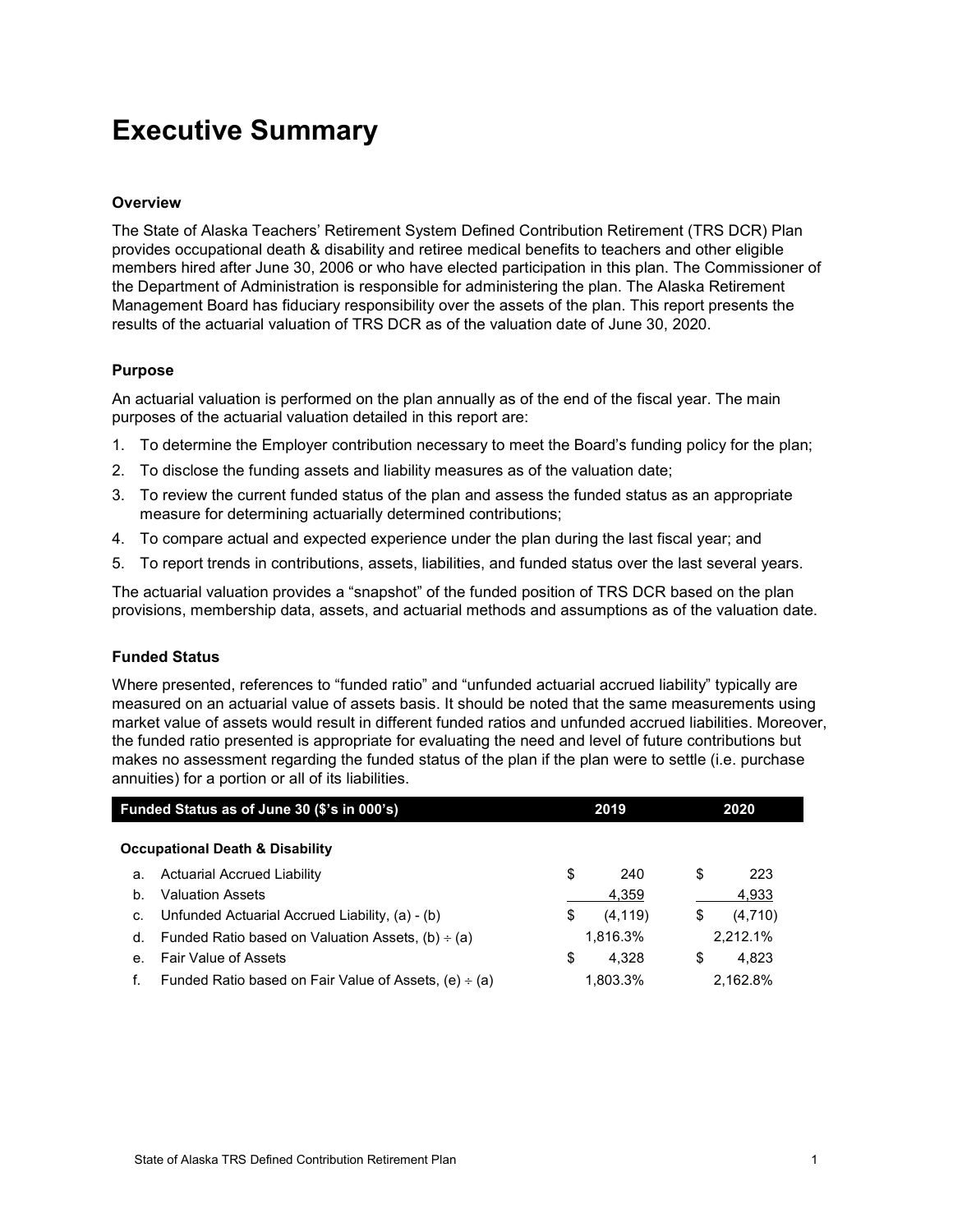|                | Funded Status as of June 30 (\$'s in 000's)                | 2019            | 2020           |
|----------------|------------------------------------------------------------|-----------------|----------------|
|                | <b>Retiree Medical</b>                                     |                 |                |
| a.             | <b>Actuarial Accrued Liability</b>                         | \$<br>32,981    | \$<br>40,634   |
| b.             | <b>Valuation Assets</b>                                    | 42,307          | 49,554         |
| c.             | Unfunded Actuarial Accrued Liability, (a) - (b)            | \$<br>(9,326)   | \$<br>(8,920)  |
| d.             | Funded Ratio based on Valuation Assets, $(b) \div (a)$     | 128.3%          | 122.0%         |
| e <sub>1</sub> | <b>Fair Value of Assets</b>                                | \$<br>42,067    | \$<br>48,413   |
| f.             | Funded Ratio based on Fair Value of Assets, $(e) \div (a)$ | 127.5%          | 119.1%         |
| <b>Total</b>   |                                                            |                 |                |
| a.             | <b>Actuarial Accrued Liability</b>                         | \$<br>33,221    | \$<br>40,857   |
| b.             | <b>Valuation Assets</b>                                    | 46,666          | 54,487         |
| C.             | Unfunded Actuarial Accrued Liability, (a) - (b)            | \$<br>(13, 445) | \$<br>(13,630) |
| d.             | Funded Ratio based on Valuation Assets, $(b) \div (a)$     | 140.5%          | 133.4%         |
| $\mathbf{e}$ . | <b>Fair Value of Assets</b>                                | \$<br>46,395    | \$<br>53,236   |
| f.             | Funded Ratio based on Fair Value of Assets, $(e) \div (a)$ | 139.7%          | 130.3%         |

The key reasons for the change in the funded status are explained below. The funded status for healthcare benefits is not necessarily an appropriate measure to confirm that assets are sufficient to settle health plan obligations as there are no available financial instruments for purchase. Future experience is likely to vary from assumptions, so there is potential for actuarial gains or losses.

#### **1. Investment Experience**

The approximate FY20 investment return based on fair value of assets was 4.3% compared to the expected investment return of 7.38% (net of investment expenses of approximately 0.30%). This resulted in a loss of approximately \$1,507,000 to the plan from investment experience. The asset valuation method recognizes 20 percent of this loss (\$301,000) this year and an additional 20 percent in each of the next 4 years. In addition, 20 percent of the FY16 investment loss, 20 percent of the FY17 investment gain, 20 percent of the FY18 investment loss, and 20 percent of the FY19 investment loss were recognized this year. The approximate FY20 asset return based on actuarial value of assets was 6.3% compared to the expected asset return of 7.38% (net of investment expenses).

#### **2. Salary Increases**

Salary increases for continuing active members during FY20 were slightly more than anticipated based on the valuation assumptions, resulting in a very small liability loss (less than \$1,000).

#### **3. Demographic Experience**

The number of active members increased 6.7% from 4,998 at June 30, 2019 to 5,332 at June 30, 2020. The average age of active members increased from 41.06 to 41.63 and average credited service increased from 5.67 to 6.03 years.

The demographic experience gains/losses are shown on page 4.

#### **4. Retiree Medical Claims Experience**

Please refer to the State of Alaska Teachers' Retirement System (TRS) Defined Benefit Plan Actuarial Valuation Report as of June 30, 2020 for a full description of the assumptions and costs of the retiree medical plan. Adjustments to these costs and assumptions are described in this report.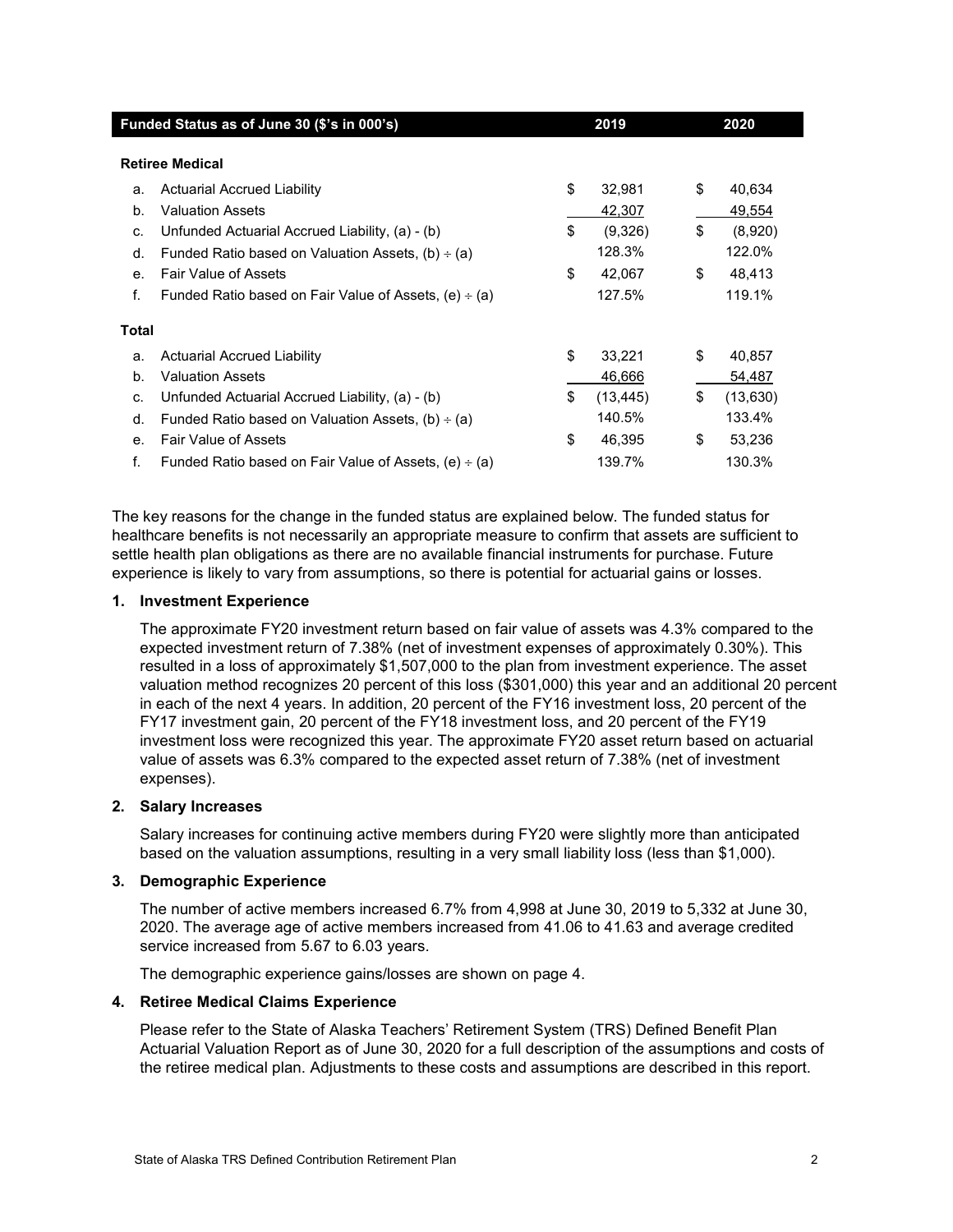The recent claims experience described in Section 4.2 of this report (Section 5.2 of the TRS report) created an actuarial gain of approximately \$2,162,000. This gain included an update to the medical and prescription drug relative value factors (described in Section 4.1) this year. In addition, the 0.2% annual trend rate adjustment factor between the DB and DCR plans was removed, which resulted in an actuarial loss of approximately \$2,153,000.

#### **5. Changes in Methods Since the Prior Valuation**

There were no changes in actuarial methods since the prior valuation.

#### **6. Changes in Assumptions Since the Prior Valuation**

Healthcare claim costs are updated annually as described in Section 4.2. The medical and prescription drug relative value factors were updated this year. In addition, the 0.2% annual trend rate adjustment factor between the DB and DCR plans was removed. The amount included in Normal Cost for administrative expenses for retiree medical was updated based on the last two years of actual administrative expenses paid from plan assets. There were no other changes in actuarial assumptions since the prior valuation.

#### **7. Changes in Benefit Provisions Since the Prior Valuation**

There have been no changes in benefit provisions valued since the prior valuation.

#### **Comparative Summary of Contribution Rates**

|       | <b>Occupational Death &amp; Disability</b>                          | FY 2022    | FY 2023    |
|-------|---------------------------------------------------------------------|------------|------------|
| a.    | <b>Employer Normal Cost Rate</b>                                    | 0.08%      | 0.08%      |
| b.    | Past Service Cost Rate                                              | (0.09)%    | $(0.10)$ % |
| c.    | Total Employer Contribution Rate, $(a) + (b)$ , not less than $(a)$ | $0.08\%$   | 0.08%      |
|       |                                                                     |            |            |
|       | <b>Retiree Medical</b>                                              | FY 2022    | FY 2023    |
| a.    | <b>Employer Normal Cost Rate</b>                                    | 0.83%      | 0.87%      |
|       |                                                                     |            |            |
| b.    | Past Service Cost Rate                                              | $(0.15)\%$ | $(0.14)\%$ |
| C.    | Total Employer Contribution Rate, $(a) + (b)$ , not less than $(a)$ | 0.83%      | 0.87%      |
|       |                                                                     |            |            |
| Total |                                                                     | FY 2022    | FY 2023    |

b. Past Service Cost Rate (0.24)% (0.24)% c. Total Employer Contribution Rate,  $(a) + (b)$ , not less than  $(a)$  0.91% 0.95%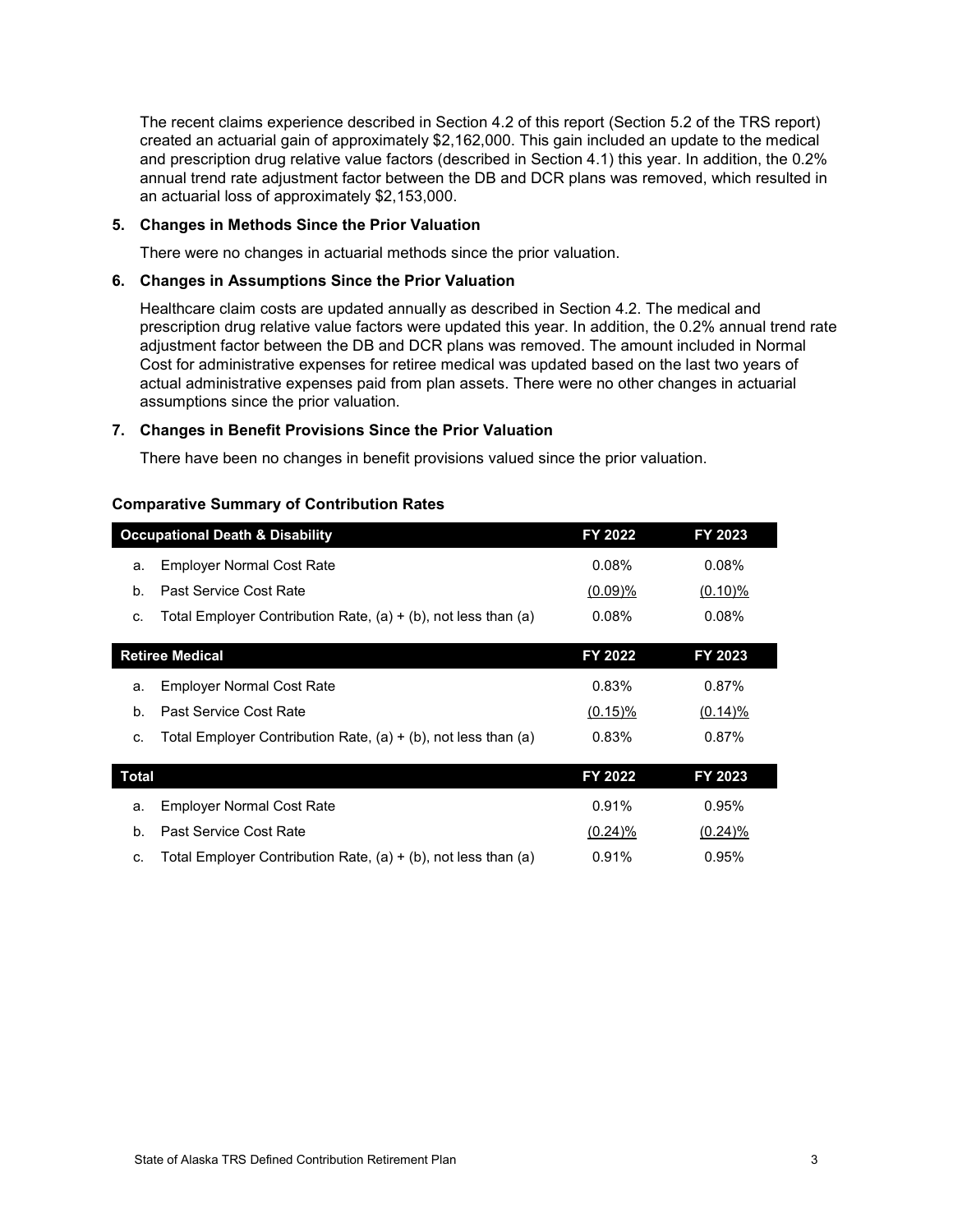|                       |                       | <b>Total Employer Contribution Rate</b>             |                                  |            |  |  |  |  |  |
|-----------------------|-----------------------|-----------------------------------------------------|----------------------------------|------------|--|--|--|--|--|
| <b>Valuation Date</b> | <b>Fiscal</b><br>Year | <b>Occupational</b><br>Death &<br><b>Disability</b> | <b>Retiree</b><br><b>Medical</b> | Total      |  |  |  |  |  |
| June 30, 2008         | <b>FY11</b>           | 0.28%                                               | 0.68%                            | 0.96%      |  |  |  |  |  |
| June 30, 2009         | FY12                  | $0.00\%$                                            | 0.58%                            | 0.58%      |  |  |  |  |  |
| June 30, 2010         | FY13                  | $0.00\%$                                            | 0.49%                            | 0.49%      |  |  |  |  |  |
| June 30, 2011         | <b>FY14</b>           | $0.00\%$                                            | 0.47%                            | 0.47%      |  |  |  |  |  |
| June 30, 2012         | <b>FY15</b>           | $0.00\%$                                            | 2.04%                            | 2.04%      |  |  |  |  |  |
| June 30, 2013         | <b>FY16</b>           | $0.00\%$                                            | 2.04%                            | 2.04%      |  |  |  |  |  |
| June 30, 2014         | FY17                  | $0.00\%$                                            | 1.05%                            | 1.05%      |  |  |  |  |  |
| June 30, 2015         | FY18                  | $0.00\%$                                            | 0.91%                            | 0.91%      |  |  |  |  |  |
| June 30, 2016         | <b>FY19</b>           | 0.08%                                               | 0.79%                            | 0.87%      |  |  |  |  |  |
| June 30, 2017         | <b>FY20</b>           | 0.08%                                               | 1.09%                            | 1.17%      |  |  |  |  |  |
| June 30, 2018         | FY21                  | 0.08%                                               | 0.93%                            | 1.01%      |  |  |  |  |  |
| June 30, 2019         | FY22                  | 0.08%                                               | 0.83%                            | 0.91%      |  |  |  |  |  |
| June 30, 2020         | FY23                  | TBD                                                 | TBD                              | <b>TBD</b> |  |  |  |  |  |

The exhibit below shows the historical Board-adopted employer contribution rates for TRS DCR.

#### **Summary of Actuarial Accrued Liability Gain/(Loss)**

The following table shows the FY20 gain/(loss) on actuarial accrued liability as of June 30, 2020 (\$'s in 000's):

|                                                  | <b>Occupational</b><br>Death &<br><b>Disability</b> | <b>Retiree</b><br><b>Medical</b> | <b>Total</b> |  |    |          |
|--------------------------------------------------|-----------------------------------------------------|----------------------------------|--------------|--|----|----------|
| <b>Retirement Experience</b>                     | \$<br>0                                             | \$                               | 240          |  | \$ | 240      |
| <b>Termination Experience</b>                    | (4)                                                 |                                  | 744          |  |    | 740      |
| <b>Disability Experience</b>                     | 199                                                 |                                  | (21)         |  |    | 178      |
| <b>Active Mortality Experience</b>               | 111                                                 |                                  | (43)         |  |    | 68       |
| Inactive Mortality Experience                    | (1)                                                 |                                  | (7)          |  |    | (8)      |
| Salary Increases                                 | $\Omega$                                            |                                  | N/A          |  |    | 0        |
| <b>New Entrants</b>                              | $\mathbf{0}$                                        |                                  | (495)        |  |    | (495)    |
| <b>Rehires</b>                                   | 1                                                   |                                  | (2,314)      |  |    | (2,313)  |
| Per Capita Claims Costs <sup>1</sup>             | N/A                                                 |                                  | 2,162        |  |    | 2,162    |
| Elimination of 0.2% Annual Trend Rate Adjustment | N/A                                                 |                                  | (2, 153)     |  |    | (2, 153) |
| Miscellaneous <sup>2</sup>                       | 9                                                   |                                  | (151)        |  |    | (142)    |
| Total                                            | \$<br>315                                           | \$                               | (2,038)      |  | \$ | (1,723)  |

<span id="page-8-0"></span><sup>&</sup>lt;sup>1</sup> Includes the estimated impact of COVID-19 on claims experience during FY20.

-

<span id="page-8-1"></span><sup>&</sup>lt;sup>2</sup> Includes the effects of various data changes that are typical when new census data is received for the annual valuation, the effects of the differences between expected and actual benefit payments, and other items that do not fit neatly into any of the other categories.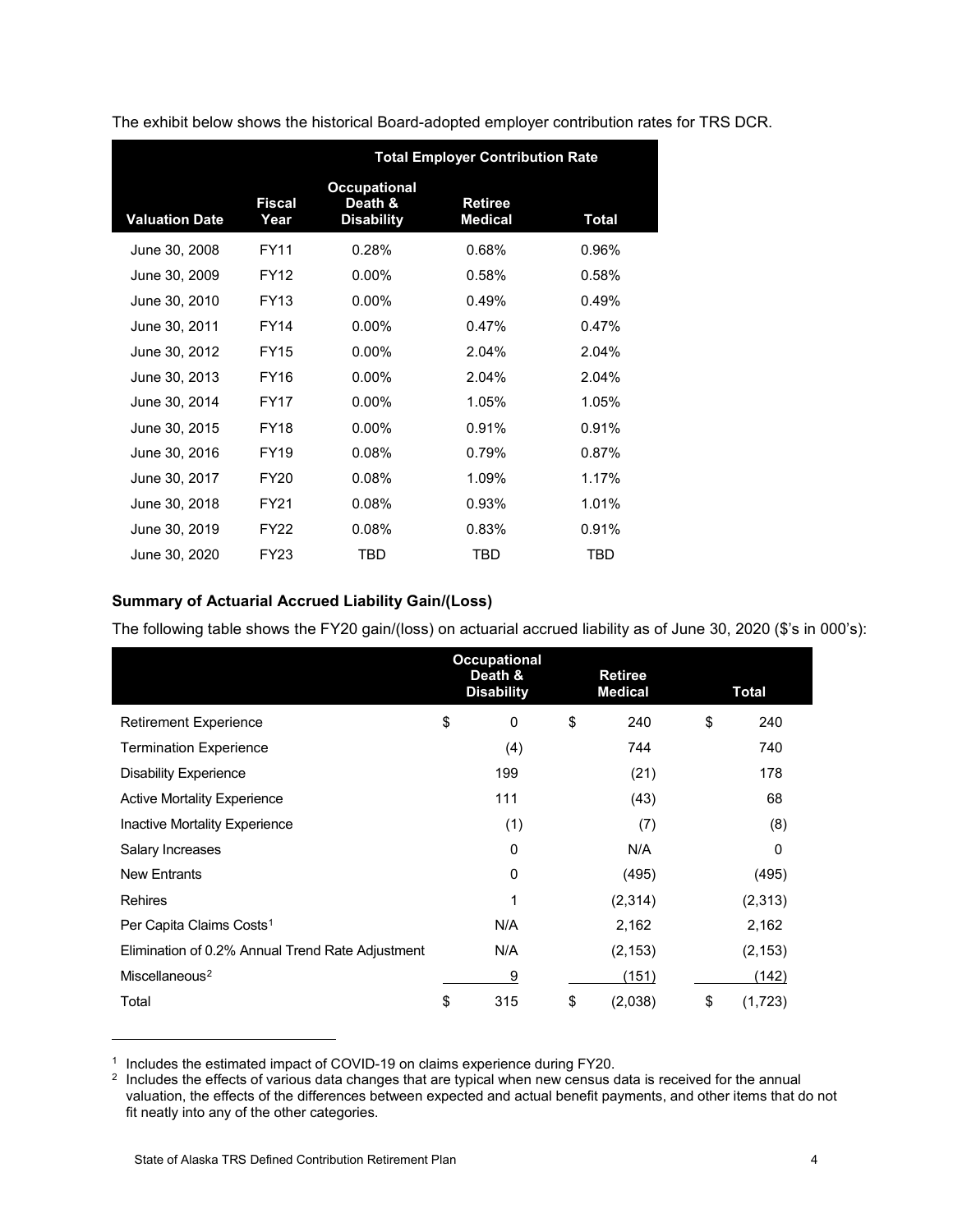# **Section 1: Actuarial Funding Results**

Section 1.1: Actuarial Liabilities and Normal Cost (\$'s in 000's)

| As of June 30, 2020                                   |    | <b>Present Value of</b><br><b>Projected Benefits</b> | <b>Actuarial Accrued</b><br>(Past Service)<br><b>Liability</b> |
|-------------------------------------------------------|----|------------------------------------------------------|----------------------------------------------------------------|
| <b>Active Members</b>                                 |    |                                                      |                                                                |
| Occupational Death Benefits                           | \$ | 789                                                  | \$<br>85                                                       |
| <b>Occupational Disability Benefits</b>               |    | 1,312                                                | (58)                                                           |
| Medical and Prescription Drug Benefits                |    | 77,331                                               | 49,213                                                         |
| Medicare Part D Subsidy                               |    | (14,935)                                             | (9, 504)                                                       |
| Subtotal                                              | \$ | 64,497                                               | \$<br>39,736                                                   |
| <b>Benefit Recipients</b>                             |    |                                                      |                                                                |
| <b>Survivor Benefits</b>                              | \$ | 0                                                    | \$<br>0                                                        |
| <b>Disability Benefits</b>                            |    | 196                                                  | 196                                                            |
| Medical and Prescription Drug Benefits                |    | 1,145                                                | 1,145                                                          |
| Medicare Part D Subsidy                               |    | (220)                                                | (220)                                                          |
| Subtotal                                              | \$ | 1,121                                                | \$<br>1,121                                                    |
| <b>Total</b>                                          | \$ | 65,618                                               | \$<br>40,857                                                   |
| <b>Total Occupational Death &amp; Disability</b>      | \$ | 2,297                                                | \$<br>223                                                      |
| <b>Total Retiree Medical, Net of Part D Subsidy</b>   | S  | 63,321                                               | \$<br>40,634                                                   |
| <b>Total Retiree Medical, Gross of Part D Subsidy</b> | \$ | 78,476                                               | \$<br>50,358                                                   |
| As of June 30, 2020                                   |    |                                                      | <b>Normal Cost</b>                                             |
| <b>Active Members</b>                                 |    |                                                      |                                                                |
| Occupational Death Benefits                           |    |                                                      | \$<br>111                                                      |
| Occupational Disability Benefits                      |    |                                                      | 201                                                            |
| Medical and Prescription Drug Benefits                |    |                                                      | 4,199                                                          |
| Medicare Part D Subsidy                               |    |                                                      | (811)                                                          |
| Subtotal                                              |    |                                                      | \$<br>3,700                                                    |
| <b>Administrative Expense Load</b>                    |    |                                                      |                                                                |
| Occupational Death & Disability                       |    |                                                      | \$<br>0                                                        |
| Retiree Medical                                       |    |                                                      | 8                                                              |
| Subtotal                                              |    |                                                      | \$<br>8                                                        |
| <b>Total</b>                                          |    |                                                      | \$<br>3,708                                                    |
| <b>Total Occupational Death &amp; Disability</b>      |    |                                                      | \$<br>312                                                      |
| <b>Total Retiree Medical, Net of Part D Subsidy</b>   |    |                                                      | \$<br>3,396                                                    |
| <b>Total Retiree Medical, Gross of Part D Subsidy</b> |    |                                                      | \$<br>4,207                                                    |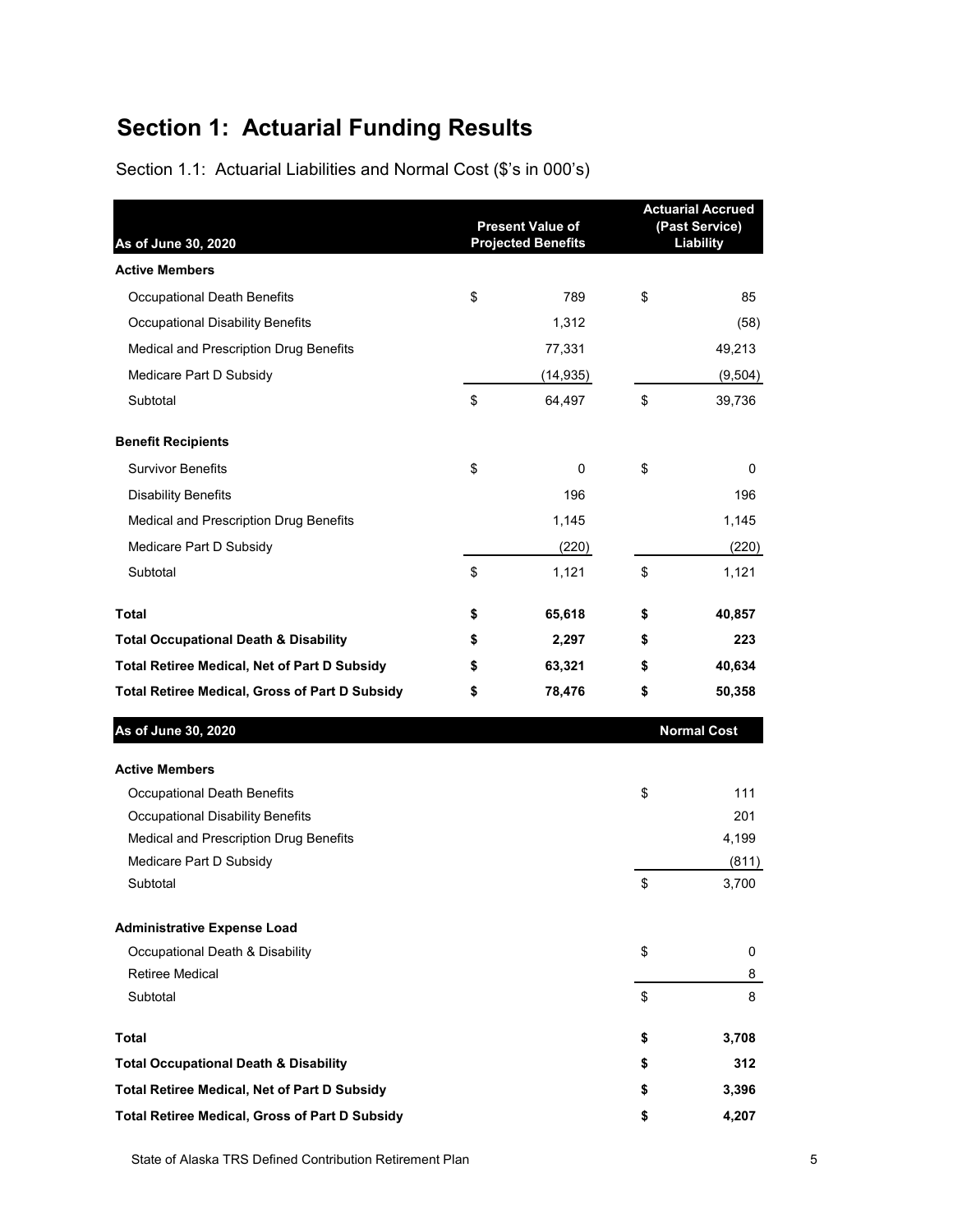| <b>Occupational</b><br>Death &<br><b>Retiree</b>                                  |                   |            |    |                |    |            |  |  |  |
|-----------------------------------------------------------------------------------|-------------------|------------|----|----------------|----|------------|--|--|--|
| <b>Normal Cost Rate</b>                                                           | <b>Disability</b> |            |    | <b>Medical</b> |    | Total      |  |  |  |
| 1. Total Normal Cost                                                              | \$                | 312        | \$ | 3,396          | \$ | 3,708      |  |  |  |
| 2. DCR Plan Rate Payroll Projected for FY21                                       |                   | 391,854    |    | 391,854        |    | 391,854    |  |  |  |
| 3. Employer Normal Cost Rate, $(1) \div (2)$                                      |                   | 0.08%      |    | 0.87%          |    | 0.95%      |  |  |  |
|                                                                                   |                   |            |    |                |    |            |  |  |  |
| <b>Past Service Cost Rate</b>                                                     |                   |            |    |                |    |            |  |  |  |
| 1. Actuarial Accrued Liability                                                    | \$                | 223        | \$ | 40,634         | \$ | 40,857     |  |  |  |
| 2. Valuation Assets                                                               |                   | 4,933      |    | 49,554         |    | 54,487     |  |  |  |
| 3. Unfunded Actuarial Accrued Liability, (1) - (2)                                | \$                | (4,710)    | \$ | (8,920)        | \$ | (13,630)   |  |  |  |
| 4. Funded Ratio based on Valuation Assets                                         |                   | 2,212.1%   |    | 122.0%         |    | 133.4%     |  |  |  |
| 5. Past Service Cost Amortization Payment                                         |                   | (376)      |    | (533)          |    | (909)      |  |  |  |
| 6. DCR Plan Rate Payroll Projected for FY21                                       |                   | 391,854    |    | 391,854        |    | 391,854    |  |  |  |
| 7. Past Service Cost Rate, $(5) \div (6)$                                         |                   | $(0.10\%)$ |    | $(0.14\%)$     |    | $(0.24\%)$ |  |  |  |
| <b>Total Employer Contribution Rate, not less than</b><br><b>Normal Cost Rate</b> |                   | 0.08%      |    | 0.87%          |    | 0.95%      |  |  |  |

# Section 1.2: Actuarial Contributions as of June 30, 2020 for FY23 (\$'s in 000's)

The table below shows the total employer contribution rate based on total DB and DCR Plan payroll for informational purposes.

| <b>Total Employer Contribution Rate as Percent</b><br>of Total Payroll            | <b>Occupational</b><br>Death &<br><b>Disability</b> |            | <b>Retiree</b><br><b>Medical</b> | Total       |
|-----------------------------------------------------------------------------------|-----------------------------------------------------|------------|----------------------------------|-------------|
| 1. Total Normal Cost                                                              | \$                                                  | 312        | \$<br>3.396                      | \$<br>3.708 |
| 2. Total DB and DCR Plan Rate Payroll Projected<br>for FY21                       |                                                     | 741.091    | 741.091                          | 741.091     |
| 3. Employer Normal Cost Rate, $(1) \div (2)$                                      |                                                     | 0.04%      | 0.46%                            | 0.50%       |
| 4. Past Service Cost Amortization Payment                                         |                                                     | (376)      | (533)                            | (909)       |
| 5. Past Service Cost Rate, $(4) \div (2)$                                         |                                                     | $(0.05\%)$ | $(0.07\%)$                       | $(0.12\%)$  |
| <b>Total Employer Contribution Rate, not less than</b><br><b>Normal Cost Rate</b> |                                                     | 0.04%      | 0.46%                            | 0.50%       |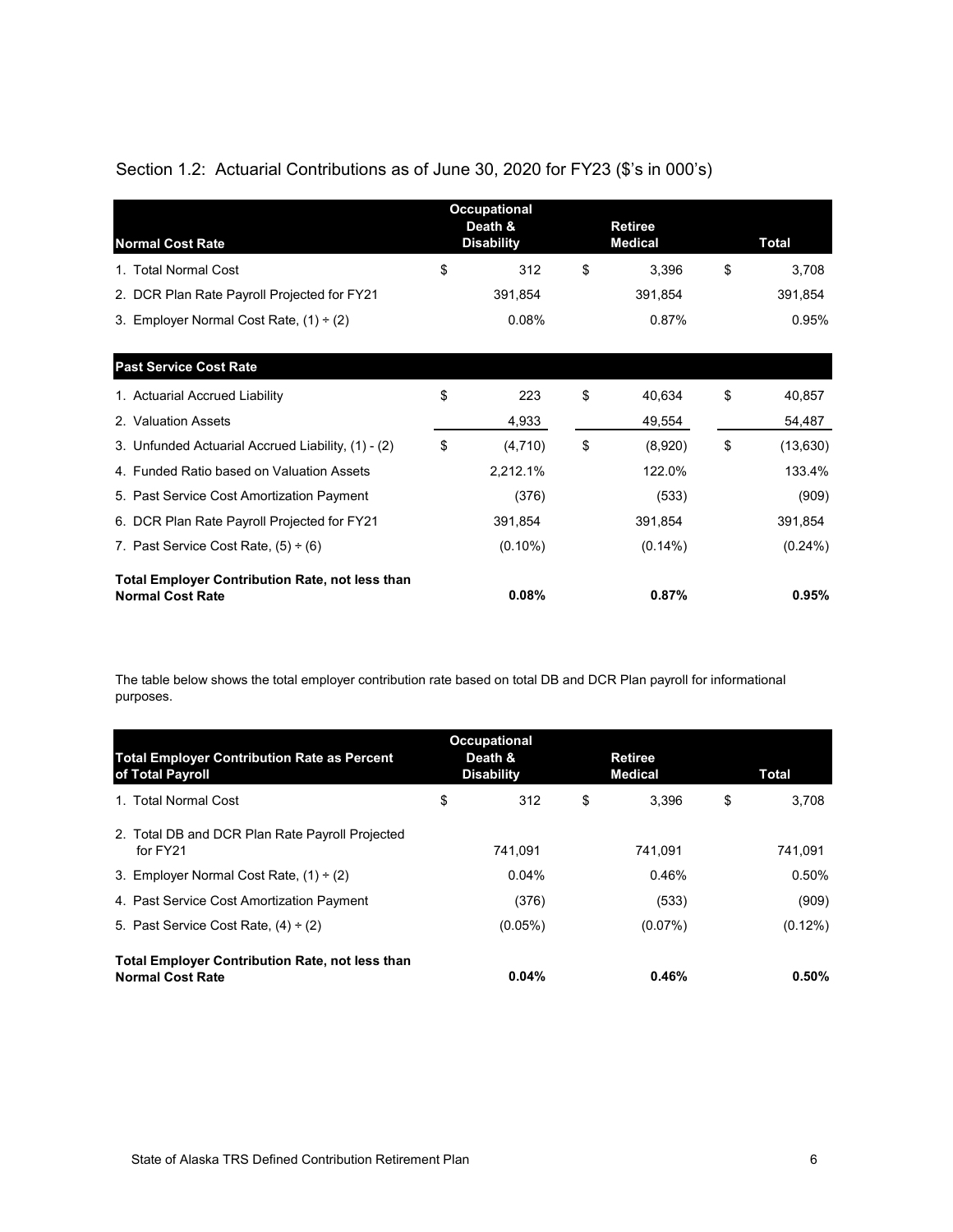|                                    |                               | <b>Amortization Period</b> |                | <b>Balances</b> |       |                                      |
|------------------------------------|-------------------------------|----------------------------|----------------|-----------------|-------|--------------------------------------|
| Layer                              | <b>Date</b><br><b>Created</b> | Years<br>Remaining         | <b>Initial</b> | Outstanding     |       | Beginning-of-<br><b>Year Payment</b> |
| Initial Unfunded Liability         | 06/30/2007                    | 12                         | \$<br>16       | \$              | 15    | \$<br>$\overline{2}$                 |
| FY08 Gain                          | 06/30/2008                    | 13                         | (392)          |                 | (380) | (38)                                 |
| Change in Assumptions              | 06/30/2009                    | 14                         | (82)           |                 | (81)  | (8)                                  |
| FY09 Gain                          | 06/30/2009                    | 14                         | (594)          |                 | (592) | (55)                                 |
| Change in Assumptions              | 06/30/2010                    | 15                         | (7)            |                 | (8)   | (1)                                  |
| FY10 Gain                          | 06/30/2010                    | 15                         | (479)          |                 | (483) | (43)                                 |
| FY11 Gain                          | 06/30/2011                    | 16                         | (560)          |                 | (570) | (49)                                 |
| FY12 Gain                          | 06/30/2012                    | 17                         | (129)          |                 | (133) | (11)                                 |
| FY13 Gain                          | 06/30/2013                    | 18                         | (149)          |                 | (152) | (12)                                 |
| Change in Assumptions              | 06/30/2014                    | 19                         | (50)           |                 | (53)  | (4)                                  |
| <b>PRPA Modification</b>           | 06/30/2014                    | 19                         | (25)           |                 | (25)  | (2)                                  |
| FY14 Gain                          | 06/30/2014                    | 19                         | (255)          |                 | (262) | (20)                                 |
| FY15 Gain                          | 06/30/2015                    | 20                         | (275)          |                 | (282) | (21)                                 |
| FY16 Gain                          | 06/30/2016                    | 21                         | (209)          |                 | (215) | (15)                                 |
| FY17 Gain                          | 06/30/2017                    | 22                         | (251)          |                 | (254) | (18)                                 |
| Change in Assumptions <sup>1</sup> | 06/30/2018                    | 23                         | 0              |                 | 0     | 0                                    |
| FY18 Gain                          | 06/30/2018                    | 23                         | (257)          |                 | (259) | (18)                                 |
| FY19 Gain                          | 06/30/2019                    | 24                         | (338)          |                 | (339) | (22)                                 |
| FY20 Gain                          | 06/30/2020                    | 25                         | (637)          |                 | (637) | (41)                                 |
| <b>Total</b>                       |                               |                            |                | \$<br>(4, 710)  |       | \$<br>(376)                          |

**Schedule of Past Service Cost Amortizations - Occupational Death & Disability (\$'s in 000's)**

 $1$ <sup>1</sup> The net effect of changing assumptions was less than \$1,000.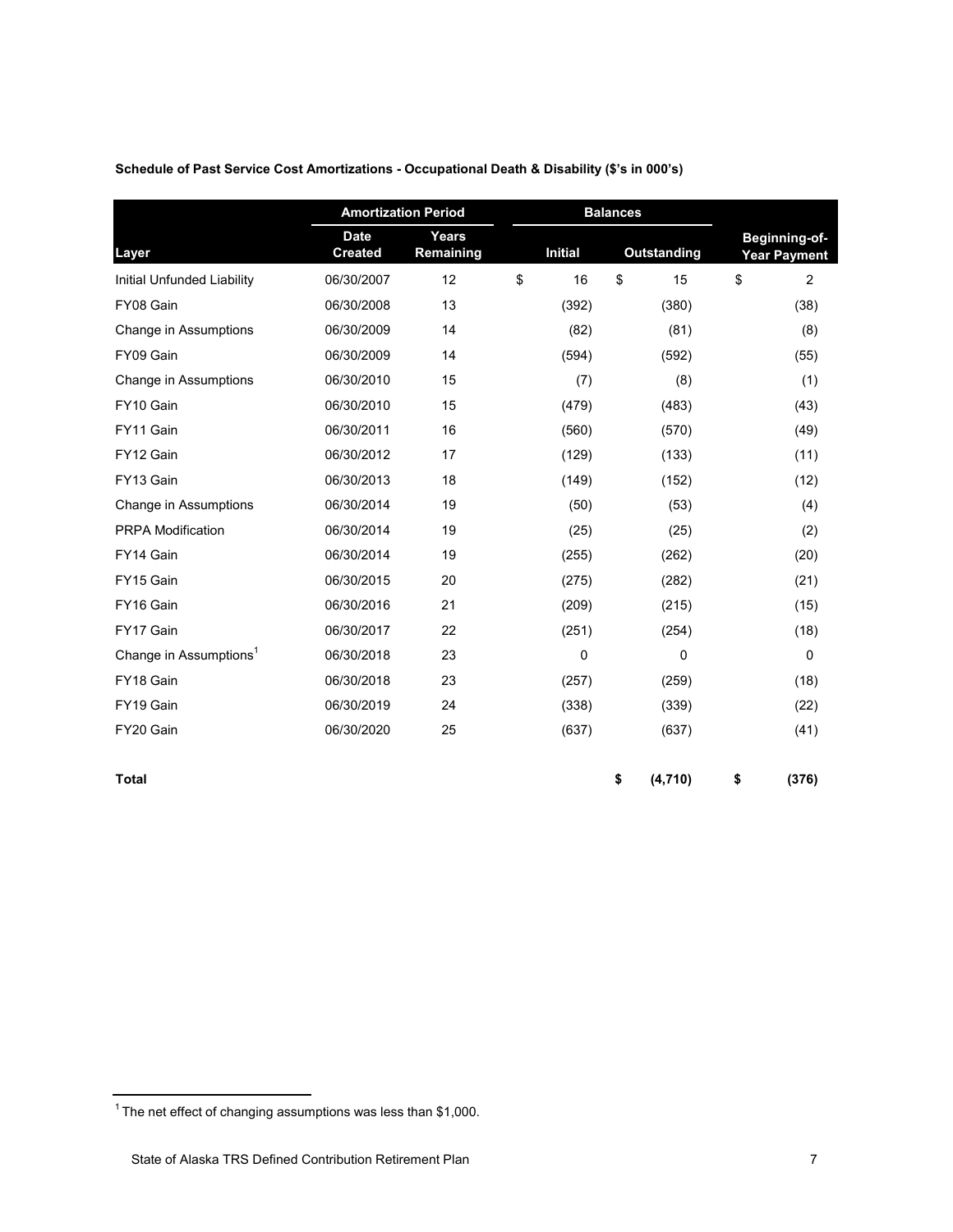|                                    |                               | <b>Amortization Period</b> |                | <b>Balances</b> |    |                                      |  |  |
|------------------------------------|-------------------------------|----------------------------|----------------|-----------------|----|--------------------------------------|--|--|
| Layer                              | <b>Date</b><br><b>Created</b> | Years<br>Remaining         | <b>Initial</b> | Outstanding     |    | Beginning-of-<br><b>Year Payment</b> |  |  |
| Initial Unfunded Liability         | 06/30/2007                    | 12                         | \$<br>(239)    | \$<br>(230)     | \$ | (24)                                 |  |  |
| Change in Assumptions              | 06/30/2008                    | 13                         | 84             | 86              |    | 9                                    |  |  |
| FY08 Gain                          | 06/30/2008                    | 13                         | (393)          | (380)           |    | (38)                                 |  |  |
| Change in Assumptions              | 06/30/2009                    | 14                         | (69)           | (67)            |    | (6)                                  |  |  |
| FY09 Gain                          | 06/30/2009                    | 14                         | (281)          | (281)           |    | (26)                                 |  |  |
| Change in Assumptions <sup>1</sup> | 06/30/2010                    | 15                         | 0              | 0               |    | 0                                    |  |  |
| FY10 Gain                          | 06/30/2010                    | 15                         | (545)          | (549)           |    | (49)                                 |  |  |
| FY11 Gain                          | 06/30/2011                    | 16                         | (94)           | (94)            |    | (8)                                  |  |  |
| Change in Assumptions              | 06/30/2012                    | 17                         | 11,518         | 11,819          |    | 966                                  |  |  |
| FY12 Gain                          | 06/30/2012                    | 17                         | (60)           | (58)            |    | (5)                                  |  |  |
| FY13 Loss                          | 06/30/2013                    | 18                         | 3,439          | 3,544           |    | 279                                  |  |  |
| Change in Assumptions              | 06/30/2014                    | 19                         | (9,736)        | (10,029)        |    | (762)                                |  |  |
| FY14 Loss                          | 06/30/2014                    | 19                         | 1,616          | 1,663           |    | 126                                  |  |  |
| FY15 Gain                          | 06/30/2015                    | 20                         | (3, 485)       | (3,581)         |    | (264)                                |  |  |
| <b>EGWP</b> Impact                 | 06/30/2016                    | 21                         | (6,400)        | (6, 547)        |    | (468)                                |  |  |
| FY16 Loss                          | 06/30/2016                    | 21                         | 958            | 983             |    | 70                                   |  |  |
| Change in Assumptions              | 06/30/2017                    | 22                         | 7,645          | 7,768           |    | 540                                  |  |  |
| FY17 Gain                          | 06/30/2017                    | 22                         | (1,451)        | (1, 474)        |    | (102)                                |  |  |
| Change in Assumptions/Methods      | 06/30/2018                    | 23                         | (9, 505)       | (9, 574)        |    | (648)                                |  |  |
| FY18 Loss                          | 06/30/2018                    | 23                         | 2,491          | 2,509           |    | 170                                  |  |  |
| FY19 Gain                          | 06/30/2019                    | 24                         | (4,904)        | (4,926)         |    | (325)                                |  |  |
| Change in Assumptions              | 06/30/2020                    | 25                         | 2,153          | 2,153           |    | 139                                  |  |  |
| FY20 Gain                          | 06/30/2020                    | 25                         | (1,655)        | (1,655)         |    | (107)                                |  |  |
| Total                              |                               |                            |                | \$<br>(8,920)   | \$ | (533)                                |  |  |

#### **Schedule of Past Service Cost Amortizations - Retiree Medical (\$'s in 000's)**

 $1$ The net effect of changing assumptions was less than \$1,000. The demographic assumption changes decreased liability by \$133,000 and the economic assumptions changes increased the liability by \$133,000. Therefore, the net effect of all assumptions changes is \$0 for amortization purposes.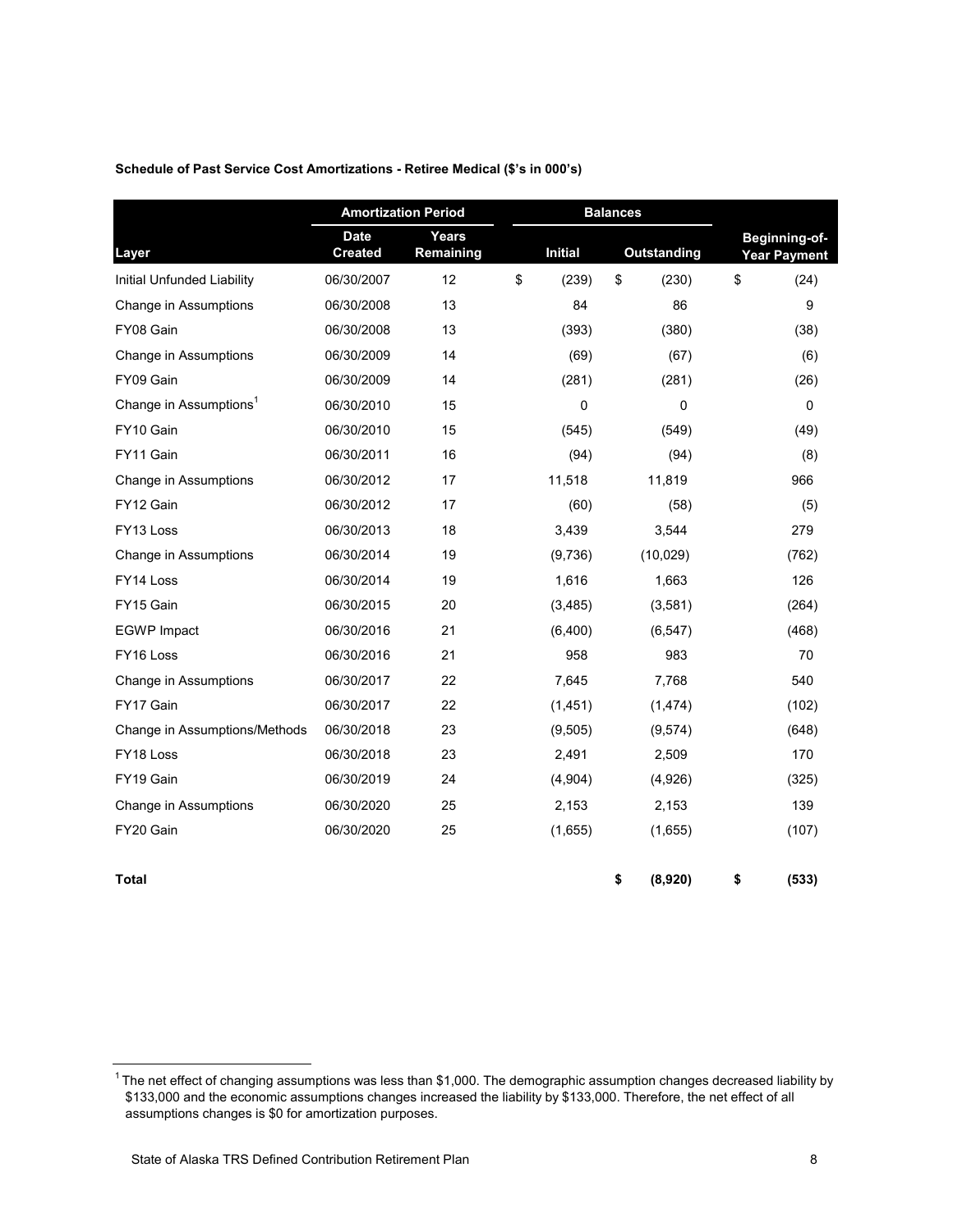|                               |                               | <b>Amortization Period</b> |                | <b>Balances</b> |                    |    |                                      |
|-------------------------------|-------------------------------|----------------------------|----------------|-----------------|--------------------|----|--------------------------------------|
| Layer                         | <b>Date</b><br><b>Created</b> | Years<br>Remaining         | <b>Initial</b> |                 | <b>Outstanding</b> |    | Beginning-of-<br><b>Year Payment</b> |
| Initial Unfunded Liability    | 06/30/2007                    | 12                         | \$<br>(223)    | \$              | (215)              | \$ | (22)                                 |
| Change in Assumptions         | 06/30/2008                    | 13                         | 84             |                 | 86                 |    | 9                                    |
| FY08 Gain                     | 06/30/2008                    | 13                         | (785)          |                 | (760)              |    | (76)                                 |
| Change in Assumptions         | 06/30/2009                    | 14                         | (151)          |                 | (148)              |    | (14)                                 |
| FY09 Gain                     | 06/30/2009                    | 14                         | (875)          |                 | (873)              |    | (81)                                 |
| Change in Assumptions         | 06/30/2010                    | 15                         | (7)            |                 | (8)                |    | (1)                                  |
| FY10 Gain                     | 06/30/2010                    | 15                         | (1,024)        |                 | (1,032)            |    | (92)                                 |
| FY11 Gain                     | 06/30/2011                    | 16                         | (654)          |                 | (664)              |    | (57)                                 |
| Change in Assumptions         | 06/30/2012                    | 17                         | 11,518         |                 | 11,819             |    | 966                                  |
| FY12 Gain                     | 06/30/2012                    | 17                         | (189)          |                 | (191)              |    | (16)                                 |
| FY13 Loss                     | 06/30/2013                    | 18                         | 3,290          |                 | 3,392              |    | 267                                  |
| Change in Assumptions         | 06/30/2014                    | 19                         | (9,786)        |                 | (10,082)           |    | (766)                                |
| <b>PRPA Modification</b>      | 06/30/2014                    | 19                         | (25)           |                 | (25)               |    | (2)                                  |
| FY14 Loss                     | 06/30/2014                    | 19                         | 1,361          |                 | 1,401              |    | 106                                  |
| FY15 Gain                     | 06/30/2015                    | 20                         | (3,760)        |                 | (3,863)            |    | (285)                                |
| <b>EGWP</b> Impact            | 06/30/2016                    | 21                         | (6,400)        |                 | (6, 547)           |    | (468)                                |
| FY16 Loss                     | 06/30/2016                    | 21                         | 749            |                 | 768                |    | 55                                   |
| Change in Assumptions         | 06/30/2017                    | 22                         | 7,645          |                 | 7,768              |    | 540                                  |
| FY17 Gain                     | 06/30/2017                    | 22                         | (1,702)        |                 | (1,728)            |    | (120)                                |
| Change in Assumptions/Methods | 06/30/2018                    | 23                         | (9, 505)       |                 | (9, 574)           |    | (648)                                |
| FY18 Loss                     | 06/30/2018                    | 23                         | 2,234          |                 | 2,250              |    | 152                                  |
| FY19 Gain                     | 06/30/2019                    | 24                         | (5,242)        |                 | (5,265)            |    | (347)                                |
| Change in Assumptions         | 06/30/2020                    | 25                         | 2,153          |                 | 2,153              |    | 139                                  |
| FY20 Gain                     | 06/30/2020                    | 25                         | (2, 292)       |                 | (2,292)            |    | (148)                                |
| Total                         |                               |                            |                | \$              | (13, 630)          | \$ | (909)                                |

#### **Schedule of Past Service Cost Amortizations - Total (\$'s in 000's)**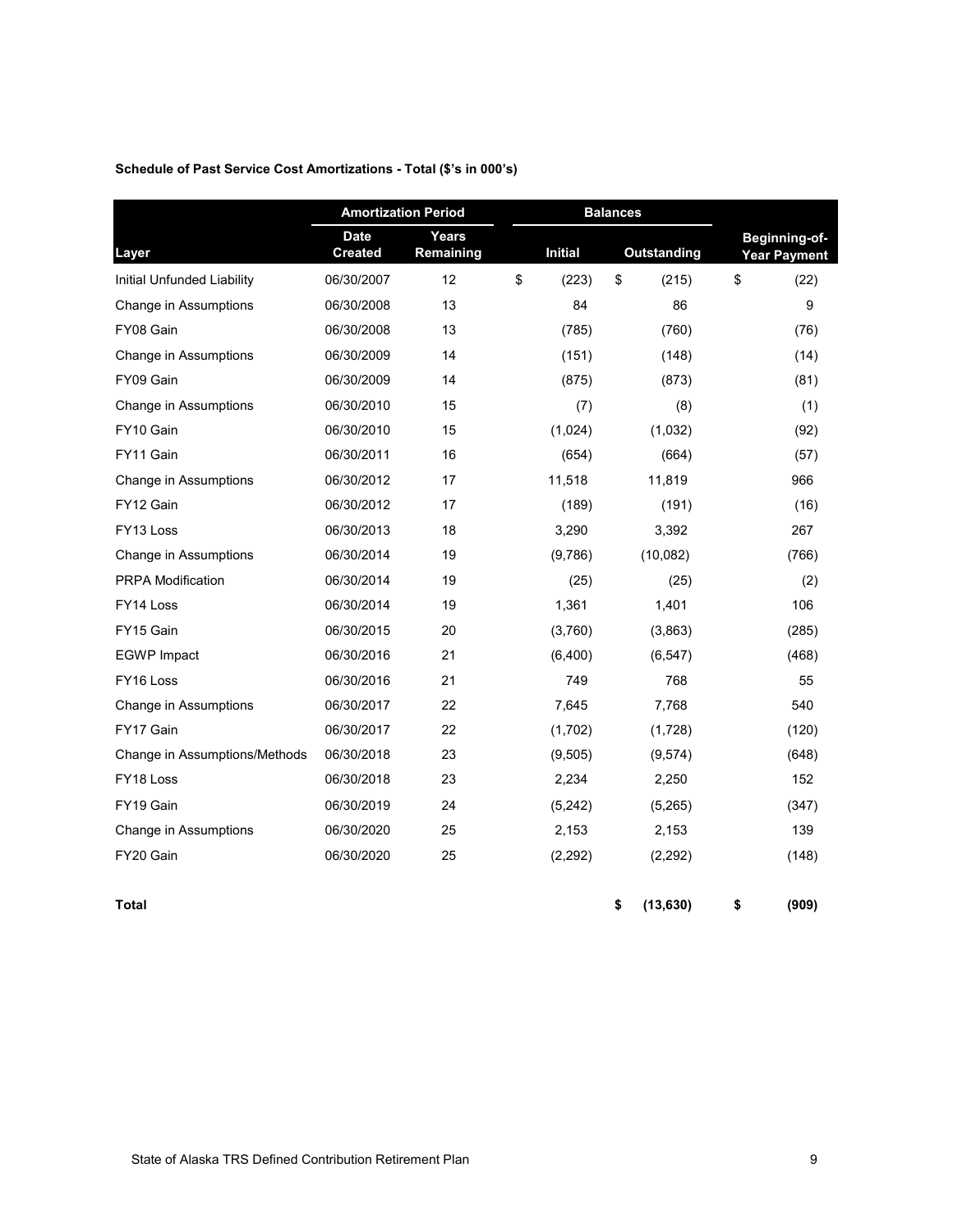|                                                                                                          | <b>Occupational</b><br>Death &<br><b>Disability</b> | <b>Retiree</b><br><b>Medical</b> | <b>Total</b> |
|----------------------------------------------------------------------------------------------------------|-----------------------------------------------------|----------------------------------|--------------|
| 1. Expected Actuarial Accrued Liability                                                                  |                                                     |                                  |              |
| a. Actuarial Accrued Liability as of June 30, 2019                                                       | \$<br>240                                           | \$<br>32,981                     | \$<br>33,221 |
| b. Normal Cost                                                                                           | 284                                                 | 2,967                            | 3,251        |
| c. Interest on (a) and (b) at $7.38\%$                                                                   | 39                                                  | 2,653                            | 2,692        |
| d. Employer Group Waiver Plan                                                                            | 0                                                   | 1                                | 1            |
| e. Benefit Payments                                                                                      | (24)                                                | (6)                              | (30)         |
| f. Interest on (d) and (e) at $7.38\%$ , adjusted for timing                                             | (1)                                                 | 0                                | (1)          |
| g. Assumption/Method Changes                                                                             | 0                                                   | 2,153                            | 2,153        |
| h. Expected Actuarial Accrued Liability as of June 30, 2020<br>$(a) + (b) + (c) + (d) + (e) + (f) + (g)$ | \$<br>538                                           | \$<br>40,749                     | \$<br>41,287 |
| 2. Actual Actuarial Accrued Liability as of June 30, 2020                                                | 223                                                 | 40,634                           | 40,857       |
| 3. Liability Gain/(Loss), (1)(h) - (2)                                                                   | \$<br>315                                           | \$<br>115                        | \$<br>430    |
| 4. Expected Actuarial Asset Value                                                                        |                                                     |                                  |              |
| a. Actuarial Asset Value as of June 30, 2019                                                             | \$<br>4,359                                         | \$<br>42,307                     | \$<br>46,666 |
| b. Interest on $(a)$ at 7.38%                                                                            | 322                                                 | 3,122                            | 3,444        |
| c. Employer Contributions                                                                                | 329                                                 | 4,461                            | 4,790        |
| d. Employer Group Waiver Plan                                                                            | $\mathbf 0$                                         | 1                                | 1            |
| e. Interest on $(c)$ and $(d)$ at 7.38%, adjusted for timing                                             | 12                                                  | 162                              | 174          |
| f. Benefit Payments                                                                                      | (24)                                                | (6)                              | (30)         |
| g. Administrative Expenses                                                                               | 0                                                   | (9)                              | (9)          |
| h. Interest on (f) and (g) at $7.38\%$ , adjusted for timing                                             | (1)                                                 | (1)                              | (2)          |
| i. Expected Actuarial Asset Value as of June 30, 2020<br>$(a) + (b) + (c) + (d) + (e) + (f) + (g) + (h)$ | \$<br>4,997                                         | \$<br>50,037                     | \$<br>55,034 |
| 5. Actuarial Asset Value as of June 30, 2020                                                             | 4,933                                               | 49,554                           | 54,487       |
| 6. Actuarial Asset Gain/(Loss), (5) - (4)(i)                                                             | \$<br>(64)                                          | \$<br>(483)                      | \$<br>(547)  |
| 7. Total Actuarial Gain/(Loss), (3) + (6)                                                                | \$<br>251                                           | \$<br>(368)                      | \$<br>(117)  |
| 8. Contribution Gain/(Loss)                                                                              | \$<br>386                                           | \$<br>2,027                      | \$<br>2,413  |
| 9. Administrative Expense Gain/(Loss)                                                                    | \$<br>0                                             | \$<br>(4)                        | \$<br>(4)    |
| 10. FY20 Gain/(Loss), (7) + (8) + (9)                                                                    | \$<br>637                                           | \$<br>1,655                      | \$<br>2,292  |

# Section 1.3: Actuarial Gain/(Loss) for FY20 (\$'s in 000's)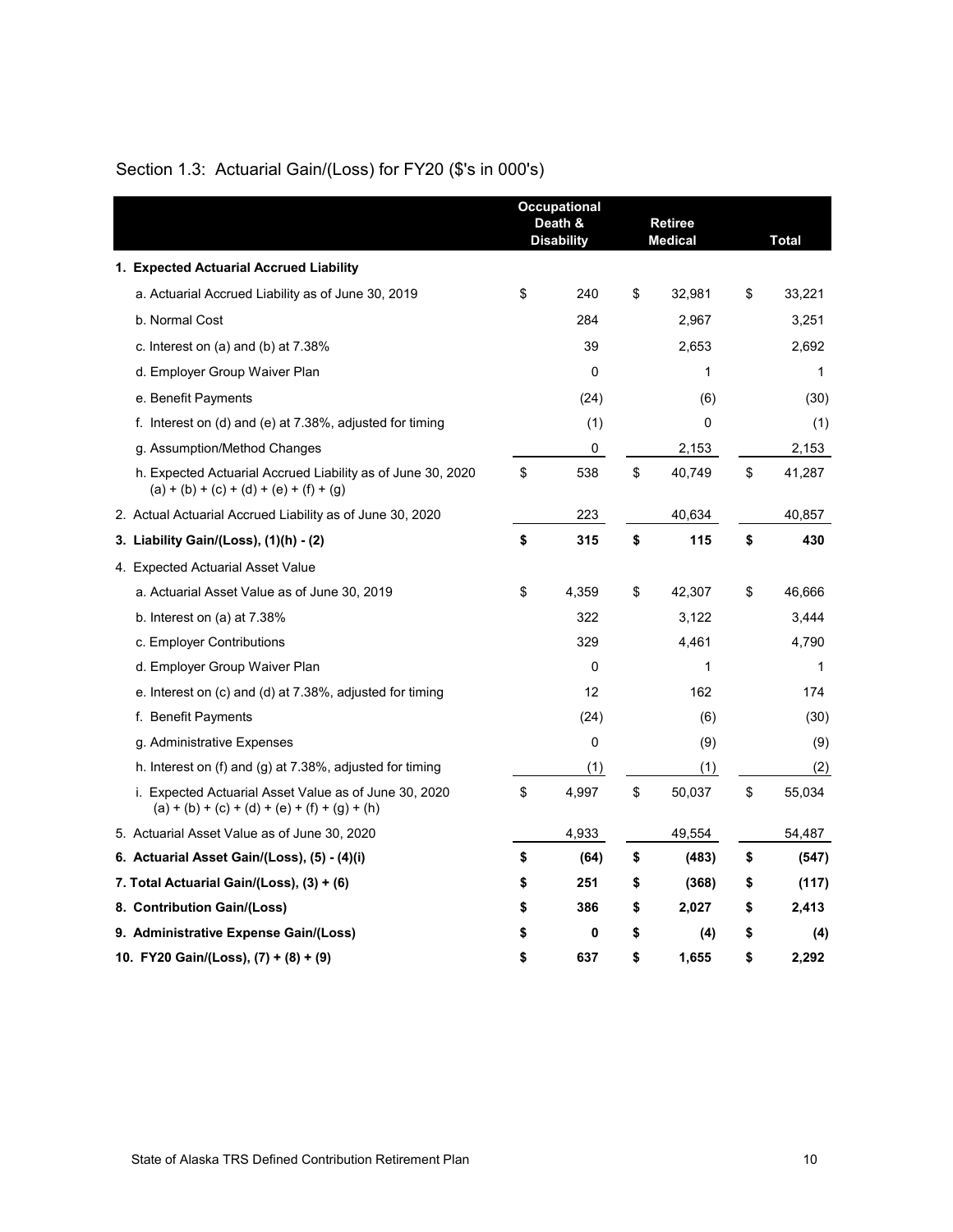| <b>Valuation Date</b> | <b>Total Actuarial</b><br><b>Accrued Liability</b> | <b>Valuation Assets</b> | Assets as a<br><b>Percent of</b><br><b>Actuarial</b><br><b>Accrued Liability</b> | <b>Unfunded</b><br><b>Actuarial</b><br><b>Accrued Liability</b><br>(UAAL) |
|-----------------------|----------------------------------------------------|-------------------------|----------------------------------------------------------------------------------|---------------------------------------------------------------------------|
| June 30, 2007         | \$<br>374                                          | \$<br>597               | 159.7%                                                                           | \$<br>(223)                                                               |
| June 30, 2008         | 801                                                | 1,728                   | 215.7%                                                                           | (927)                                                                     |
| June 30, 2009         | 1,460                                              | 3,424                   | 234.5%                                                                           | (1,964)                                                                   |
| June 30, 2010         | 2,448                                              | 5,472                   | 223.5%                                                                           | (3,024)                                                                   |
| June 30, 2011         | 3,858                                              | 7,566                   | 196.1%                                                                           | (3,708)                                                                   |
| June 30, 2012         | 16,874                                             | 9,285                   | 55.0%                                                                            | 7,589                                                                     |
| June 30, 2013         | 22,138                                             | 11,146                  | 50.3%                                                                            | 10,992                                                                    |
| June 30, 2014         | 16,296                                             | 13,611                  | 83.5%                                                                            | 2,685                                                                     |
| June 30, 2015         | 19,797                                             | 20,847                  | 105.3%                                                                           | (1,050)                                                                   |
| June 30, 2016         | 22,007                                             | 28,733                  | 130.6%                                                                           | (6, 726)                                                                  |
| June 30, 2017         | 33,707                                             | 34,586                  | 102.6%                                                                           | (879)                                                                     |
| June 30, 2018         | 32,459                                             | 40,621                  | 125.1%                                                                           | (8, 162)                                                                  |
| June 30, 2019         | 33,221                                             | 46,666                  | 140.5%                                                                           | (13, 445)                                                                 |
| June 30, 2020         | 40,857                                             | 54,487                  | 133.4%                                                                           | (13, 630)                                                                 |

# Section 1.4: History of Unfunded Liability and Funded Ratio (\$'s in 000's)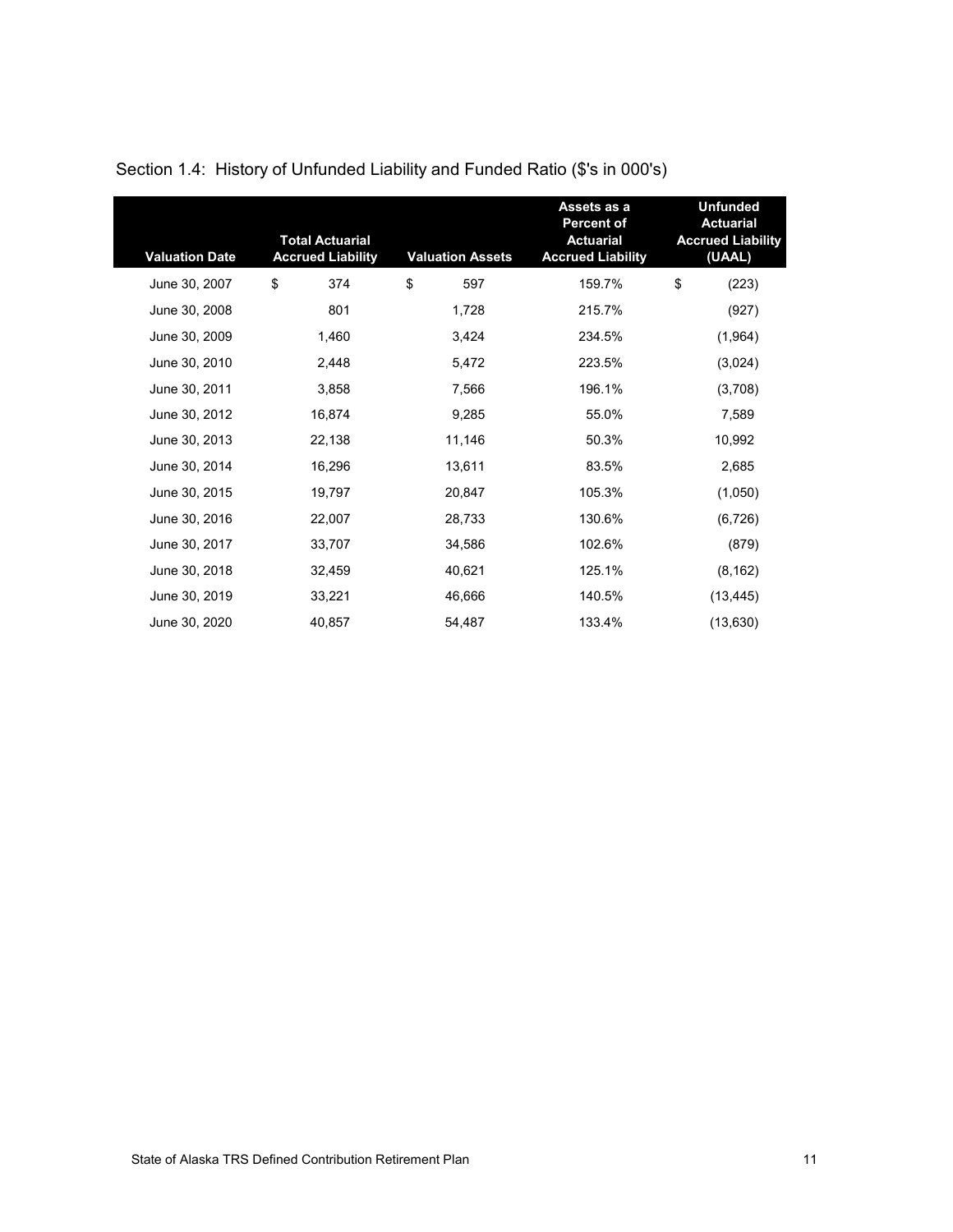# **Section 2: Plan Assets**

| As of June 30, 2020                  |      | <b>Occupational</b><br>Death &<br><b>Disability</b> |      | <b>Retiree</b><br><b>Medical</b> |                   | <b>Total</b> | <b>Allocation</b><br>Percent |
|--------------------------------------|------|-----------------------------------------------------|------|----------------------------------|-------------------|--------------|------------------------------|
| Cash and Short-Term Investments      |      |                                                     |      |                                  |                   |              |                              |
| - Cash and Cash Equivalents          | \$   | 50                                                  | \$   | 506                              | \$                | 556          | 1.1%                         |
| - Subtotal                           | \$   | 50                                                  | \$   | 506                              | \$                | 556          | 1.1%                         |
| <b>Fixed Income Investments</b>      |      |                                                     |      |                                  |                   |              |                              |
| - Domestic Fixed Income Pool         | \$   | 1,037                                               | \$   | 10,385                           | \$                | 11,422       | 21.6%                        |
| - International Fixed Income Pool    |      | 0                                                   |      | 0                                |                   | 0            | 0.0%                         |
| - Tactical Fixed Income Pool         |      | 0                                                   |      | 0                                |                   | 0            | 0.0%                         |
| - High Yield Pool                    |      | 0                                                   |      | 0                                |                   | 0            | 0.0%                         |
| - Treasury Inflation Protection Pool |      | 0                                                   |      | 0                                |                   | 0            | 0.0%                         |
| - Emerging Debt Pool                 |      | 0                                                   |      | 0                                |                   | 0            | 0.0%                         |
| - Subtotal                           | \$   | 1,037                                               | \$   | 10,385                           | \$                | 11,422       | 21.6%                        |
| <b>Equity Investments</b>            |      |                                                     |      |                                  |                   |              |                              |
| - Domestic Equity Pool               | \$   | 1,307                                               | \$   | 13,085                           | \$                | 14,392       | 27.3%                        |
| - International Equity Pool          |      | 746                                                 |      | 7,466                            |                   | 8.212        | 15.5%                        |
| - Private Equity Pool                |      | 591                                                 |      | 5,921                            |                   | 6,512        | 12.3%                        |
| - Emerging Markets Equity Pool       |      | 156                                                 |      | 1,561                            |                   | 1,717        | 3.3%                         |
| - Alternative Equity Strategies      |      | 260                                                 |      | 2,605                            |                   | 2,865        | 5.4%                         |
| - Subtotal                           | \$   | 3,060                                               | \$   | 30,638                           | \$                | 33,698       | 63.8%                        |
| <b>Other Investments</b>             |      |                                                     |      |                                  |                   |              |                              |
| - Real Estate Pool                   | \$   | 295                                                 | \$   | 2,954                            | \$                | 3,249        | 6.2%                         |
| - Other Investments Pool             |      | 353                                                 |      | 3,528                            |                   | 3,881        | 7.3%                         |
| - Absolute Return Pool               |      | 0                                                   |      | $\mathbf{0}$                     |                   | $\Omega$     | 0.0%                         |
| - Other Assets                       |      | 0                                                   |      | 0                                |                   | 0            | $0.0\%$                      |
| - Subtotal                           | $\,$ | 648                                                 | $\,$ | 6,482                            | $\boldsymbol{\$}$ | 7,130        | 13.5%                        |
| <b>Total Cash and Investments</b>    | \$   | 4,795                                               | \$   | 48,011                           | \$                | 52,806       | 100.0%                       |
| <b>Net Accrued Receivables</b>       |      | 28                                                  |      | 402                              |                   | 430          |                              |
| <b>Net Assets</b>                    | \$   | 4,823                                               | \$   | 48,413                           | \$                | 53,236       |                              |

Section 2.1: Summary of Fair Value of Assets (\$'s in 000's)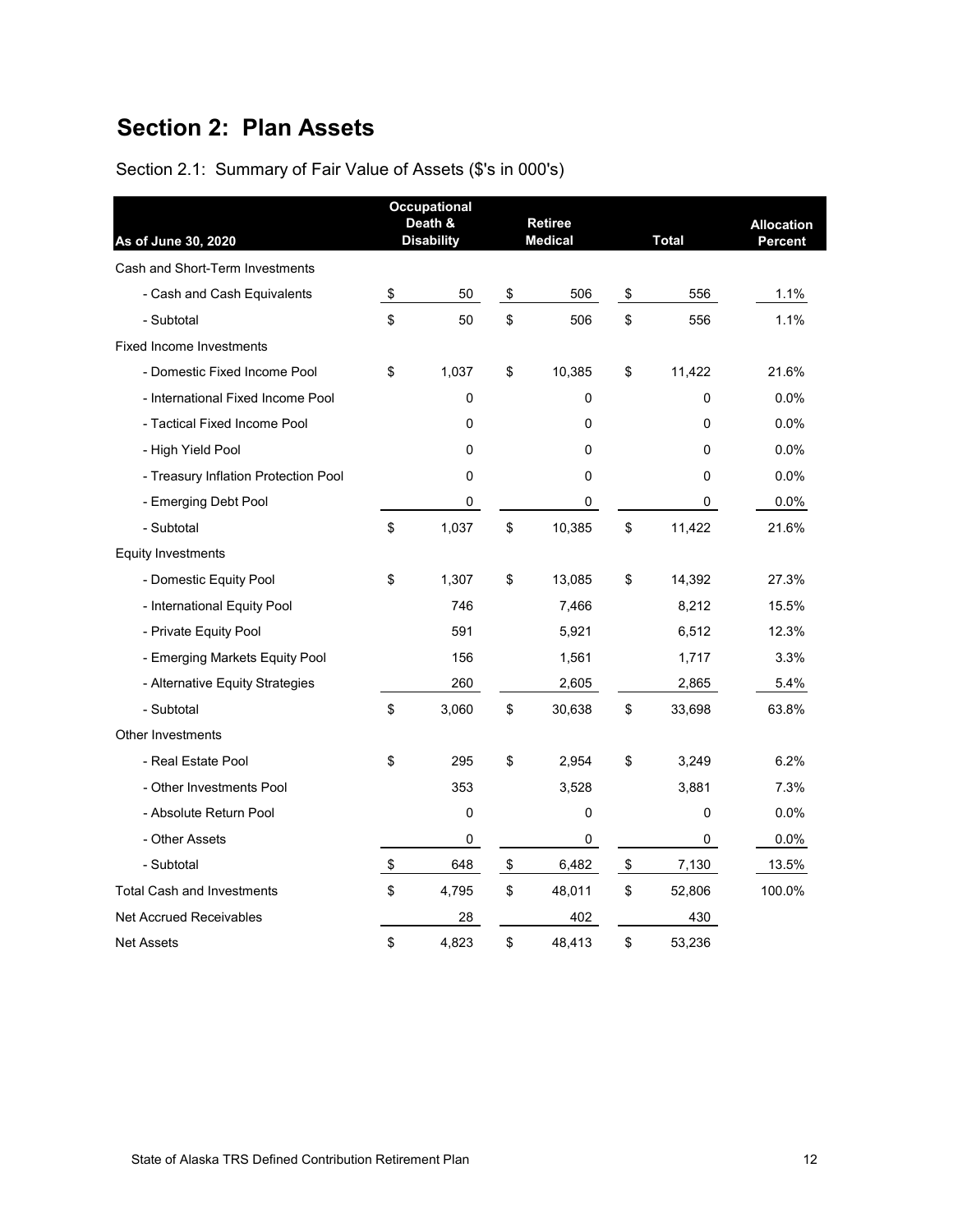| <b>Fiscal Year 2020</b>                                                                    | <b>Occupational</b><br>Death &<br><b>Disability</b> | <b>Retiree</b><br><b>Medical</b> | <b>Total</b> |
|--------------------------------------------------------------------------------------------|-----------------------------------------------------|----------------------------------|--------------|
| 1. Fair Value of Assets as of June 30, 2019                                                | \$<br>4,328                                         | \$<br>42,067                     | \$<br>46,395 |
| 2. Additions:                                                                              |                                                     |                                  |              |
| a. Member Contributions                                                                    | \$<br>$\mathbf 0$                                   | \$<br>$\mathbf 0$                | \$<br>0      |
| b. Employer Contributions                                                                  | 329                                                 | 4,461                            | 4,790        |
| c. Interest and Dividend Income                                                            | 68                                                  | 674                              | 742          |
| d. Net Appreciation/(Depreciation) in<br><b>Fair Value of Investments</b>                  | 135                                                 | 1,350                            | 1,485        |
| e. Employer Group Waiver Plan                                                              | 0                                                   | 1                                | 1            |
| f. Other                                                                                   | 0                                                   | 0                                | 0            |
| g. Total Additions                                                                         | \$<br>532                                           | \$<br>6,486                      | \$<br>7,018  |
| 3. Deductions:                                                                             |                                                     |                                  |              |
| a. Medical Benefits                                                                        | \$<br>0                                             | \$<br>6                          | \$<br>6      |
| b. Death & Disability Benefits                                                             | 24                                                  | $\Omega$                         | 24           |
| c. Investment Expenses                                                                     | 13                                                  | 125                              | 138          |
| d. Administrative Expenses                                                                 | 0                                                   | 9                                | 9            |
| e. Total Deductions                                                                        | \$<br>37                                            | \$<br>140                        | \$<br>177    |
| 4. Fair Value of Assets as of June 30, 2020                                                | \$<br>4,823                                         | \$<br>48,413                     | \$<br>53,236 |
| 5. Approximate Fair Value Investment Return Rate<br>during FY20 Net of Investment Expenses | 4.2%                                                | 4.3%                             | 4.3%         |

# Section 2.2: Changes in Fair Value of Assets During FY20 (\$'s in 000's)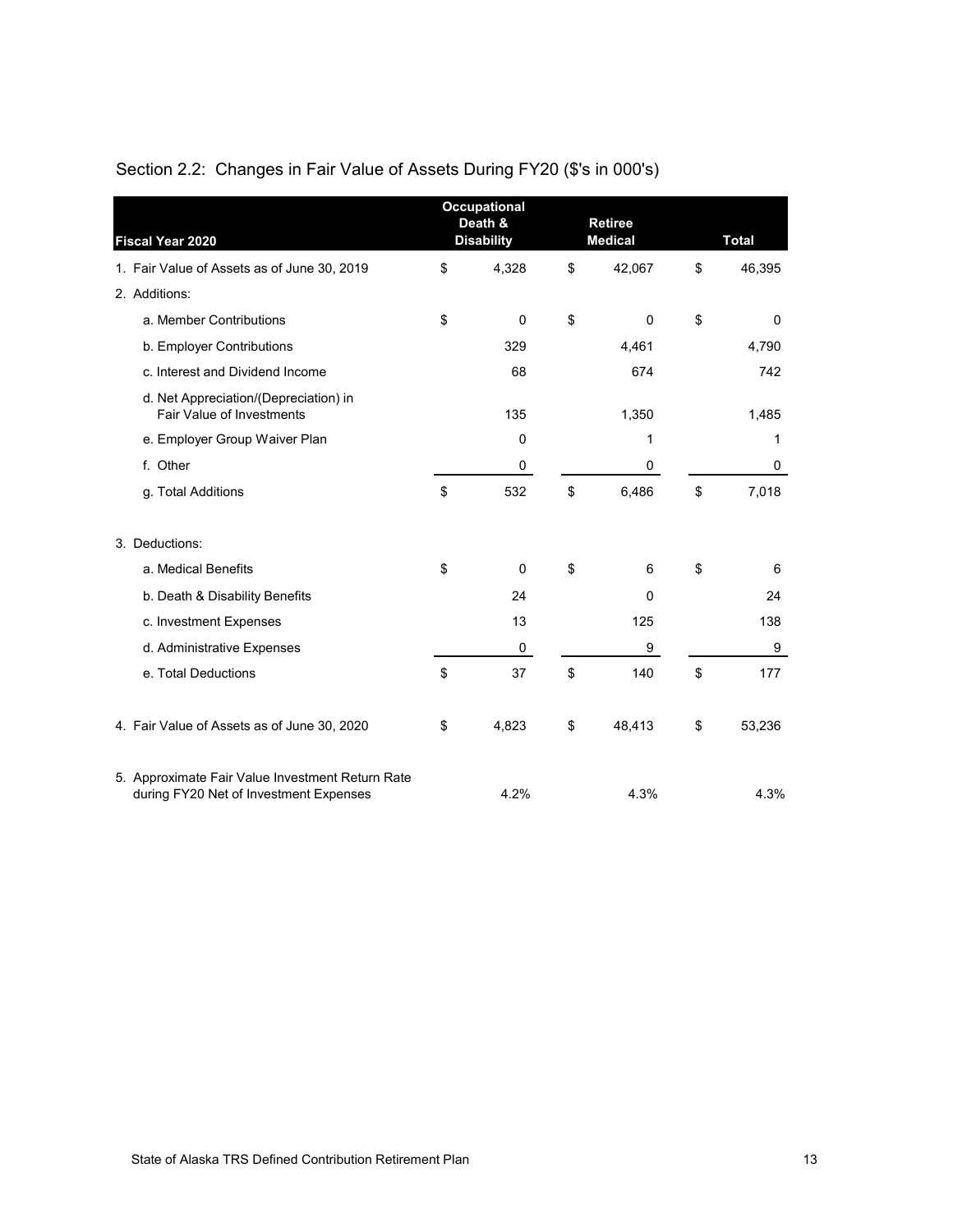# Section 2.3: Development of Actuarial Value of Assets (\$'s in 000's)

The actuarial value of assets and the fair value were \$0 at June 30, 2006. Investment gains and losses are recognized 20% per year over 5 years. In no event may valuation assets be less than 80% or more than 120% of fair value as of the current valuation date.

|                                                                                                 | <b>Occupational</b><br>Death &<br><b>Disability</b> | <b>Retiree</b><br><b>Medical</b> | <b>Total</b> |
|-------------------------------------------------------------------------------------------------|-----------------------------------------------------|----------------------------------|--------------|
| 1. Investment Gain/(Loss) for FY20                                                              |                                                     |                                  |              |
| a. Fair Value as of June 30, 2019                                                               | \$<br>4,328                                         | \$<br>42,067                     | \$<br>46,395 |
| b. Contributions                                                                                | 329                                                 | 4,461                            | 4,790        |
| c. Employer Group Waiver Plan                                                                   | 0                                                   | 1                                | 1            |
| d. Benefit Payments                                                                             | 24                                                  | 6                                | 30           |
| e. Administrative Expenses                                                                      | $\Omega$                                            | 9                                | 9            |
| f. Actual Investment Return (net of investment expenses)                                        | 190                                                 | 1,899                            | 2,089        |
| g. Expected Return Rate (net of investment expenses)                                            | 7.38%                                               | 7.38%                            | 7.38%        |
| h. Expected Return                                                                              | 330                                                 | 3,266                            | 3,596        |
| i. Investment Gain/(Loss) for the Year $(f)$ - $(h)$                                            | (140)                                               | (1,367)                          | (1,507)      |
| 2. Actuarial Value as of June 30, 2020                                                          |                                                     |                                  |              |
| a. Fair Value as of June 30, 2020                                                               | \$<br>4,823                                         | \$<br>48,413                     | \$<br>53,236 |
| b. Deferred Investment Gain/(Loss)                                                              | (110)                                               | (1, 141)                         | (1,251)      |
| c. Preliminary Actuarial Value as of June 30, 2020, (a) - (b)                                   | 4,933                                               | 49,554                           | 54,487       |
| d. Upper Limit: 120% of Fair Value as of June 30, 2020                                          | 5,787                                               | 58,095                           | 63,882       |
| e. Lower Limit: 80% of Fair Value as of June 30, 2020                                           | 3,859                                               | 38,731                           | 42,590       |
| f. Actuarial Value at June 30, 2020, (c) limited by (d) and (e)                                 | 4,933                                               | 49,554                           | 54,487       |
| 3. Ratio of Actuarial Value of Assets to Fair Value of Assets                                   | 102.3%                                              | 102.4%                           | 102.3%       |
| 4. Approximate Actuarial Value Investment Return Rate<br>during FY20 Net of Investment Expenses | 6.0%                                                | 6.3%                             | 6.3%         |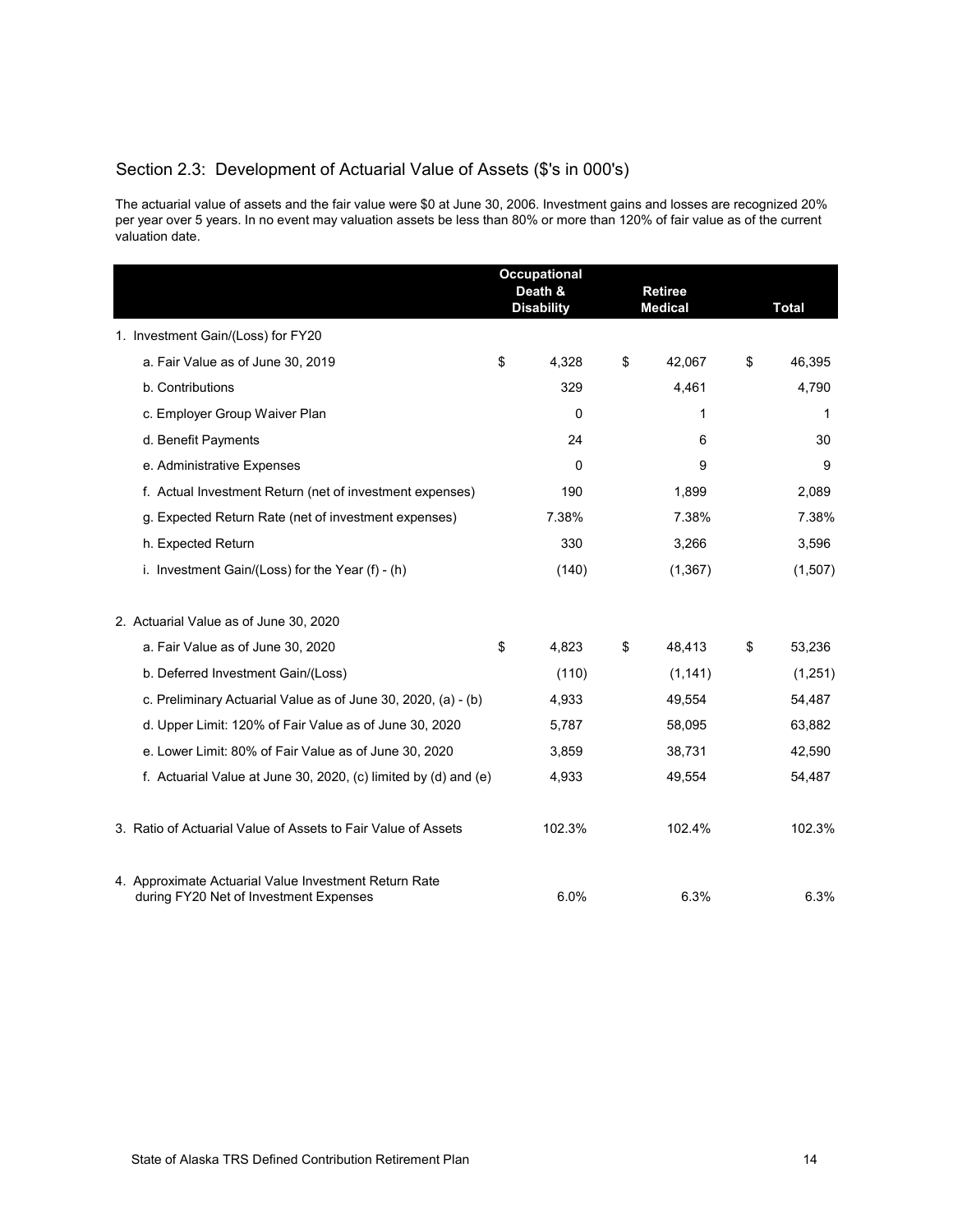|                           |                               | <b>Occupational Death &amp; Disability</b>    |                                                 |                                                     |
|---------------------------|-------------------------------|-----------------------------------------------|-------------------------------------------------|-----------------------------------------------------|
| <b>Fiscal Year Ending</b> | <b>Asset Gain /</b><br>(Loss) | Gain / (Loss)<br>Recognized<br>in Prior Years | Gain / (Loss)<br>Recognized<br><b>This Year</b> | Gain / (Loss)<br>Deferred to<br><b>Future Years</b> |
| June 30, 2016             | \$<br>(269)                   | \$<br>(216)                                   | \$<br>(53)                                      | \$<br>0                                             |
| June 30, 2017             | 143                           | 87                                            | 28                                              | 28                                                  |
| June 30, 2018             | 8                             | 4                                             | $\overline{2}$                                  | 2                                                   |
| June 30, 2019             | (48)                          | (10)                                          | (10)                                            | (28)                                                |
| June 30, 2020             | (140)                         | 0                                             | (28)                                            | (112)                                               |
| Total                     | \$<br>(306)                   | \$<br>(135)                                   | \$<br>(61)                                      | \$<br>(110)                                         |

The tables below show the development of the gains/(losses) to be recognized in the current year (\$'s in 000's):

|                           |                               | <b>Retiree Medical</b>                        |                                                 |                                                     |
|---------------------------|-------------------------------|-----------------------------------------------|-------------------------------------------------|-----------------------------------------------------|
| <b>Fiscal Year Ending</b> | <b>Asset Gain /</b><br>(Loss) | Gain / (Loss)<br>Recognized<br>in Prior Years | Gain / (Loss)<br>Recognized<br><b>This Year</b> | Gain / (Loss)<br>Deferred to<br><b>Future Years</b> |
| June 30, 2016             | \$<br>(1,674)                 | \$<br>(1,340)                                 | \$<br>(334)                                     | \$<br>0                                             |
| June 30, 2017             | 1.184                         | 711                                           | 237                                             | 236                                                 |
| June 30, 2018             | (19)                          | (8)                                           | (4)                                             | (7)                                                 |
| June 30, 2019             | (460)                         | (92)                                          | (92)                                            | (276)                                               |
| June 30, 2020             | (1,367)                       | 0                                             | (273)                                           | (1,094)                                             |
| <b>Total</b>              | \$<br>(2, 336)                | \$<br>(729)                                   | \$<br>(466)                                     | \$<br>(1, 141)                                      |

|                           |                               | Total                                                |                                                        |                                                     |
|---------------------------|-------------------------------|------------------------------------------------------|--------------------------------------------------------|-----------------------------------------------------|
| <b>Fiscal Year Ending</b> | <b>Asset Gain /</b><br>(Loss) | Gain / (Loss)<br><b>Recognized</b><br>in Prior Years | Gain / (Loss)<br><b>Recognized</b><br><b>This Year</b> | Gain / (Loss)<br>Deferred to<br><b>Future Years</b> |
| June 30, 2016             | \$<br>(1,943)                 | \$<br>(1,556)                                        | \$<br>(387)                                            | \$<br>0                                             |
| June 30, 2017             | 1.327                         | 798                                                  | 265                                                    | 264                                                 |
| June 30, 2018             | (11)                          | (4)                                                  | (2)                                                    | (5)                                                 |
| June 30, 2019             | (508)                         | (102)                                                | (102)                                                  | (304)                                               |
| June 30, 2020             | (1,507)                       | 0                                                    | (301)                                                  | (1,206)                                             |
| Total                     | \$<br>(2,642)                 | \$<br>(864)                                          | \$<br>(527)                                            | \$<br>(1,251)                                       |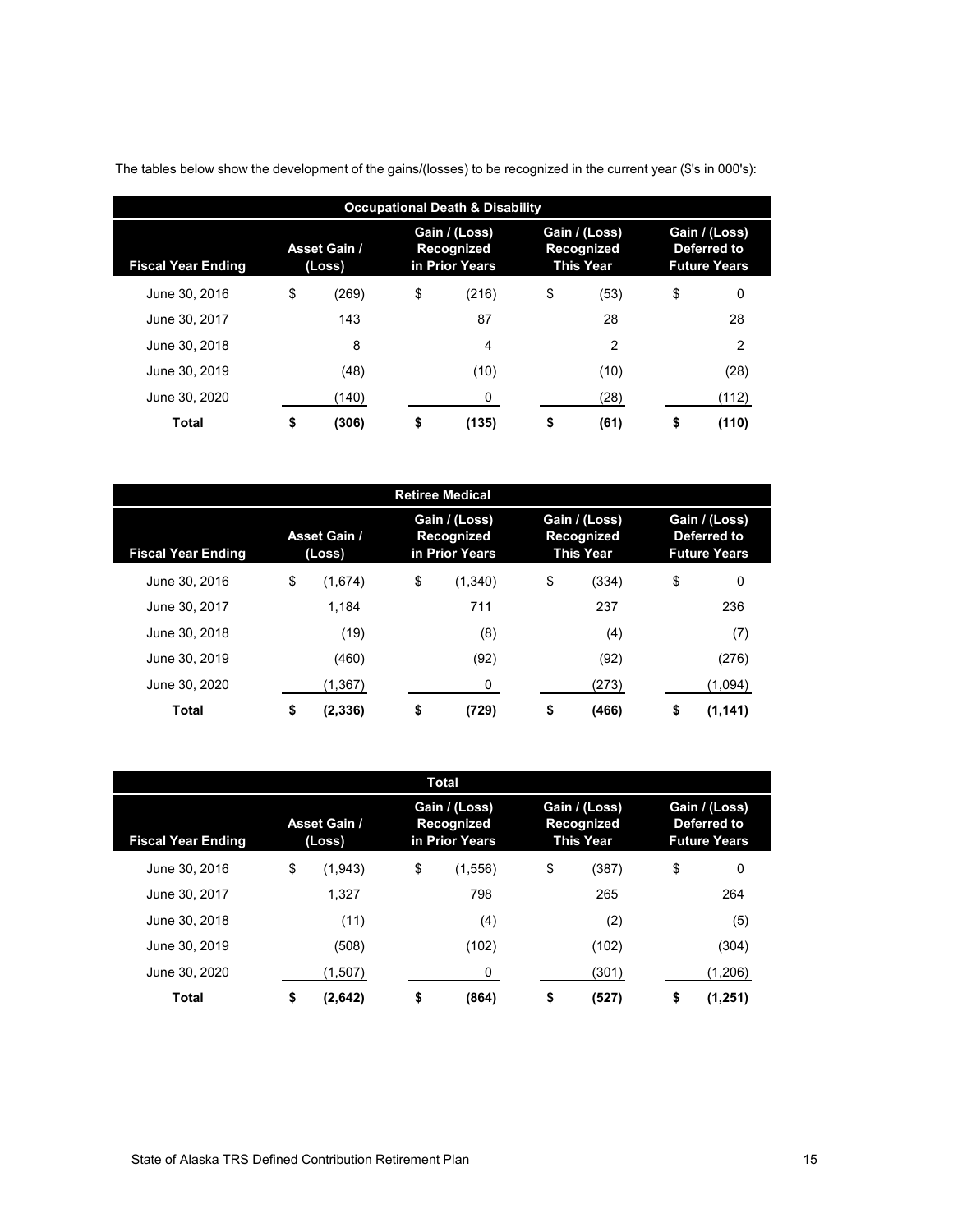|                    |               | <b>Actuarial Value</b> |               | <b>Fair Value</b> |
|--------------------|---------------|------------------------|---------------|-------------------|
| <b>Year Ending</b> | <b>Annual</b> | Cumulative*            | <b>Annual</b> | Cumulative*       |
| June 30, 2008      | 6.4%          | 6.4%                   | $(0.3\%)$     | $(0.3\%)$         |
| June 30, 2009      | 3.2%          | 4.8%                   | $(12.0\%)$    | $(6.3\%)$         |
| June 30, 2010      | 4.2%          | 4.6%                   | 6.4%          | (2.3%)            |
| June 30, 2011      | 7.4%          | 5.3%                   | 18.9%         | 2.6%              |
| June 30, 2012      | 6.9%          | 5.6%                   | 1.6%          | 2.4%              |
| June 30, 2013      | 7.7%          | 6.0%                   | 11.9%         | 3.9%              |
| June 30, 2014      | 10.9%         | 6.6%                   | 18.0%         | 5.8%              |
| June 30, 2015      | 9.5%          | 7.0%                   | 3.1%          | 5.5%              |
| June 30, 2016      | 6.5%          | 6.9%                   | $(0.1\%)$     | 4.9%              |
| June 30, 2017      | 7.6%          | 7.0%                   | 12.6%         | 5.6%              |
| June 30, 2018      | 7.8%          | 7.1%                   | 8.0%          | 5.8%              |
| June 30, 2019      | 6.4%          | 7.0%                   | 6.2%          | 5.9%              |
| June 30, 2020      | 6.3%          | 7.0%                   | 4.3%          | 5.7%              |

# Section 2.4: Historical Asset Rates of Return

\* Cumulative since fiscal year ending June 30, 2008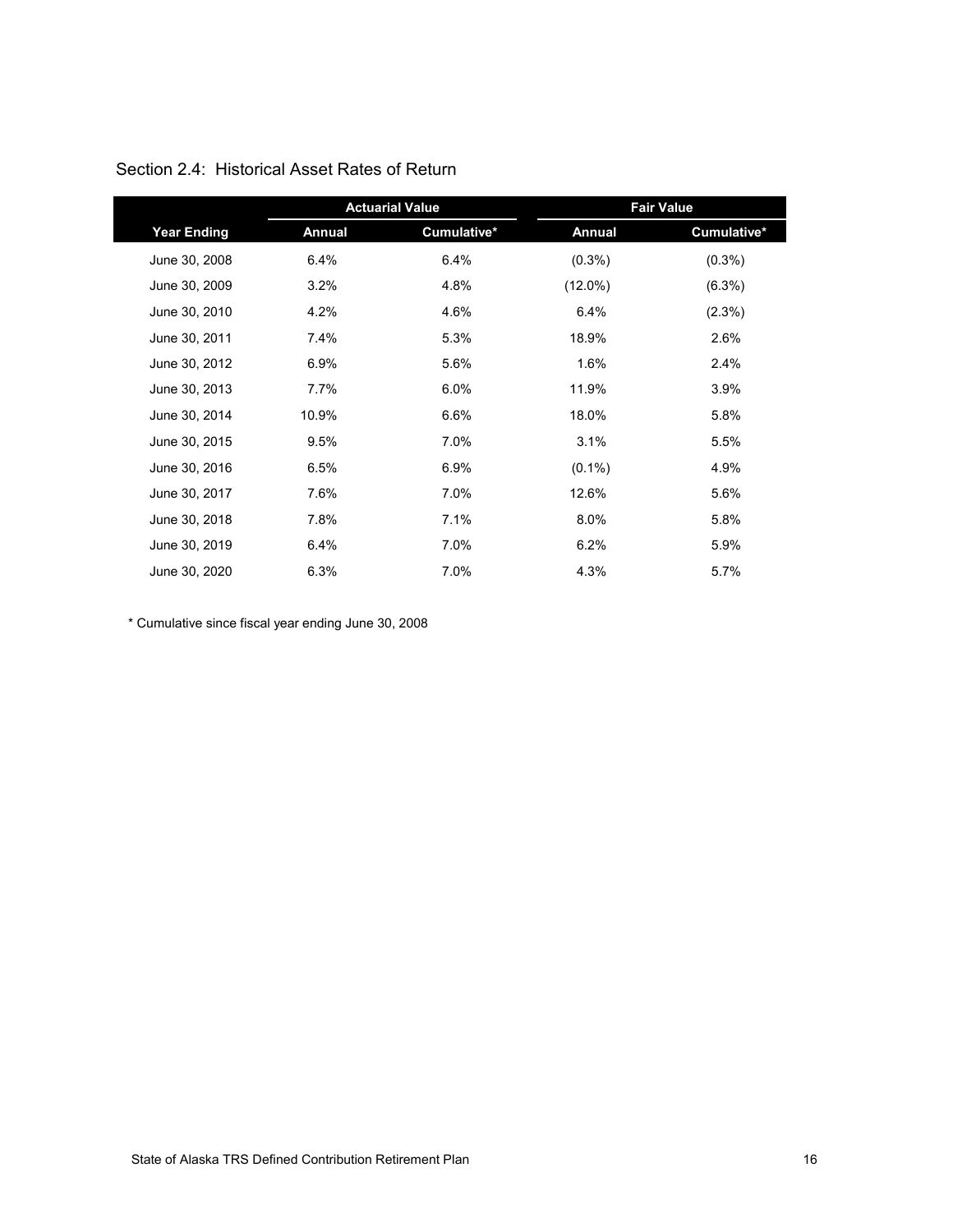# **Section 3: Member Data**

## Section 3.1: Summary of Members Included

| As of June 30                                                        | 2016         | 2017         | 2018         | 2019         | 2020         |
|----------------------------------------------------------------------|--------------|--------------|--------------|--------------|--------------|
|                                                                      |              |              |              |              |              |
| <b>Active Members</b>                                                |              |              |              |              |              |
| 1. Number                                                            | 4,383        | 4,694        | 4,915        | 4,998        | $5,332^{1}$  |
| 2. Average Age                                                       | 39.57        | 40.21        | 40.64        | 41.06        | 41.63        |
| 3. Average Credited Service                                          | 4.50         | 4.88         | 5.30         | 5.67         | 6.03         |
| 4. Average Entry Age                                                 | 35.07        | 35.33        | 35.34        | 35.39        | 35.60        |
| 5. Average Annual Earnings                                           | 65,219<br>\$ | \$<br>66,542 | \$<br>68,119 | 69,619<br>\$ | 71,118<br>\$ |
|                                                                      |              |              |              |              |              |
| Disabilitants and Beneficiaries (Occupational Death & Disability)    |              |              |              |              |              |
| 1. Number                                                            | 0            | $\mathbf{0}$ | 0            | 1            | 1            |
| 2. Average Age                                                       | N/A          | N/A          | N/A          | 53.45        | 54.45        |
| 3. Average Monthly Death & Disability                                | N/A          | N/A          | N/A          | \$<br>2,024  | \$<br>2,024  |
| <b>Benefit</b>                                                       |              |              |              |              |              |
| Retirees, Surviving Spouses, and Dependent Spouses (Retiree Medical) |              |              |              |              |              |
|                                                                      |              |              |              |              |              |
| 1. Number                                                            | $\mathbf 0$  | 4            | 9            | 12           | 17           |
| 2. Average Age                                                       | N/A          | 69.72        | 68.59        | 68.54        | 68.79        |
|                                                                      |              |              |              |              |              |
| <b>Total Number of Members</b>                                       | 4,383        | 4.698        | 4,924        | 5,011        | 5,350        |

Average annual earnings ("valuation pay") are the annualized earnings for the fiscal year ending on the valuation date.

 $^1$  Includes 1,376 male active members and 3,956 female active members.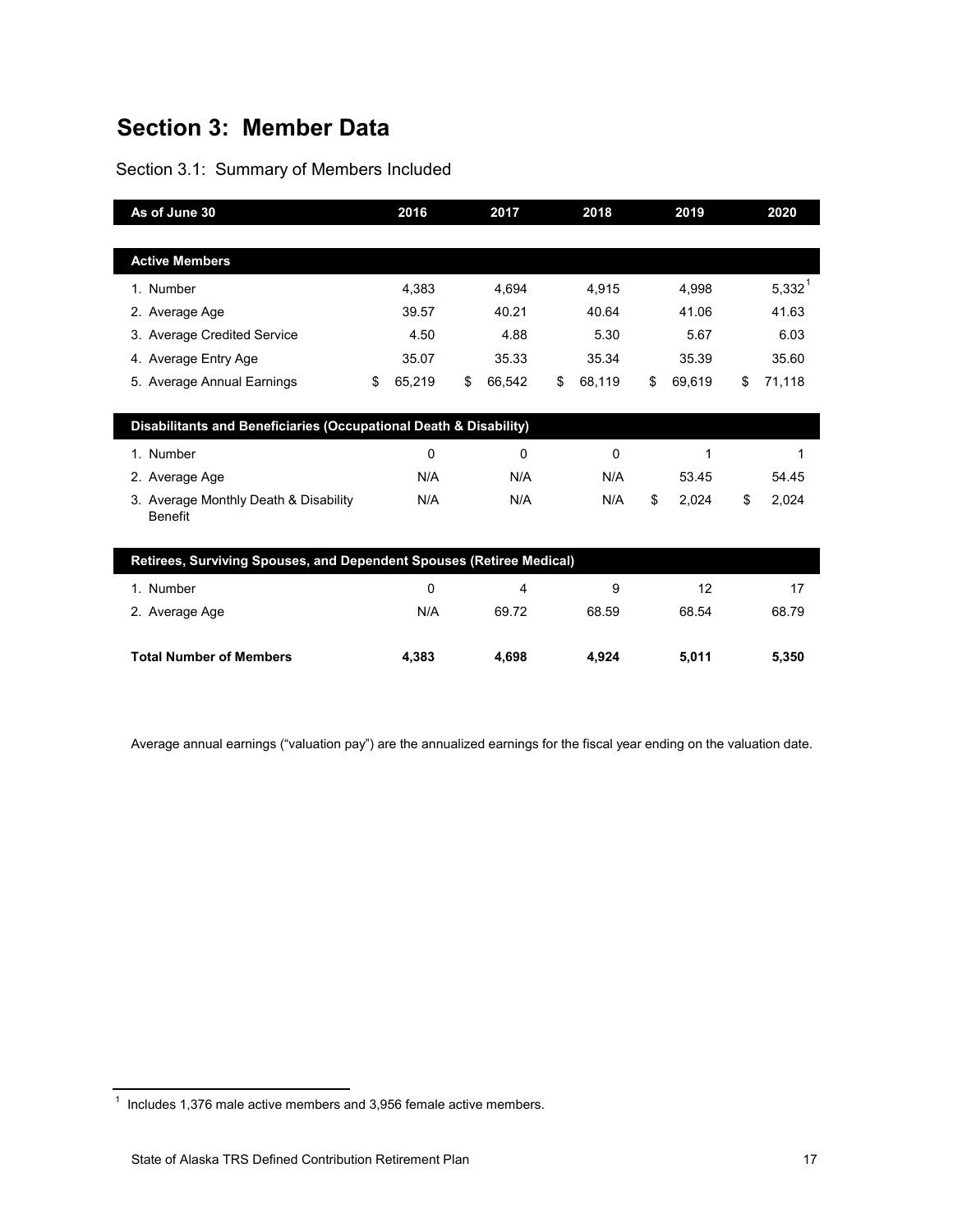| Age       | <b>Number</b> | Total<br>Annual<br><b>Earnings</b> | Average<br>Annual<br><b>Earnings</b> | <b>Years of</b><br><b>Service</b> | <b>Number</b> | Total<br>Annual<br><b>Earnings</b> |
|-----------|---------------|------------------------------------|--------------------------------------|-----------------------------------|---------------|------------------------------------|
| $0 - 19$  | $\mathbf 0$   | \$<br>0                            | \$<br>$\mathbf 0$                    | $\mathbf 0$                       | 134           | \$<br>7,253,235                    |
| $20 - 24$ | 100           | 5,264,970                          | 52,650                               | 1                                 | 646           | 39,337,478                         |
| $25 - 29$ | 613           | 36,111,642                         | 58,910                               | 2                                 | 574           | 37,066,265                         |
| $30 - 34$ | 934           | 61,660,845                         | 66,018                               | 3                                 | 494           | 32,421,369                         |
| $35 - 39$ | 1,068         | 76,404,382                         | 71,540                               | 4                                 | 478           | 32,777,831                         |
| $40 - 44$ | 815           | 59,917,766                         | 73,519                               | $0 - 4$                           | 2,326         | \$148,856,178                      |
| 45 - 49   | 575           | 43,754,516                         | 76,095                               | $5 - 9$                           | 1,841         | 134,954,143                        |
| $50 - 54$ | 477           | 36,408,923                         | 76,329                               | $10 - 14$                         | 1,162         | 95,121,574                         |
| $55 - 59$ | 403           | 31,603,348                         | 78,420                               | $15 - 19$                         | 2             | 174,019                            |
| $60 - 64$ | 239           | 19,252,737                         | 80,555                               | $20 - 24$                         | 1             | 94,877                             |
| $65 - 69$ | 84            | 6,907,610                          | 82,233                               | $25 - 29$                         | $\mathbf 0$   | 0                                  |
| 70 - 74   | 20            | 1,531,296                          | 76,565                               | $30 - 34$                         | $\mathbf{0}$  | 0                                  |
| $75+$     | 4             | 382,756                            | 95,689                               | $35 - 39$                         | 0             | 0                                  |
|           |               |                                    |                                      | $40+$                             | 0             | 0                                  |
| Total     | 5,332         | \$379,200,791                      | \$<br>71,118                         | <b>Total</b>                      | 5,332         | \$379,200,791                      |

## Section 3.2: Age and Service Distribution of Active Members

#### **Annual Earnings by Age Annual Earnings by Credited Service**

|        | <b>Total</b>    |                          |                 |                | <b>Total</b>    | Average         |
|--------|-----------------|--------------------------|-----------------|----------------|-----------------|-----------------|
|        | Annual          | <b>Average</b><br>Annual | <b>Years of</b> |                | <b>Annual</b>   | Annual          |
| lumber | <b>Earnings</b> | <b>Earnings</b>          | <b>Service</b>  | <b>Number</b>  | <b>Earnings</b> | <b>Earnings</b> |
| 0      | \$<br>$\Omega$  | \$<br>0                  | $\mathbf 0$     | 134            | \$<br>7,253,235 | \$<br>54,129    |
| 100    | 5,264,970       | 52,650                   | 1               | 646            | 39,337,478      | 60,894          |
| 613    | 36,111,642      | 58,910                   | $\overline{2}$  | 574            | 37,066,265      | 64,575          |
| 934    | 61,660,845      | 66,018                   | 3               | 494            | 32,421,369      | 65,630          |
| 1,068  | 76,404,382      | 71,540                   | 4               | 478            | 32,777,831      | 68,573          |
| 815    | 59,917,766      | 73,519                   | $0 - 4$         | 2,326          | \$148,856,178   | \$<br>63,997    |
| 575    | 43,754,516      | 76,095                   | $5 - 9$         | 1,841          | 134,954,143     | 73,305          |
| 477    | 36,408,923      | 76,329                   | $10 - 14$       | 1,162          | 95,121,574      | 81,860          |
| 403    | 31,603,348      | 78,420                   | $15 - 19$       | $\overline{2}$ | 174,019         | 87,010          |
| 239    | 19,252,737      | 80,555                   | $20 - 24$       | 1              | 94,877          | 94,877          |
| 84     | 6,907,610       | 82,233                   | $25 - 29$       | 0              | 0               | 0               |
| 20     | 1,531,296       | 76,565                   | $30 - 34$       | 0              | 0               | 0               |
| 4      | 382,756         | 95,689                   | $35 - 39$       | 0              | $\Omega$        | 0               |
|        |                 |                          | $40+$           | 0              | $\Omega$        | 0               |
| 5,332  | \$379,200,791   | \$<br>71,118             | <b>Total</b>    | 5,332          | \$379,200,791   | \$<br>71,118    |

#### **Years of Credited Service by Age**

|              |             |         |                |           |           | <b>Years of Service</b> |           |           |              |              |
|--------------|-------------|---------|----------------|-----------|-----------|-------------------------|-----------|-----------|--------------|--------------|
| Age          | $0 - 4$     | $5 - 9$ | $10 - 14$      | $15 - 19$ | $20 - 24$ | $25 - 29$               | $30 - 34$ | $35 - 39$ | $40+$        | <b>Total</b> |
| $0 - 19$     | $\mathbf 0$ | 0       | 0              | $\Omega$  | 0         | $\Omega$                | 0         | $\Omega$  | $\mathbf{0}$ | 0            |
| $20 - 24$    | 100         | 0       | 0              | 0         | 0         | 0                       | 0         | 0         | 0            | 100          |
| $25 - 29$    | 505         | 108     | 0              | 0         | 0         | 0                       | 0         | 0         | 0            | 613          |
| $30 - 34$    | 441         | 440     | 53             | 0         | 0         | 0                       | 0         | $\Omega$  | 0            | 934          |
| $35 - 39$    | 325         | 380     | 363            | 0         | 0         | 0                       | 0         | $\Omega$  | 0            | 1,068        |
| $40 - 44$    | 297         | 289     | 228            |           | 0         | 0                       | 0         | $\Omega$  | $\mathbf{0}$ | 815          |
| $45 - 49$    | 213         | 199     | 163            | U         | 0         | 0                       | 0         | 0         | 0            | 575          |
| $50 - 54$    | 169         | 172     | 135            | U         |           | 0                       | 0         | $\Omega$  | 0            | 477          |
| $55 - 59$    | 146         | 136     | 121            | 0         | 0         | 0                       | 0         | $\Omega$  | 0            | 403          |
| $60 - 64$    | 83          | 84      | 71             |           | 0         | 0                       | 0         | $\Omega$  | 0            | 239          |
| $65 - 69$    | 32          | 27      | 25             | U         | 0         | 0                       | 0         | $\Omega$  | 0            | 84           |
| 70 - 74      | 14          | 4       | $\overline{2}$ | 0         | 0         | 0                       | 0         | 0         | 0            | 20           |
| $75+$        | 1           | 2       |                | 0         | 0         | 0                       | 0         | 0         | 0            | 4            |
| <b>Total</b> | 2,326       | 1,841   | 1,162          | 2         |           | 0                       | 0         | 0         | 0            | 5,332        |

Total and average annual earnings ("valuation pay") are the annualized earnings for the fiscal year ending on the valuation date.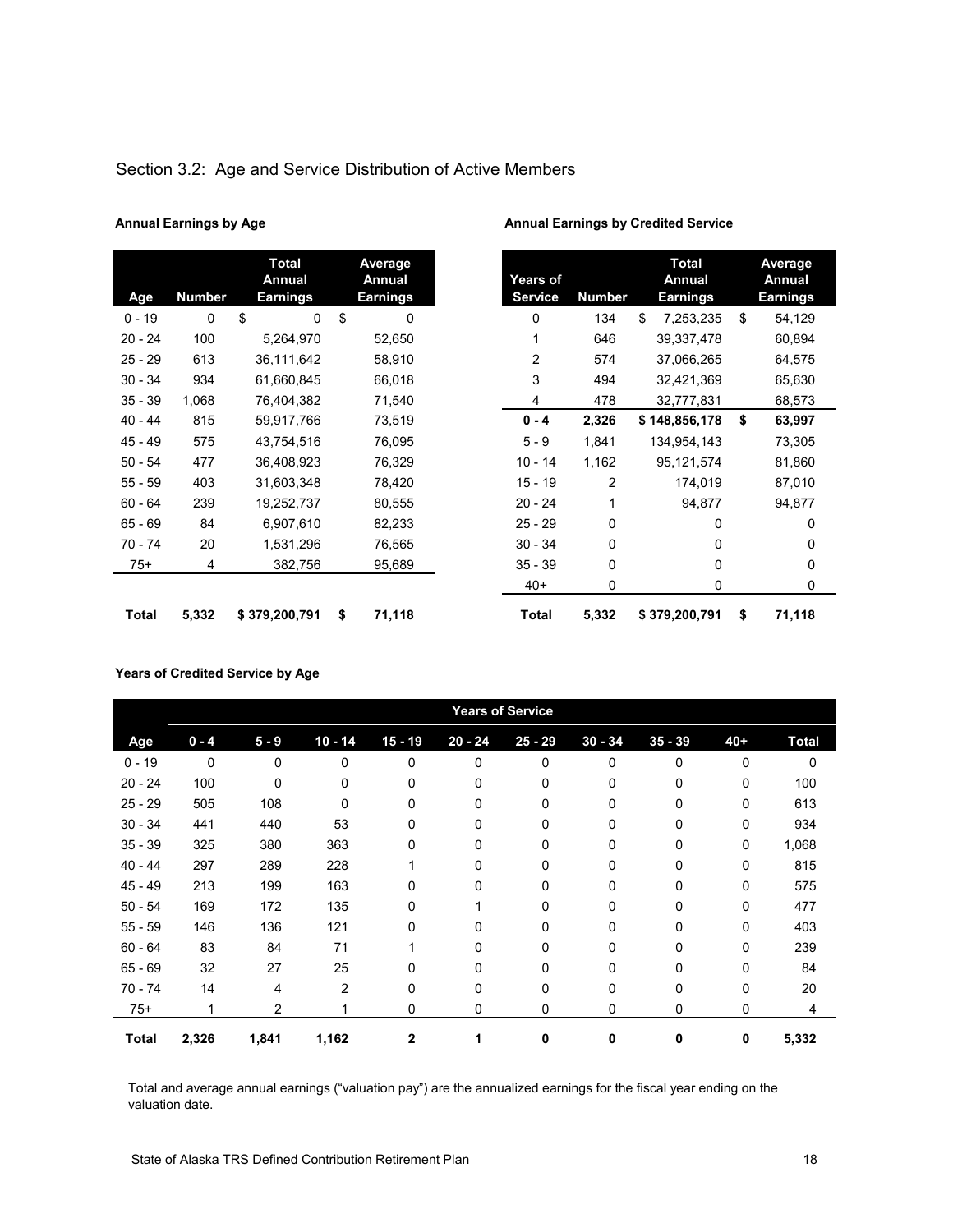|  |  |  | Section 3.3: Member Data Reconciliation |
|--|--|--|-----------------------------------------|
|--|--|--|-----------------------------------------|

|                                  |                | <b>Retirees</b><br>and             |                                    |                              |                              |              |
|----------------------------------|----------------|------------------------------------|------------------------------------|------------------------------|------------------------------|--------------|
|                                  | <b>Actives</b> | <b>Surviving</b><br><b>Spouses</b> | <b>Dependent</b><br><b>Spouses</b> | OD&D<br><b>Disabilitants</b> | OD&D<br><b>Beneficiaries</b> | Total        |
| As of June 30, 2019 <sup>1</sup> | 4,998          | 10                                 | 2                                  |                              | 0                            | 5,011        |
| <b>New Entrants</b>              | 664            | 0                                  | 0                                  | 0                            | 0                            | 664          |
| <b>Rehires</b>                   | 306            | 0                                  | 0                                  | 0                            | 0                            | 306          |
| <b>Vested Terminations</b>       | (230)          | $\Omega$                           | 0                                  | U                            | 0                            | (230)        |
| Non-Vested Terminations          | (358)          | 0                                  | 0                                  | 0                            | 0                            | (358)        |
| <b>Refund of Contributions</b>   | (42)           | 0                                  | U                                  | 0                            | 0                            | (42)         |
| <b>Disability Retirements</b>    | 0              | 0                                  | <sup>0</sup>                       | U                            | 0                            | U            |
| Age Retirements                  | (4)            | 4                                  |                                    | 0                            | 0                            |              |
| Deaths With Beneficiary          | 0              | $\Omega$                           | ი                                  | 0                            | 0                            | O            |
| Deaths Without Beneficiary       | (2)            | 0                                  | 0                                  | 0                            | 0                            | (2)          |
| <b>Data Corrections</b>          | 0              | 0                                  | 0                                  | 0                            | 0                            | $\mathbf{0}$ |
| <b>Net Change</b>                | 334            | 4                                  |                                    | 0                            | 0                            | 339          |
| As of June 30, 2020 <sup>2</sup> | 5,332          | 14                                 | 3                                  |                              | 0                            | 5,350        |

<sup>&</sup>lt;sup>1</sup> 117 participants are expected to receive retiree medical benefits in a different plan and are included for OD&D benefits only.

² 125 participants are expected to receive retiree medical benefits in a different plan and are included for OD&D benefits only.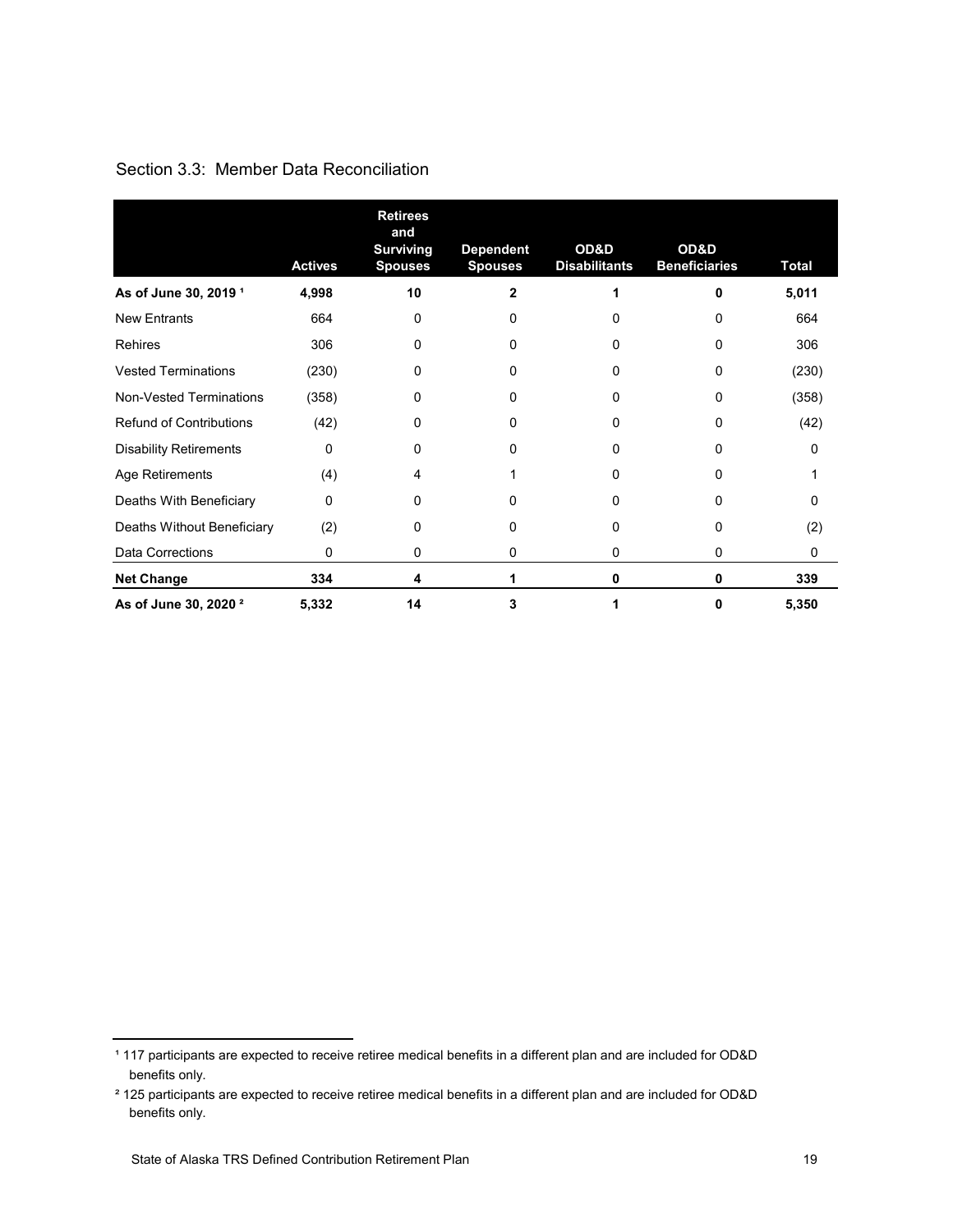| <b>Valuation Date</b> | <b>Number</b> | <b>Annual</b><br><b>Earnings</b><br>(000's) | <b>Annual</b><br>Average<br>Earnings | <b>Percent</b><br><b>Increase</b><br>in Average<br><b>Earnings</b> | <b>Number of</b><br><b>Participating</b><br><b>Employers</b> |
|-----------------------|---------------|---------------------------------------------|--------------------------------------|--------------------------------------------------------------------|--------------------------------------------------------------|
| June 30, 2020         | 5,332         | \$<br>379,201                               | \$<br>71,118                         | 2.2%                                                               | 57                                                           |
| June 30, 2019         | 4,998         | 347,957                                     | 69,619                               | 2.2%                                                               | 57                                                           |
| June 30, 2018         | 4,915         | 334,803                                     | 68,119                               | 2.4%                                                               | 57                                                           |
| June 30, 2017         | 4,694         | 312,347                                     | 66,542                               | 2.0%                                                               | 57                                                           |
| June 30, 2016         | 4,383         | 285,854                                     | 65,219                               | 2.5%                                                               | 58                                                           |
| June 30, 2015         | 4,095         | 260,584                                     | 63,635                               | 2.7%                                                               | 58                                                           |
| June 30, 2014         | 3,547         | 219,701                                     | 61,940                               | 2.4%                                                               | 58                                                           |
| June 30, 2013         | 3,272         | 197,944                                     | 60,496                               | 3.5%                                                               | 58                                                           |
| June 30, 2012         | 3,057         | 178,761                                     | 58,476                               | 4.7%                                                               | 58                                                           |
| June 30, 2011         | 2,708         | 151,269                                     | 55,860                               | 5.6%                                                               | 58                                                           |

## Section 3.4: Schedule of Active Member Data

Total and average annual earnings ("valuation pay") are the annualized earnings for the fiscal year ending on the valuation date.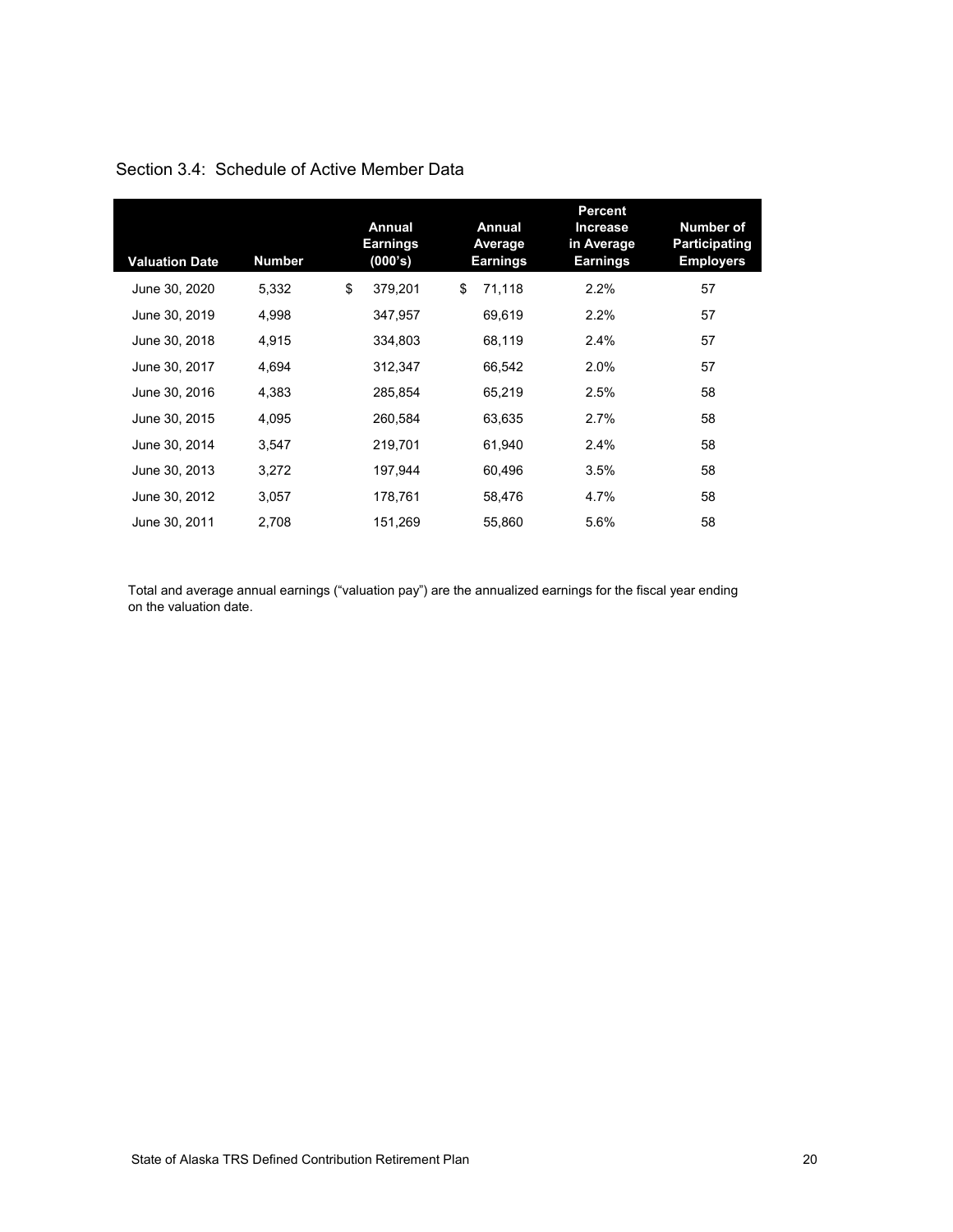#### Section 3.5: Active Member Payroll Reconciliation

| <b>Payroll Field</b>                                      | Payroll Data (000's) |
|-----------------------------------------------------------|----------------------|
| DRB actual reported salaries FY20 in employer list<br>a)  | 411.891<br>S         |
| DRB actual reported salaries FY20 in valuation data<br>b) | 371,022              |
| Annualized valuation data<br>C)                           | 379,201              |
| Valuation payroll as of June 30, 2020<br>d)               | 396,606              |
| Rate payroll for FY21<br>e)                               | 391,854              |
|                                                           |                      |

a) Actual reported salaries from DRB employer listing showing all payroll paid during FY20, including those who were not active as of June 30, 2020

b) Payroll from valuation data for people who are in active status as of June 30, 2020

c) Payroll from (b) annualized for both new entrants and part-timers

d) Payroll from (c) with one year of salary scale applied to estimate salaries payable for the upcoming year

e) Payroll from (d) with the part-timer annualization removed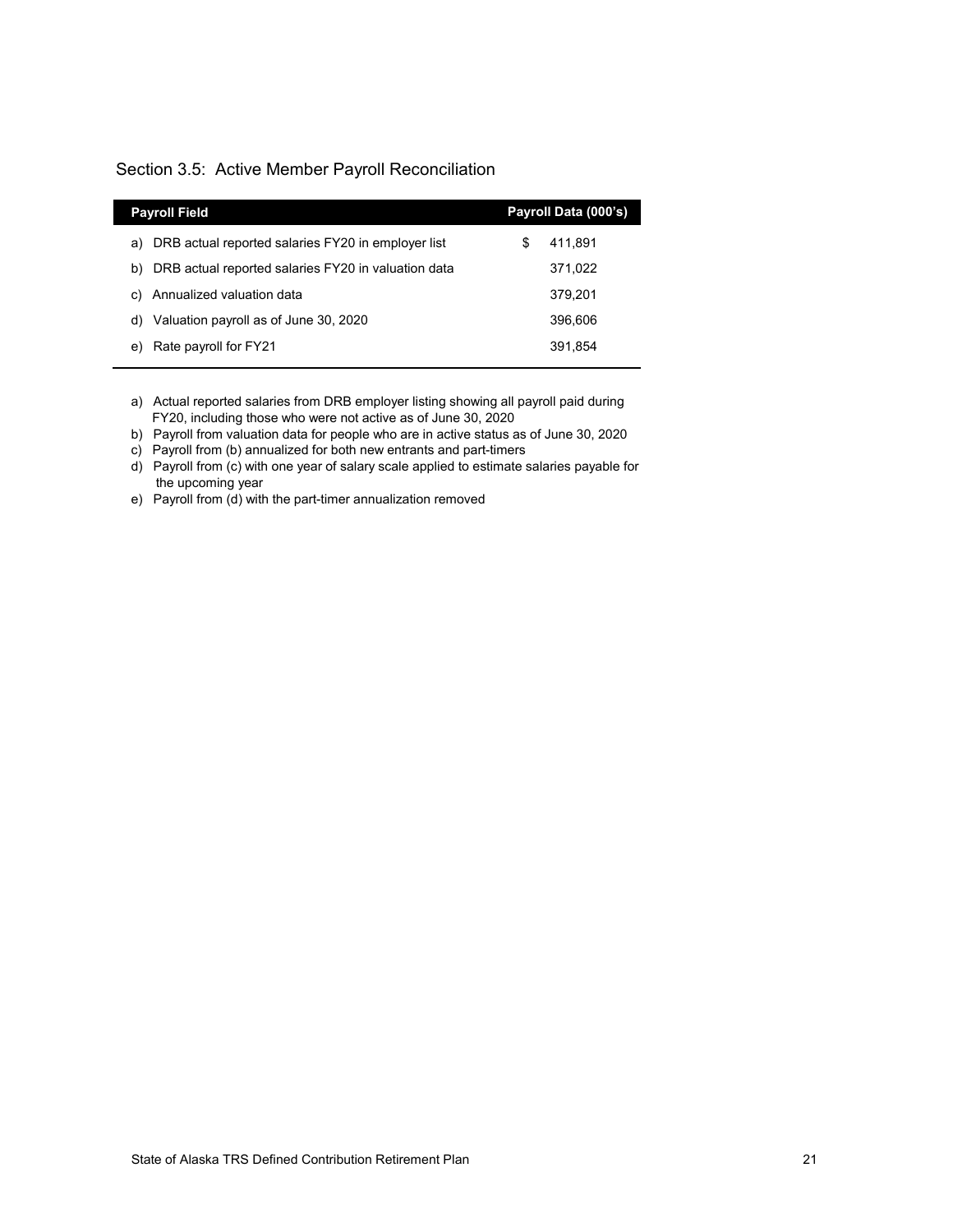# **Section 4: Basis of the Actuarial Valuation**

# Section 4.1: Summary of Plan Provisions

#### **Effective Date**

July 1, 2006, with amendments through June 30, 2020.

#### **Administration of Plan**

The Commissioner of Administration or the Commissioner's designee is the administrator of the Plan. The Attorney General of the state is the legal counsel for the Plan and shall advise the administrator and represent the Plan in legal proceedings.

The Alaska Retirement Management Board prescribes policies, adopts regulations, invests the funds, and performs other activities necessary to carry out the provisions of the Plan.

#### **Employers Included**

Currently there are 57 employers participating in TRS DCR, including the State of Alaska, 53 school districts, and three other eligible organizations.

#### **Membership**

An employee of a participating employer who first enters service on or after July 1, 2006, or a member of the defined benefit plan who works for an employer who began participation on or after July 1, 2006, and meets the following criteria is a member in the Plan:

- Permanent full-time or part-time elementary or secondary teachers, school nurses, or a person in a position requiring a teaching certificate as a condition of hire in a public school of the State of Alaska, the Department of Education and Early Development, or in the Department of Labor and Workforce Development.
- Full-time or part-time teachers at the University of Alaska or persons occupying full-time administrative positions requiring academic standing who are not in the University's Optional Retirement Plan.

Members can convert to TRS DCR if they are an eligible non-vested member of the TRS defined benefit plan whose employer consents to transfers to the defined contribution plan and they elect to transfer his or her account balance to TRS DCR.

#### **Member Contributions**

Other than the member-paid premiums discussed later in this section, there are no member contributions for the occupational death & disability and retiree medical benefits.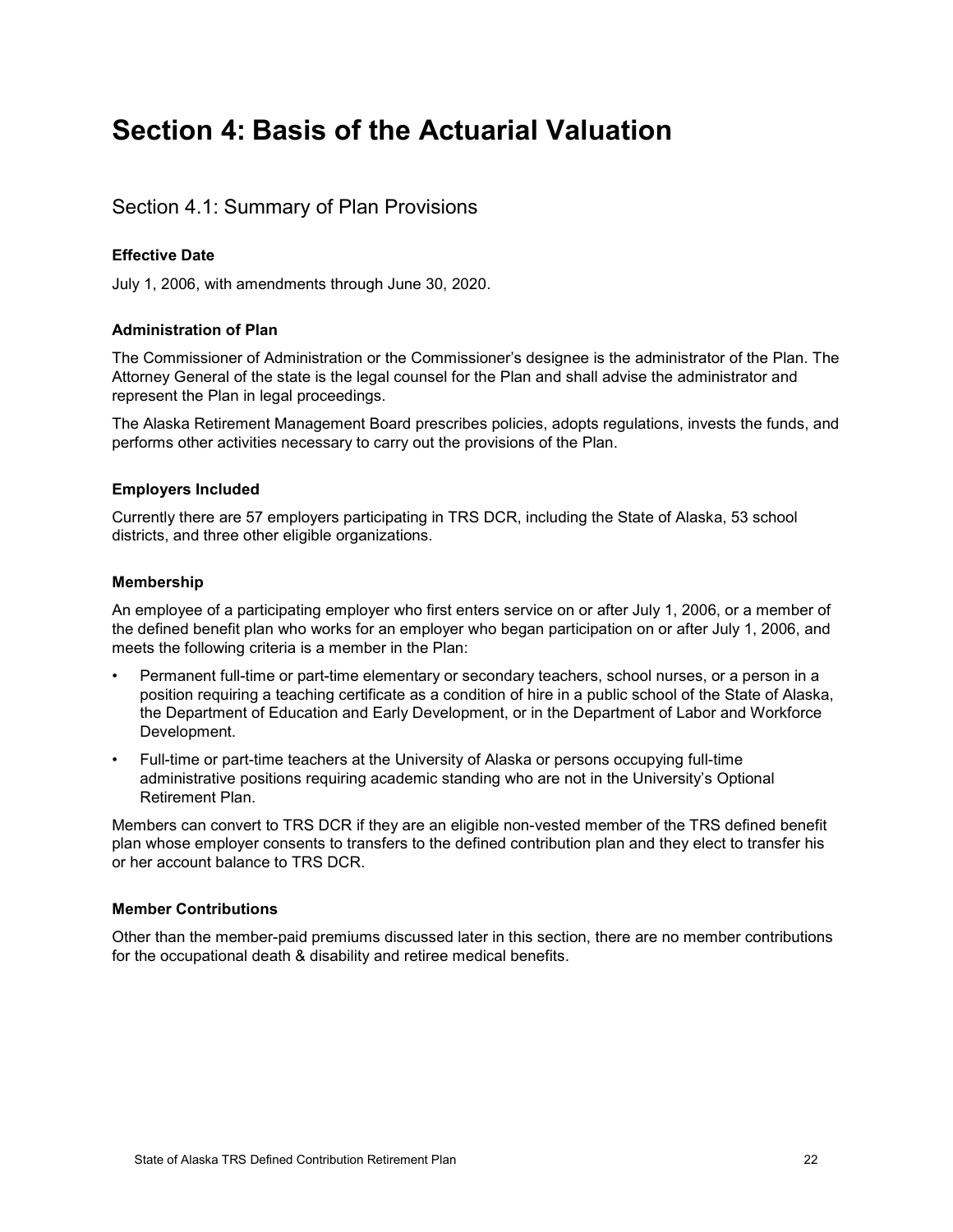#### **Retiree Medical Benefits**

- Member must retire directly from the plan to be eligible for retiree medical coverage. Normal retirement eligibility is the earlier of a) 30 years of service or b) Medicare eligible and 10 years of service.
- No subsidized retiree medical benefits are provided until normal retirement eligibility. The member's and any covered dependent's premium is 100% until the member is Medicare eligible. Upon the member's Medicare-eligibility, the required contribution will follow the service-based schedule shown below.
- Coverage cannot be denied except for failure to pay premium.
- Members who are receiving disability benefits or survivors who are receiving monthly survivor benefits are not eligible until the member meets, or would have met if he/she had lived, the normal retirement eligibility requirements.
- The following is a summary of the medical benefit design adopted in July 2016. The plan description below is used for valuation purposes and indicates participant cost-sharing. Please refer to the benefit handbook for more details.

| <b>Plan Design Feature</b>                                               | In-Network <sup>1</sup><br>Out-of-Network <sup>12</sup>                 |                       |  |  |  |
|--------------------------------------------------------------------------|-------------------------------------------------------------------------|-----------------------|--|--|--|
| Deductible (single / family)                                             | \$300 / \$600                                                           |                       |  |  |  |
| Medical services (participant share)                                     | 20%                                                                     | 40%                   |  |  |  |
| Emergency Room Copay (non-emergent use)                                  | \$100                                                                   | \$100                 |  |  |  |
| Medical Out-of-Pocket Maximum<br>(single / family, including deductible) | \$1,500 / \$3,000                                                       | \$3,000 / \$6,000     |  |  |  |
| <b>Medicare Coordination</b>                                             | Exclusion                                                               | Exclusion             |  |  |  |
| Pharmacy                                                                 | No Deductible                                                           | No Deductible         |  |  |  |
| Retail Generic (per 30-day fill)                                         | 20% \$10 min / \$50 max                                                 |                       |  |  |  |
| Retail Non-Formulary Brand (per 30-day fill)                             | 40%<br>25% \$25 min / \$75 max                                          |                       |  |  |  |
| Retail Formulary Brand (per 30-day fill)                                 | 35% \$80 min / \$150 max                                                |                       |  |  |  |
| Mail-Order Generic                                                       | \$20 copay                                                              |                       |  |  |  |
| Mail-Order Non-Formulary Brand                                           | $$50$ copay<br>40%                                                      |                       |  |  |  |
| Mail-Order Formulary Brand                                               | \$100 copay                                                             |                       |  |  |  |
| Pharmacy Out-of-Pocket Max (single / family)                             | \$1,000 / \$2,000                                                       |                       |  |  |  |
| Medicare Pharmacy Arrangement                                            | Retiree Drug Subsidy /<br>Employer Group Waiver Plan effective 1/1/2019 |                       |  |  |  |
| Wellness / Preventative                                                  | 100% covered, not<br>subject to deductible                              | 20%, after deductible |  |  |  |

-

<span id="page-27-0"></span> $1$  Section 1.1 of the AlaskaCare Defined Contribution Retiree Benefit Plan states that this health plan shall be updated from time to time to reflect changes in benefits, including annual adjustments to the premium, deductible, coinsurance, medical out-of-pocket limit, and prescription drug out-of-pocket limit.

<span id="page-27-1"></span><sup>2</sup> OON applies only to non-Medicare eligible participants.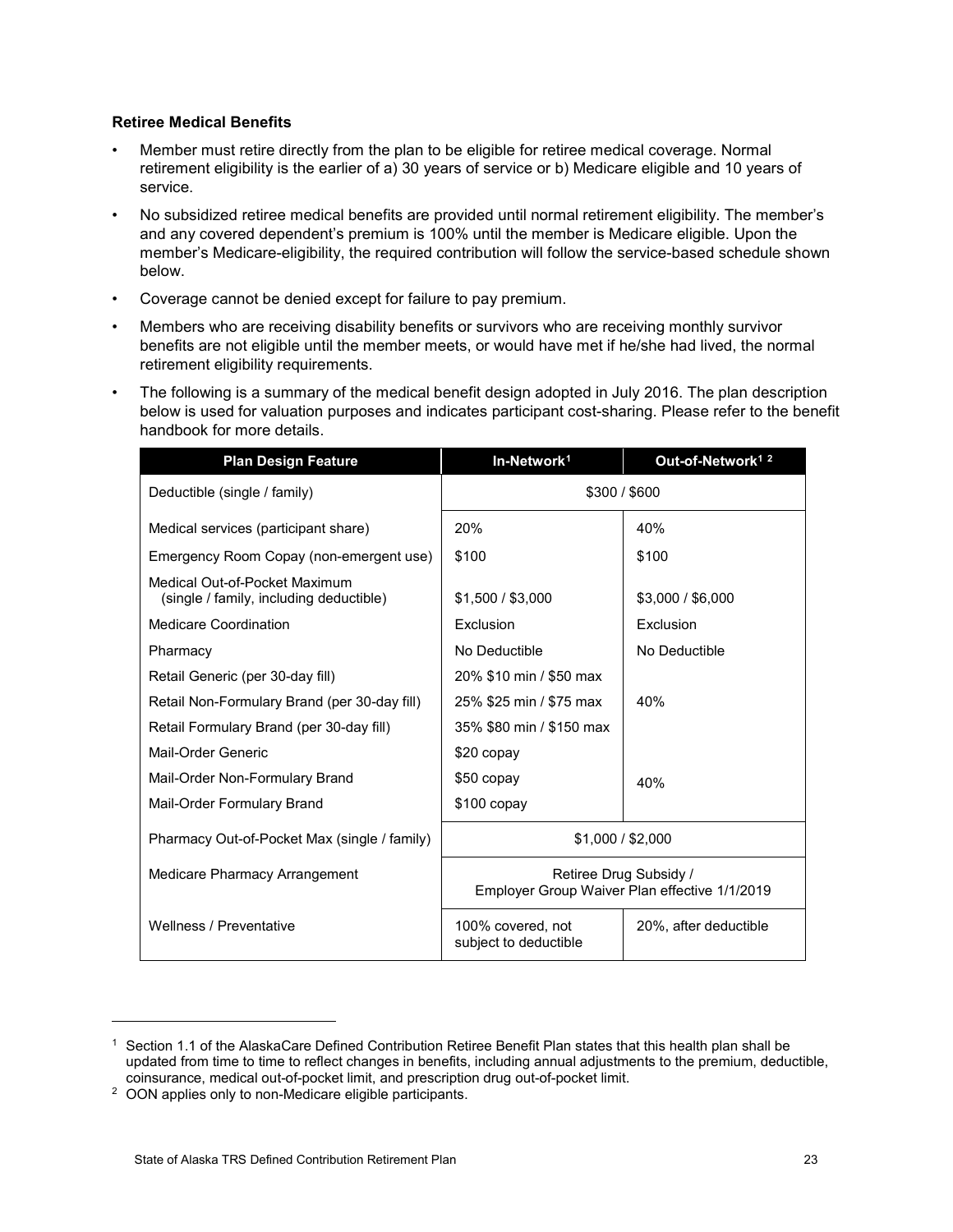- Buck used manual rate models to determine relative plan values for the defined benefit (DB) retiree medical plan and the DCR retiree medical plan outlined above. We applied the ratio of the DCR retiree medical plan value to the DB retiree medical plan value to the per capita costs determined for each of pre/post-Medicare medical and pharmacy benefits to estimate corresponding values for the DCR retiree medical plan design. These factors are noted in Section 4.3. We further adjusted the Medicare medical manual rate to reflect the Medicare coordination method adopted. The estimated 2021 reimbursements under EGWP were provided by Segal Consulting (who worked with the EGWP administrator, Optum, to develop those estimates). We reflect estimated discounts and pharmacy rebates in the defined benefit medical cost so no further adjustment was needed for the DCR retiree medical plan. The medical network differential is reflected in the relative plan value adjustments.
- The retiree medical plan's coverage is supplemental to Medicare. Medicare coordination is described in the 2020 DCR Plan Handbook, referred to in the industry as exclusion coordination: Medicare payment is deducted from the Medicare allowable expense and plan parameters are applied to the remaining amount. Starting in 2019, the prescription drug coverage is through a Medicare Part D EGWP arrangement.
- The premium for Medicare-eligible retirees will be based on the member's years of service. The percentage of premium paid by the member is as follows:

| Years of<br><b>Service</b> | <b>Percent of Premium</b><br><b>Paid by Member</b> |
|----------------------------|----------------------------------------------------|
| < 15                       | 30%                                                |
| $15 - 19$                  | 25%                                                |
| $20 - 24$                  | 20%                                                |
| $25 - 29$                  | 15%                                                |
| 30+                        | 10%                                                |

- The premium for dependents who are not eligible for Medicare aligns with the member's subsidy. While a member is not Medicare-eligible, premiums are 100% of the estimated cost.
- Members have a separate defined contribution Health Reimbursement Arrangement account, which is not reflected in this valuation, that can be used to pay for premiums or other medical expenses.
- For valuation purposes, retiree premiums were assumed to equal the percentages outlined in the table above times the age-related plan costs. Future premiums calculated and charged to DCR participants will need to be determined reflecting any appropriate adjustments to the defined benefit (DB) plan data because current DB premiums were determined using information based upon enrollment with members who have double coverage.
- Coverage will continue for surviving spouses of covered retired members.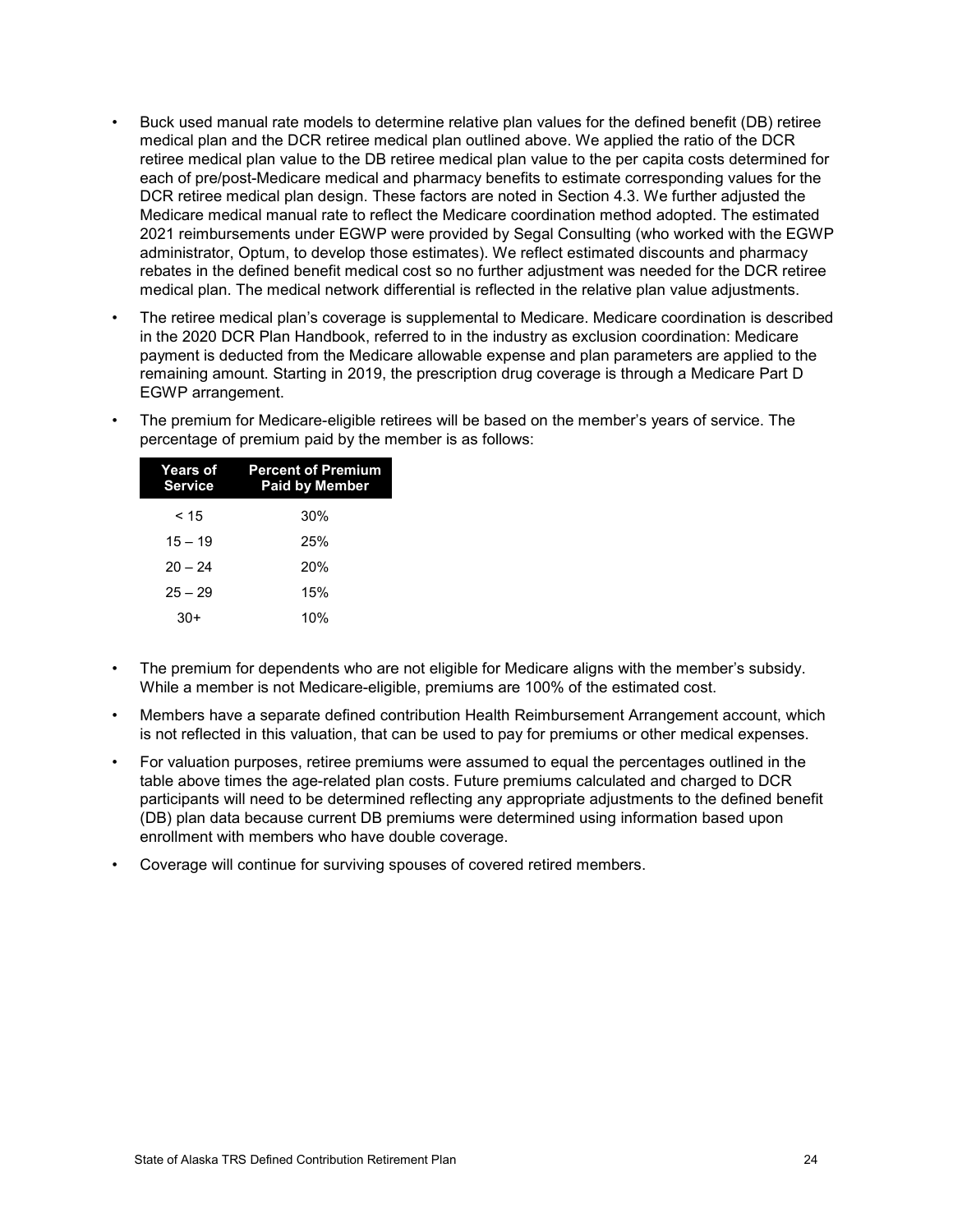#### **Occupational Disability Benefits**

- Benefit is 40% of salary at date of disability.
- Disability Benefit Adjustment: The disability benefit is increased by 75% of the cost of living increase in the preceding calendar year or 9%, whichever is less.
- Member earns service while on occupational disability.
- Benefits cease when the member becomes eligible for normal retirement at Medicare-eligible age and 10 years of service, or at any age with 30 years of service.
- No subsidized retiree medical benefits are provided until normal retirement eligibility. The member's premium is 100% of the estimated cost until they are Medicare eligible. Medicare-eligible premiums follow the service-based schedule above.

#### **Occupational Death Benefits**

- Benefit is 40% of salary.
- Survivor's Pension Adjustment: A survivor's pension is increased by 50% of the cost of living increase in the preceding calendar year or 6%, whichever is less, if the recipient is at least age 60 on July 1, or under age 60 if the recipient has been receiving TRS benefits for at least 8 years as of July 1.
- Benefits cease when the member would have become eligible for normal retirement.
- The period during which the survivor is receiving benefits is counted as service credit toward retiree medical benefits.
- No subsidized retiree medical benefits are provided until the member would have been eligible for normal retirement. The surviving spouse's premium is 100% of the estimated cost until the member would have been Medicare eligible. Medicare-eligible premiums follow the service-based schedule above.

#### **Changes Since the Prior Valuation**

There have been no changes in TRS DCR benefit provisions valued since the prior valuation.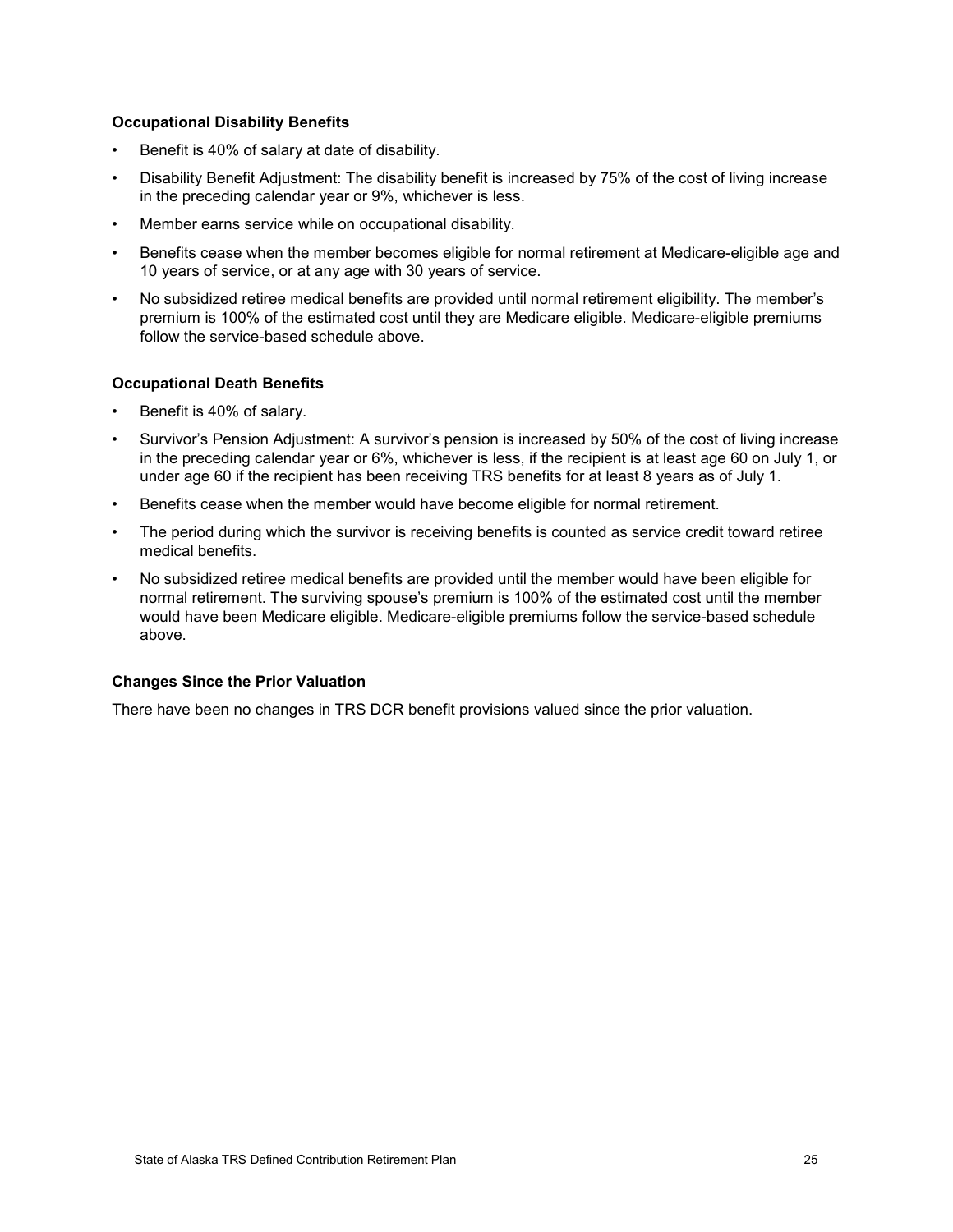# Section 4.2: Description of Actuarial Methods and Valuation Procedures

The funding method used in this valuation was adopted by the Board in October 2006, and was modified as part of the experience study for the period July 1, 2013 to June 30, 2017. The asset smoothing method used to determine valuation assets was implemented effective June 30, 2006.

Benefits valued are those delineated in Alaska State statutes as of the valuation date. Changes in State statutes effective after the valuation date are not taken into consideration in setting the assumptions and methods.

#### **Actuarial Cost Method**

Liabilities and contributions shown in the report are computed using the Entry Age Normal Actuarial Cost Method, level percent of pay. Each year's difference between actual and expected unfunded actuarial accrued liability is amortized over 25 years as a level percentage of expected payroll.

Cost factors designed to produce annual costs as a constant percentage of each member's expected compensation in each year for death and disability benefits and retiree medical benefits, from the assumed entry age to the last age with a future benefit were applied to the projected benefits to determine the normal cost (the portion of the total cost of the plan allocated to the current year under the method). The normal cost is determined by summing intermediate results for active members and determining an average normal cost rate which is then related to the total DCR Plan payroll of active members. The actuarial accrued liability for active members (the portion of the total cost of the plan allocated to prior years under the method) was determined as the excess of the actuarial present value of projected benefits over the actuarial present value of future normal costs.

The actuarial accrued liability for beneficiaries and disabled members currently receiving benefits (if any) was determined as the actuarial present value of the benefits expected to be paid. No future normal costs are payable for these members.

The actuarial accrued liability under this method at any point in time is the theoretical amount of the fund that would have been accumulated had annual contributions equal to the normal cost been made in prior years (it does not represent the liability for benefits accrued to the valuation date). The unfunded actuarial accrued liability is the excess of the actuarial accrued liability over the actuarial value of plan assets measured on the valuation date.

Under this method, experience gains or losses, i.e., decreases or increases in accrued liabilities attributable to deviations in experience from the actuarial assumptions, adjust the unfunded actuarial accrued liability.

#### **Valuation of Assets**

Effective June 30, 2006, the asset valuation method recognizes 20% of the investment gain or loss in each of the current and preceding four years. This method was phased in over five years. Fair Value of Assets was \$0 as of June 30, 2006. All assets are valued at fair value. Assets are accounted for on an accrued basis and are taken directly from financial statements audited by KPMG LLP. Valuation assets are constrained to a range of 80% to 120% of the fair value of assets.

#### **Changes in Methods Since the Prior Valuation**

There were no changes in the asset or valuation methods since the prior valuation.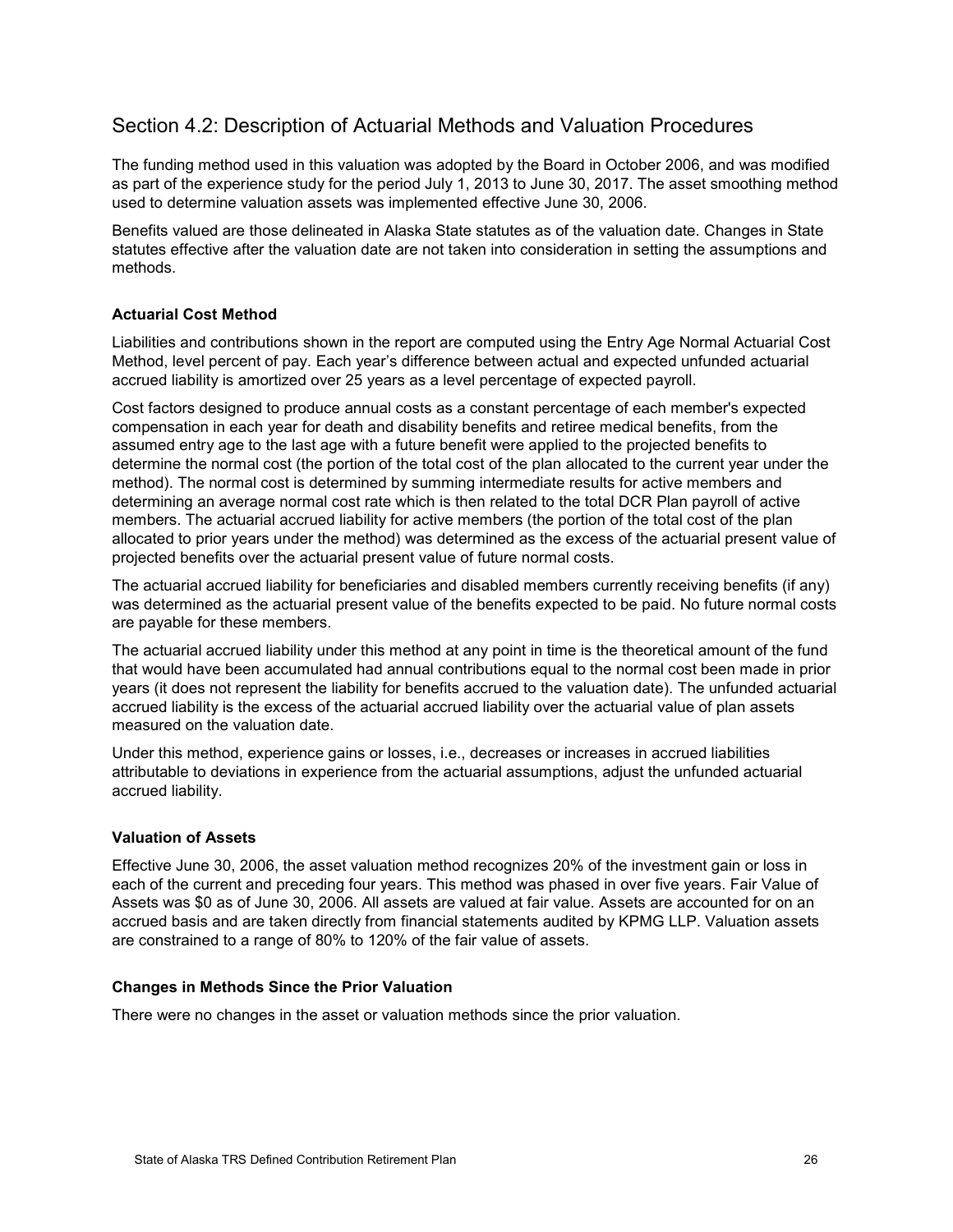#### **Valuation of Retiree Medical and Prescription Drug Benefits**

The methodology used for the valuation of the retiree medical benefits is described in Section 5.2 of the State of Alaska Teachers' Retirement System Defined Benefit Plan Actuarial Valuation Report as of June 30, 2020.

Due to the lack of experience for the DCR retiree medical plan only, base claims costs are based on those described in the actuarial valuation as of June 30, 2020 for the Defined Benefit (DB) retiree medical plan covering TRS and PERS. The DB rates were used with some adjustments. The claims costs were adjusted to reflect the differences between the DCR medical plan and the DB medical plan. These differences include network steerage, different coverage levels, different Medicare coordination for medical benefits, and an indexing of the retiree out-of-pocket dollar amounts. To account for higher initial copays, deductibles and out-of-pocket limits, projected FY21 claims costs were reduced 3.1% for medical claims, and 8.9% for prescription drugs. In addition, to account for the difference in Medicare coordination, projected FY21 medical claims costs for Medicare eligible retirees were further reduced 29.5%.

FY19 and FY20 experience were compared to assess the impact of COVID-19 and whether an adjustment to FY20 claims was indicated for use in the June 30, 2020 valuation. A material decrease in medical claims during March 2020 to June 2020 was experienced due to COVID-19. Therefore, an adjustment was made for those months to adjust for the decrease that is not expected to continue in future years. There was an observed spike in prescription drug claims in March 2020; however, the FY20 prescription drug experience appears reasonable to use without adjustment for COVID-19. To adjust for the decrease in medical claims due to COVID-19 during the last 4 months of FY20, the per capita cost during the first 8 months was used as the basis for estimating claims that would have occurred in the absence of COVID-19.

No implicit subsidies are assumed. Employees projected to retire with 30 years of service prior to Medicare are valued with commencement deferred to Medicare eligibility, because those members will be required to pay the full plan premium prior to Medicare. Explicit subsidies for disabled and normal retirement are determined using the plan-defined percentages of age-related total projected plan costs, again with no implicit subsidy assumed.

The State transitioned to an Employer Group Waiver Program (EGWP) for DCR participants effective January 1, 2019. The estimated 2021 reimbursements under EGWP were provided by Segal Consulting (who worked with the EGWP administrator, Optum, to develop those estimates).

#### **Healthcare Reform**

Healthcare Reform legislation passed on March 23, 2010 included several provisions with potential implications for the State of Alaska Retiree Health Plan liability. Buck evaluated the impact due to these provisions.

Because the State plan is retiree-only, not all provisions are required. Unlimited lifetime benefits and dependent coverage to age 26 are two of these provisions. The adopted DCR plan does not place lifetime limits on benefits, but does restrict dependent child coverage.

The Further Consolidated Appropriations Act, 2020 passed in December 2019 repealed several healthcare-related taxes, including the Cadillac Tax.

The Tax Cuts and Jobs Act passed in December 2017 included the elimination of the individual mandate penalty and changed the inflation measure for purposes of determining the limits for the High Cost Excise Tax to use chained CPI. It is our understanding the law does not directly impact other provisions of the ACA. While the nullification of the ACA's individual mandate penalty does not directly impact employer group health plans, it could contribute to the destabilization of the individual market and increase the number of uninsured. Such destabilization could translate to increased costs for employers. We have considered this when setting our healthcare cost trend assumptions and will continue to monitor this issue.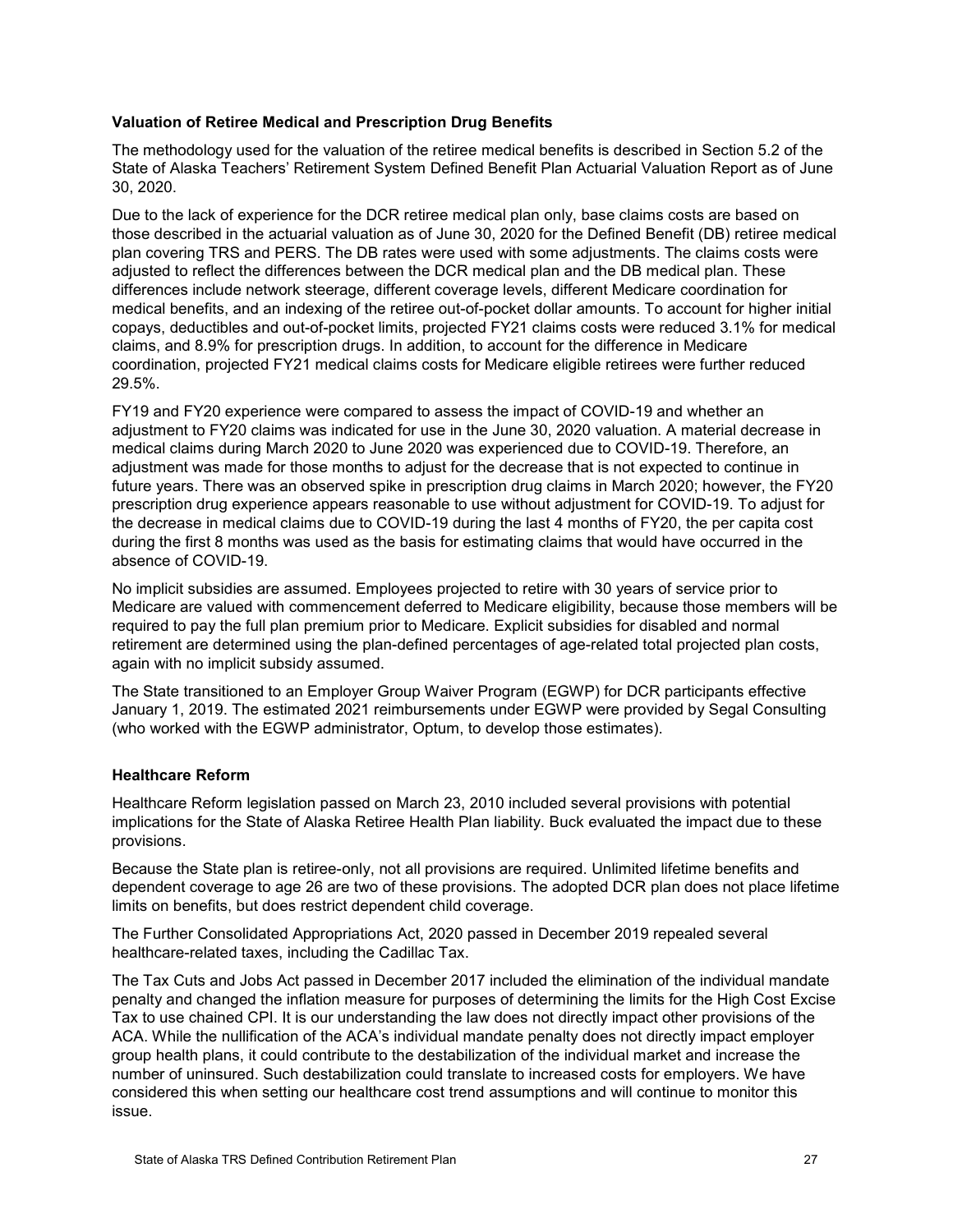We have not identified any other specific provisions of healthcare reform or its potential repeal that would be expected to have a significant impact on the measured obligation. We will continue to monitor legislative activity.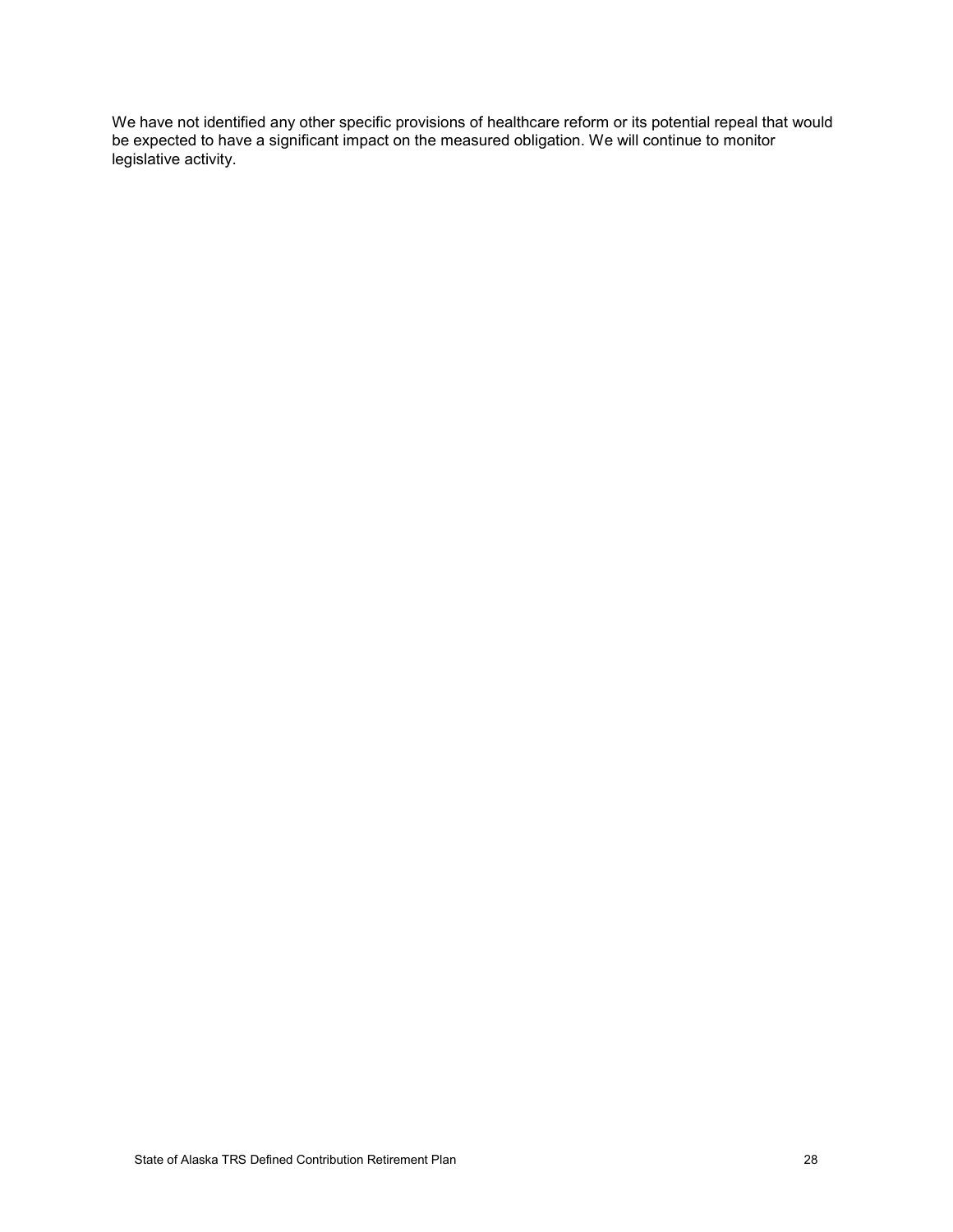# Section 4.3: Summary of Actuarial Assumptions

The demographic and economic assumptions used in the June 30, 2020 valuation are described below. Unless noted otherwise, these assumptions were adopted by the Board in January 2019 based on the experience study for the period July 1, 2013 to June 30, 2017.

#### **Investment Return**

7.38% per year, net of investment expenses.

#### **Salary Scale**

Salary scale rates based upon the 2013-2017 actual experience (see Table 1).

Inflation – 2.50% per year.

Productivity – 0.25% per year.

#### **Payroll Growth**

2.75% per year (inflation + productivity).

#### **Total Inflation**

Total inflation as measured by the Consumer Price Index for urban and clerical workers for Anchorage is assumed to increase 2.50% annually.

#### **Mortality (Pre-Commencement)**

Mortality rates based upon the 2013-2017 actual experience.

RP-2014 white-collar employee table, benefit-weighted, rolled back to 2006, and projected with MP-2017 generational improvement.

Deaths are assumed to result from occupational causes 15% of the time.

#### **Mortality (Post-Commencement)**

Mortality rates based upon the 2013-2017 actual experience.

93% of male and 90% of female rates of RP-2014 white-collar healthy annuitant table, benefit-weighted, rolled back to 2006, and projected with MP-2017 generational improvement.

#### **Turnover**

Select and ultimate rates based upon the 2013-2017 actual experience (see Table 2).

#### **Disability**

Incidence rates based upon the 2013-2017 actual experience (see Table 3).

Disabilities are assumed to be occupational 15% of the time.

Post-disability mortality in accordance with the RP-2014 disabled table, benefit-weighted, rolled back to 2006, and projected with MP-2017 generational improvement.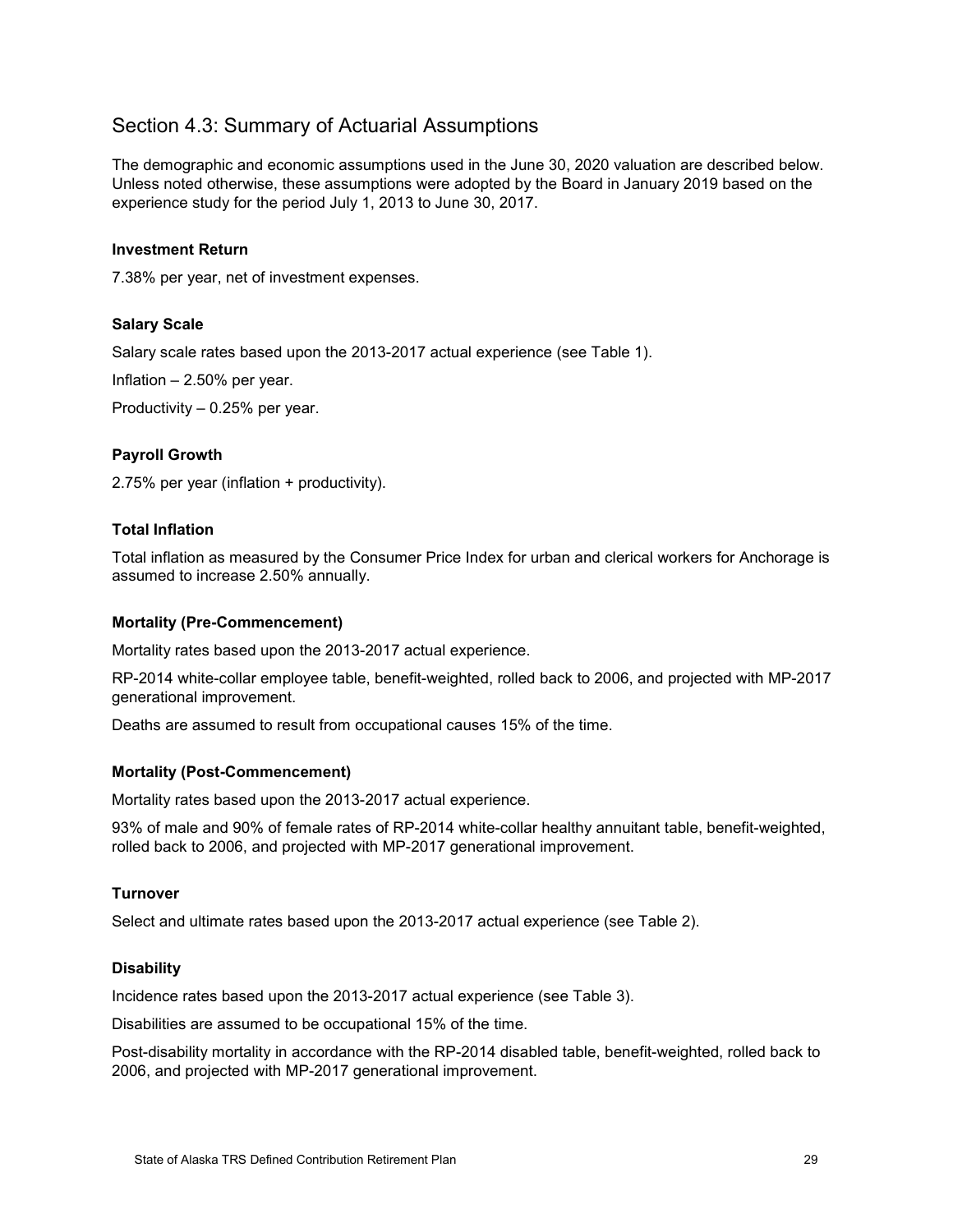#### **Retirement**

Retirement rates based upon the 2013-2017 actual experience (see Table 4).

#### **Spouse Age Difference**

Males are assumed to be three years older than their wives. Females are assumed to be two years younger than husbands.

#### **Percent Married for Occupational Death & Disability**

85% of male members and 75% of female members are assumed to be married at termination from active service.

#### **Dependent Spouse Medical Coverage Election**

Applies to members who do not have double medical coverage. 65% of male members and 60% of female members are assumed to be married and cover a dependent spouse.

#### **Part-Time Status**

Part-time employees are assumed to earn 0.75 years of service per year.

#### **Per Capita Claims Cost**

Sample claims cost rates (before base claims cost adjustments described below) adjusted to age 65 for FY21 medical and prescription drugs are shown below:

|                        |     | Medical |     | <b>Prescription Drugs</b> |
|------------------------|-----|---------|-----|---------------------------|
| Pre-Medicare           | \$. | 15.360  | £.  | 3.393                     |
| Medicare Parts A & B   | \$. | 1.618   | £.  | 3.340                     |
| Medicare Part D - EGWP |     | N/A     | \$. | 1.003                     |

Members are assumed to attain Medicare eligibility at age 65. All costs are for the 2021 fiscal year (July 1, 2020 – June 30, 2021).

The EGWP subsidy is assumed to increase in future years by the trend rates shown on the following pages. No future legislative changes or other events are anticipated to impact the EGWP subsidy. If any legislative or other changes occur in the future that impact the EGWP subsidy (which could either increase or decrease the plan's Actuarial Accrued Liability), those changes will be evaluated and quantified when they occur.

#### **Third Party Administrator Fees**

\$449 per person per year; assumed to increase at 4.5% per year.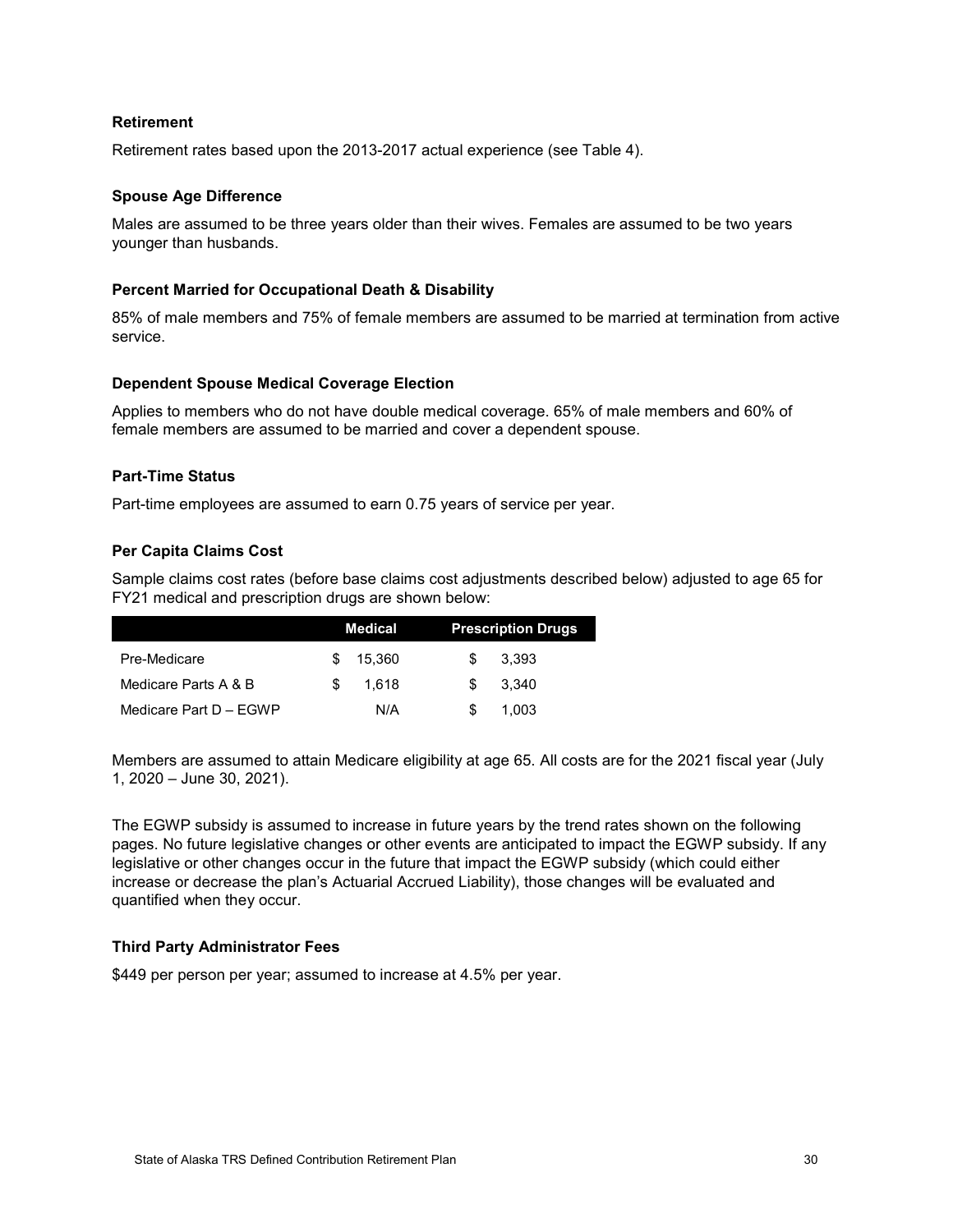#### **Base Claims Cost Adjustments**

Due to higher initial copays, deductibles, out-of-pocket limits and member cost sharing compared to the DB medical plan, the following cost adjustments are applied to the per capita claims cost rates above:

- 0.969 for the pre-Medicare plan.
- 0.674 for both the Medicare medical plan and Medicare coordination method (3.1% reduction for the medical plan and 29.5% reduction for the coordination method).
- 0.911 for the prescription drug plan.

#### **Administrative Expenses**

Beginning with the June 30, 2018 valuation, the Normal Cost is increased for administrative expenses expected to be paid from plan assets during the year. The amounts included in the June 30, 2020 Normal Cost, which are based on the average of actual administrative expenses during the last two fiscal years, are \$0 for occupational death & disability and \$8,000 for retiree medical.

#### **Healthcare Cost Trend**

The table below shows the rate used to project the cost from the shown fiscal year to the next fiscal year. For example, 6.5% is applied to the FY21 pre-Medicare medical claims costs to get the FY22 medical claims costs.

|             | <b>Medical</b><br><b>Pre-65</b> | <b>Medical</b><br><b>Post-65</b> | <b>Prescription</b><br>Drugs / EGWP |
|-------------|---------------------------------|----------------------------------|-------------------------------------|
| FY21        | 6.5%                            | 5.4%                             | 7.5%                                |
| <b>FY22</b> | 6.3%                            | 5.4%                             | 7.1%                                |
| FY23        | 6.1%                            | 5.4%                             | 6.8%                                |
| FY24        | 5.9%                            | 5.4%                             | 6.4%                                |
| <b>FY25</b> | 5.8%                            | 5.4%                             | 6.1%                                |
| FY26        | 5.6%                            | 5.4%                             | 5.7%                                |
| FY27-FY40   | 5.4%                            | 5.4%                             | 5.4%                                |
| FY41        | 5.3%                            | 5.3%                             | 5.3%                                |
| FY42        | 5.2%                            | 5.2%                             | 5.2%                                |
| FY43        | 5.1%                            | 5.1%                             | 5.1%                                |
| FY44        | 5.1%                            | 5.1%                             | 5.1%                                |
| <b>FY45</b> | 5.0%                            | 5.0%                             | 5.0%                                |
| FY46        | 4.9%                            | 4.9%                             | 4.9%                                |
| <b>FY47</b> | 4.8%                            | 4.8%                             | 4.8%                                |
| FY48        | 4.7%                            | 4.7%                             | 4.7%                                |
| <b>FY49</b> | 4.6%                            | 4.6%                             | 4.6%                                |
| FY50+       | 4.5%                            | 4.5%                             | 4.5%                                |

For the June 30, 2014 valuation and later, the updated Society of Actuaries' Healthcare Cost Trend Model is used to project medical and prescription drug costs. This model estimates trend amounts that are projected out for 80 years. The model has been populated with assumptions that are specific to the State of Alaska.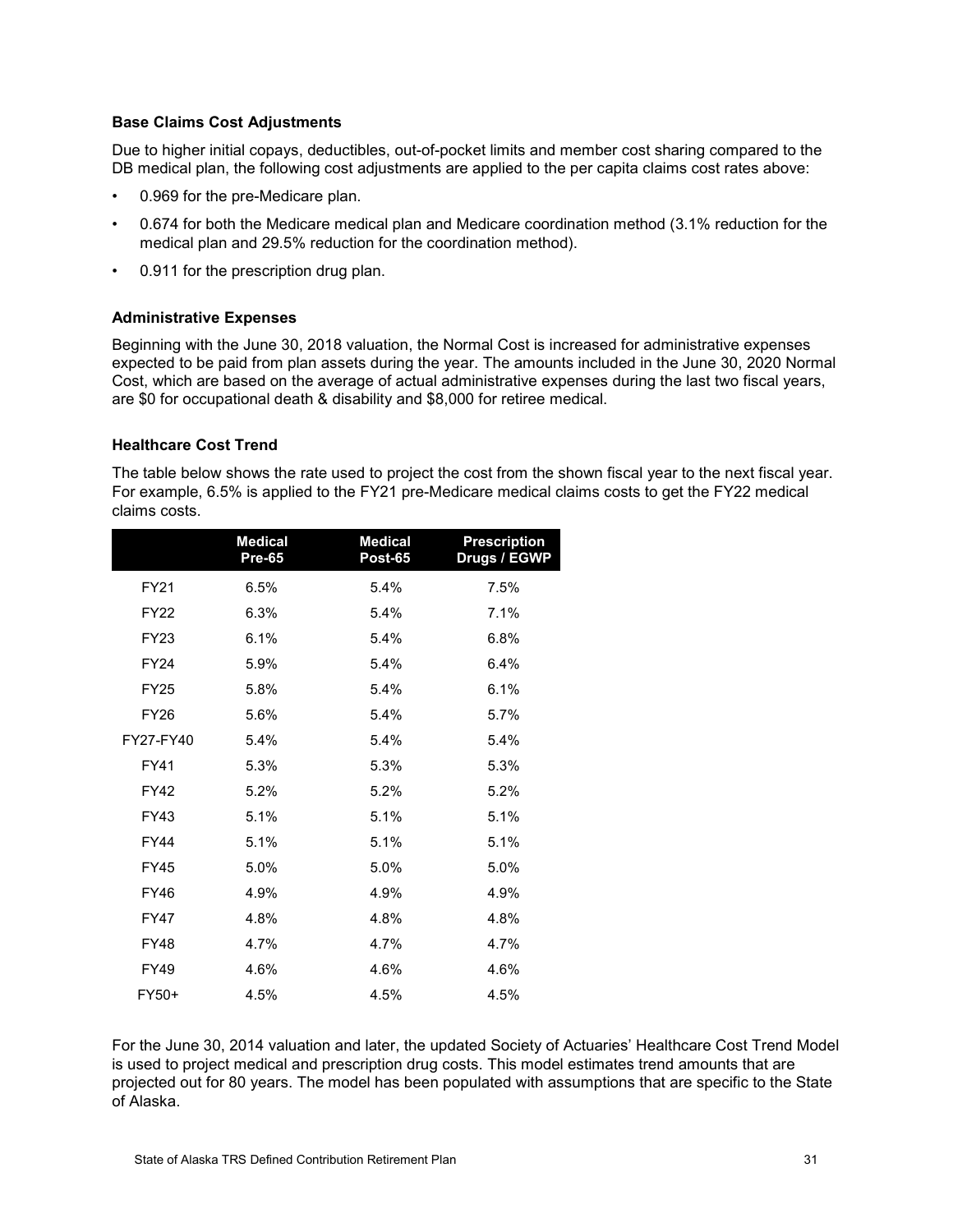#### **Aging Factors**

| Age       | <b>Medical</b> | <b>Prescription</b><br>Drugs |
|-----------|----------------|------------------------------|
| $0 - 44$  | 2.0%           | 4.5%                         |
| $45 - 54$ | 2.5%           | 3.5%                         |
| $55 - 64$ | 2.5%           | 1.5%                         |
| $65 - 74$ | 3.0%           | 2.0%                         |
| $75 - 84$ | 2.0%           | $-0.5%$                      |
| $85 - 94$ | 0.3%           | $-2.5%$                      |
| $95+$     | 0.0%           | $0.0\%$                      |

#### **Retiree Medical Participation**

|       | <b>Decrement Due to Disability</b> |       | <b>Decrement Due to Retirement</b> |       |  |
|-------|------------------------------------|-------|------------------------------------|-------|--|
| Age   | <b>Percent Participation</b>       | Age   | <b>Percent Participation*</b>      |       |  |
| < 56  | 75.0%                              | 55    | 50.0%                              |       |  |
| 56    | 77.5%                              | 56    | 55.0%                              |       |  |
| 57    | 80.0%                              | 57    | 60.0%                              |       |  |
| 58    | 82.5%                              | 58    | 65.0%                              |       |  |
| 59    | 85.0%                              | 59    | 70.0%                              |       |  |
| 60    | 87.5%                              | 60    | 75.0%                              |       |  |
| 61    | 90.0%                              | 61    | 80.0%                              |       |  |
| 62    | 92.5%                              | 62    | 85.0%                              |       |  |
| 63    | 95.0%                              | 63    | 90.0%                              |       |  |
| 64    | 97.5%                              | 64    | 95.0%                              |       |  |
| $65+$ | 100.0%                             | $65+$ | <b>Years of Service</b>            |       |  |
|       |                                    |       | < 15                               | 75.0% |  |
|       |                                    |       | $15 - 19$                          | 80.0% |  |
|       |                                    |       | $20 - 24$                          | 85.0% |  |
|       |                                    |       | $25 - 29$                          | 90.0% |  |
|       |                                    |       | $30+$                              | 95.0% |  |

\* Participation assumption is a combination of (i) the service-based rates for retirement from employment at age 65+ and (ii) the age-based rates for retirement from employment before age 65. These rates reflect the expected plan election rate that varies by reason for decrement, duration that a member may pay full cost prior to Medicare eligibility, and availability of alternative and/or lower cost options, particularly in the Medicare market. This assumption is based on observed trends in participation from a range of other plans.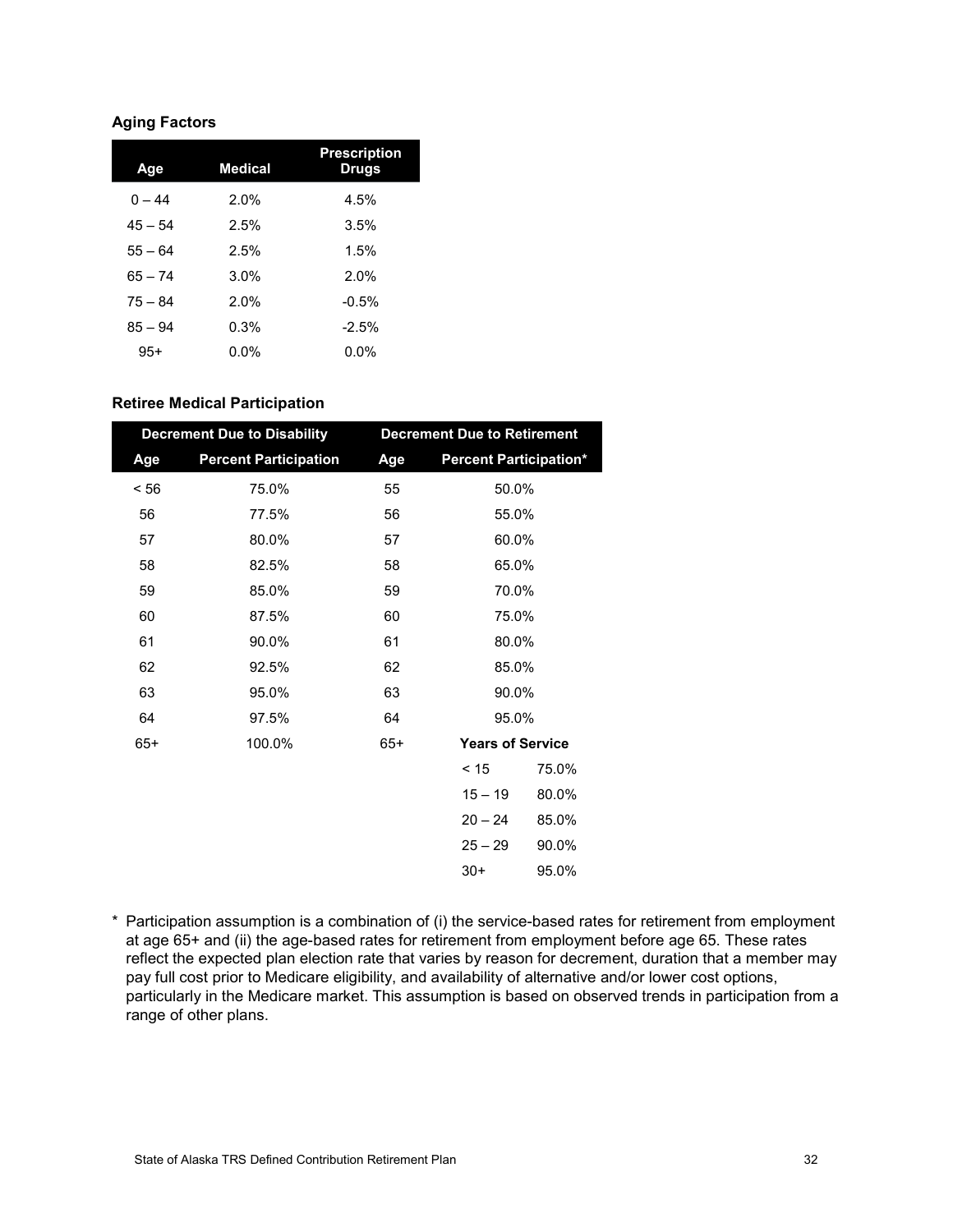#### **Imputed Data**

Data changes from the prior year which are deemed to have immaterial impact on liabilities and contribution rates are assumed to be correct in the current year's client data. Non-vested terminations with appropriate refund dates are assumed to have received a full refund of contributions. Active members with missing salary and service are assumed to be terminated with status based on their vesting percentage.

#### **Changes in Assumptions Since the Prior Valuation**

The amount included in the Normal Cost for administrative expenses was changed from \$4,700 to \$8,000 for retiree medical, while occupational death & disability remained at \$0 (based on the most recent two years of actual administrative expenses paid from plan assets). The per capita claims cost assumption is updated annually. The medical and prescription drug relative value factors were updated and the 0.2% annual trend rate adjustment factor between the DB and DCR plans was removed.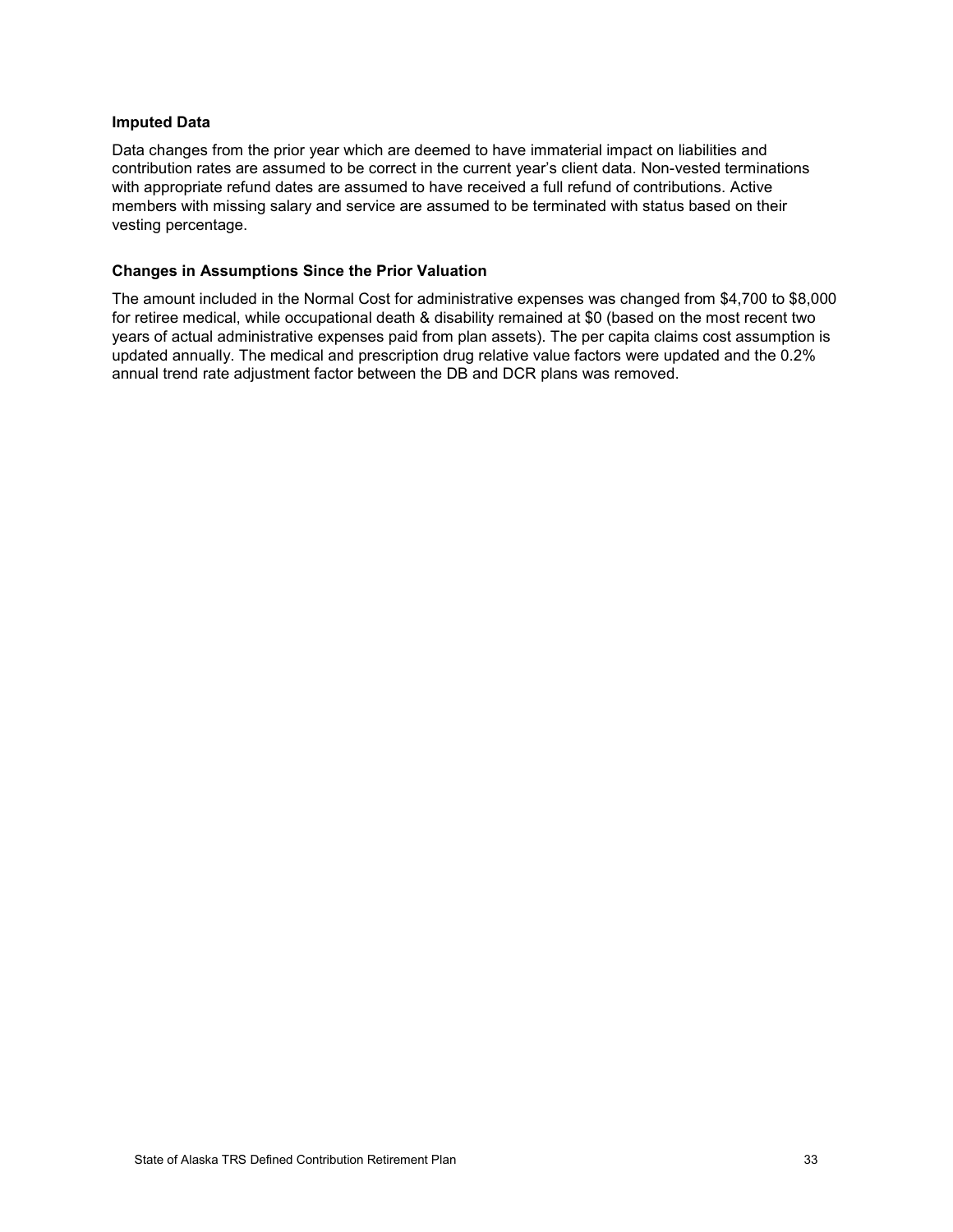# **Table 1: Salary Scale**

| Years of<br><b>Service</b> | Percent<br>Increase |
|----------------------------|---------------------|
| 0                          | 6.75%               |
| 1                          | 6.25%               |
| 2                          | 5.75%               |
| 3                          | 5.25%               |
| 4                          | 4.75%               |
| 5                          | 4.25%               |
| 6                          | 3.75%               |
| $\overline{7}$             | 3.65%               |
| 8                          | 3.55%               |
| 9                          | 3.45%               |
| 10                         | 3.35%               |
| 11                         | 3.25%               |
| 12                         | 3.15%               |
| 13                         | 3.05%               |
| 14                         | 2.95%               |
| 15                         | 2.85%               |
| 16+                        | 2.75%               |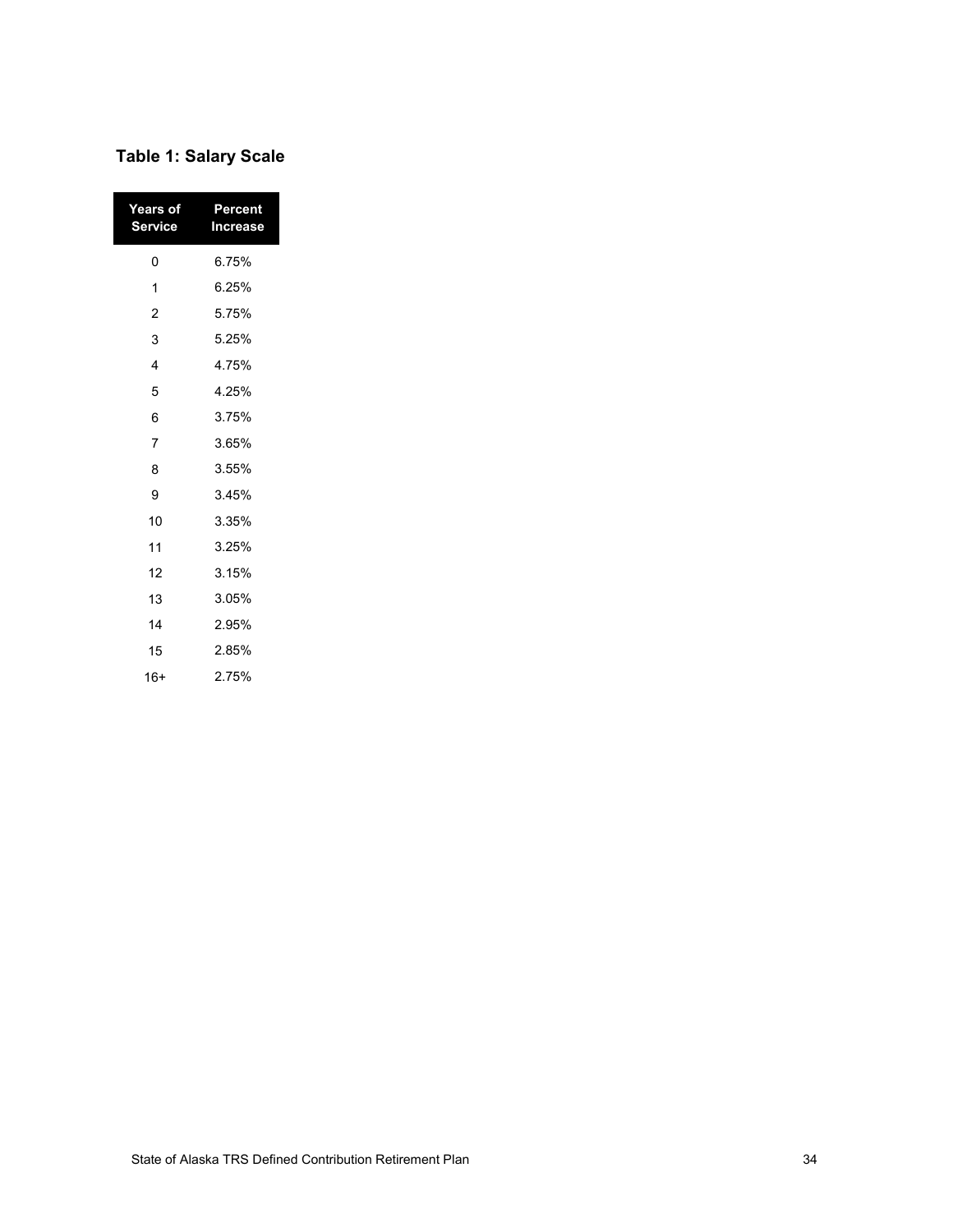## **Table 2: Turnover Rates**

# **Select Rates during the First 6 Years of Employment**

| <b>Years of</b><br><b>Service</b> | <b>Male</b> | Female |
|-----------------------------------|-------------|--------|
| 0                                 | 20.70%      | 21.80% |
| 1                                 | 19.55%      | 18.70% |
| 2                                 | 16.10%      | 15.40% |
| 3                                 | 13.80%      | 13.20% |
| 4                                 | 11.50%      | 11.00% |
| 5                                 | 7.32%       | 8.05%  |

 $\overline{\phantom{a}}$ 

#### **Ultimate Rates after the First 6 Years of Employment**

| Age  | <b>Male</b> | <b>Female</b> | Age   | <b>Male</b> | Female |
|------|-------------|---------------|-------|-------------|--------|
| < 26 | 9.41%       | 8.31%         | 45    | 9.05%       | 8.09%  |
| 26   | 9.41%       | 8.32%         | 46    | 8.99%       | 8.07%  |
| 27   | 9.40%       | 8.33%         | 47    | 8.94%       | 8.04%  |
| 28   | 9.39%       | 8.32%         | 48    | 8.86%       | 8.00%  |
| 29   | 9.39%       | 8.32%         | 49    | 8.78%       | 7.95%  |
| 30   | 9.38%       | 8.31%         | 50    | 8.70%       | 7.91%  |
| 31   | 9.37%       | 8.31%         | 51    | 8.62%       | 7.86%  |
| 32   | 9.36%       | 8.30%         | 52    | 8.54%       | 7.82%  |
| 33   | 9.35%       | 8.29%         | 53    | 8.37%       | 7.73%  |
| 34   | 9.35%       | 8.28%         | 54    | 8.20%       | 7.64%  |
| 35   | 9.34%       | 8.27%         | 55    | 8.03%       | 7.55%  |
| 36   | 9.34%       | 8.26%         | 56    | 7.86%       | 7.46%  |
| 37   | 9.33%       | 8.25%         | 57    | 7.69%       | 7.36%  |
| 38   | 9.31%       | 8.24%         | 58    | 7.76%       | 7.50%  |
| 39   | 9.29%       | 8.22%         | 59    | 7.82%       | 7.64%  |
| 40   | 9.26%       | 8.21%         | 60    | 7.89%       | 7.78%  |
| 41   | 9.24%       | 8.19%         | 61    | 7.95%       | 7.92%  |
| 42   | 9.22%       | 8.17%         | 62    | 8.02%       | 8.05%  |
| 43   | 9.16%       | 8.15%         | 63    | 8.59%       | 8.29%  |
| 44   | 9.11%       | 8.12%         | 64    | 9.17%       | 8.52%  |
|      |             |               | $65+$ | 9.75%       | 8.75%  |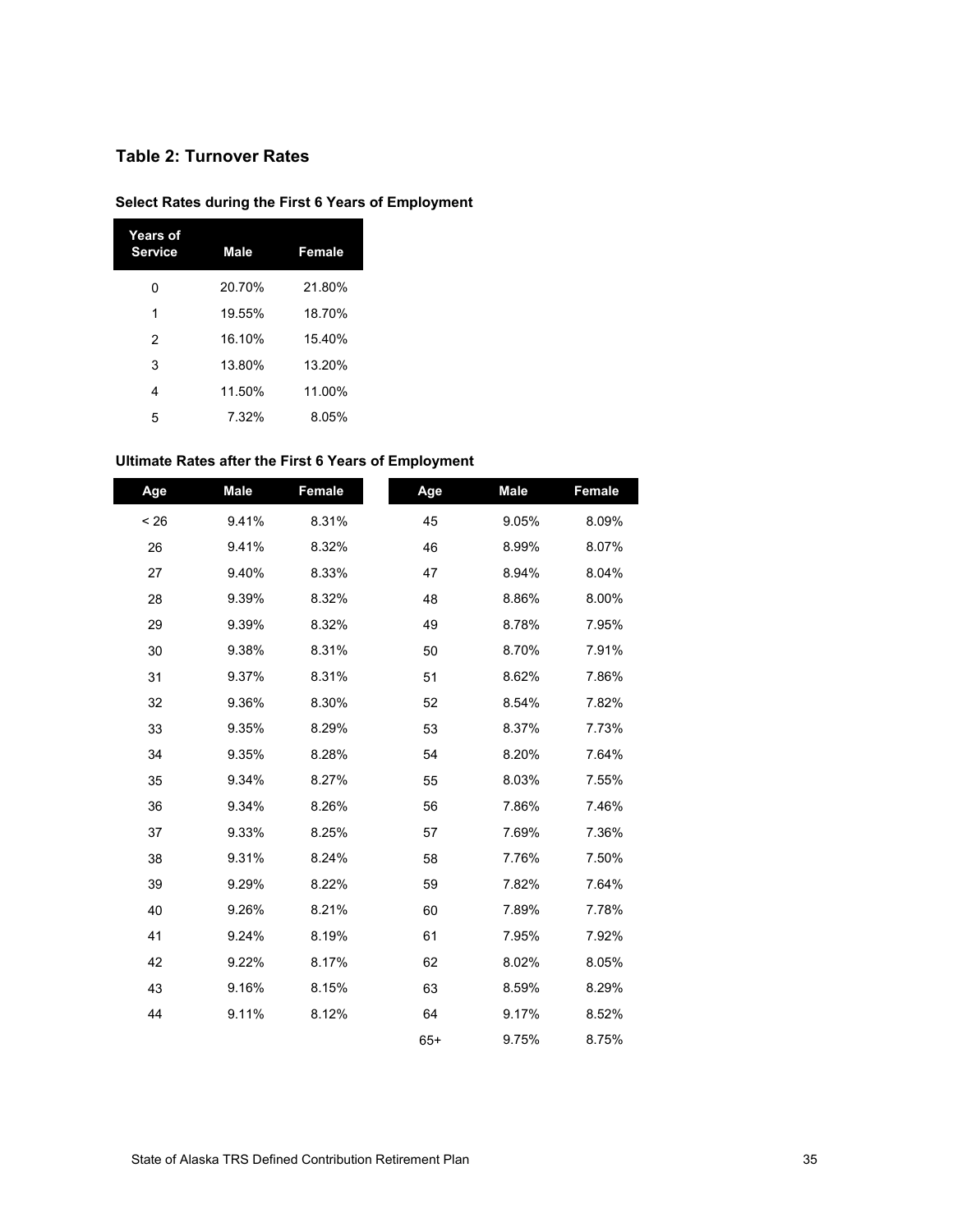# **Table 3: Disability Rates**

| Age  | <b>Male</b> | <b>Female</b> |
|------|-------------|---------------|
| < 31 | 0.0337%     | 0.0612%       |
| 31   | 0.0337%     | 0.0613%       |
| 32   | 0.0337%     | 0.0613%       |
| 33   | 0.0342%     | 0.0622%       |
| 34   | 0.0347%     | 0.0631%       |
| 35   | 0.0353%     | 0.0641%       |
| 36   | 0.0357%     | 0.0650%       |
| 37   | 0.0362%     | 0.0659%       |
| 38   | 0.0371%     | 0.0674%       |
| 39   | 0.0379%     | 0.0689%       |
| 40   | 0.0387%     | 0.0703%       |
| 41   | 0.0395%     | 0.0718%       |
| 42   | 0.0403%     | 0.0733%       |
| 43   | 0.0423%     | 0.0770%       |
| 44   | 0.0443%     | 0.0806%       |
| 45   | 0.0464%     | 0.0843%       |
| 46   | 0.0483%     | 0.0879%       |
| 47   | 0.0504%     | 0.0916%       |
| 48   | 0.0536%     | 0.0975%       |
| 49   | 0.0569%     | 0.1034%       |
| 50   | 0.0601%     | 0.1093%       |
| 51   | 0.0634%     | 0.1152%       |
| 52   | 0.0666%     | 0.1211%       |
| 53   | 0.0746%     | 0.1356%       |
| 54   | 0.0826%     | 0.1501%       |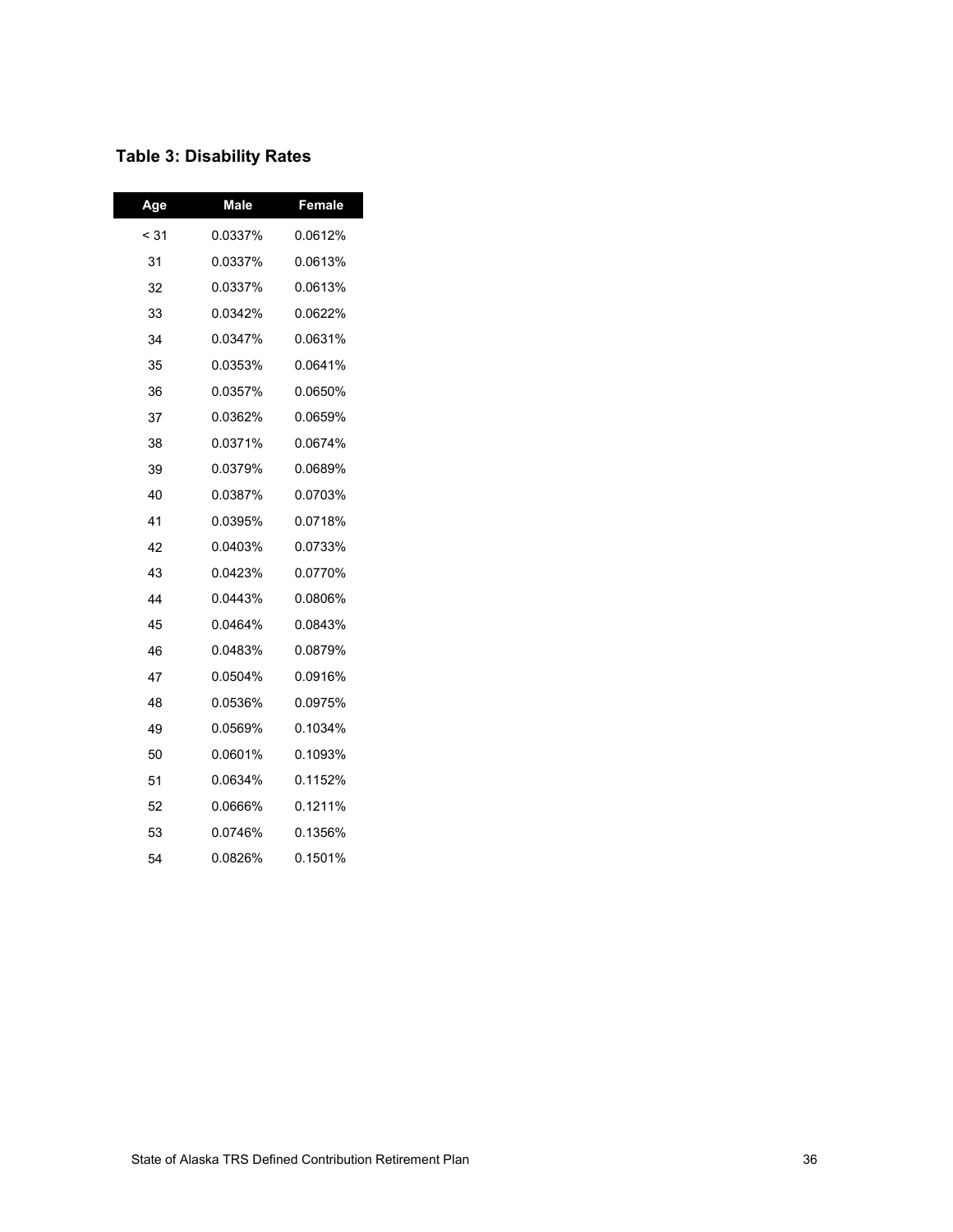## **Table 4: Retirement Rates**

| Age  | Rate   |
|------|--------|
| < 55 | 2.0%   |
| 55   | 3.0%   |
| 56   | 3.0%   |
| 57   | 3.0%   |
| 58   | 3.0%   |
| 59   | 3.0%   |
| 60   | 5.0%   |
| 61   | 5.0%   |
| 62   | 10.0%  |
| 63   | 5.0%   |
| 64   | 5.0%   |
| 65   | 25.0%  |
| 66   | 25.0%  |
| 67   | 25.0%  |
| 68   | 20.0%  |
| 69   | 20.0%  |
| 70+  | 100.0% |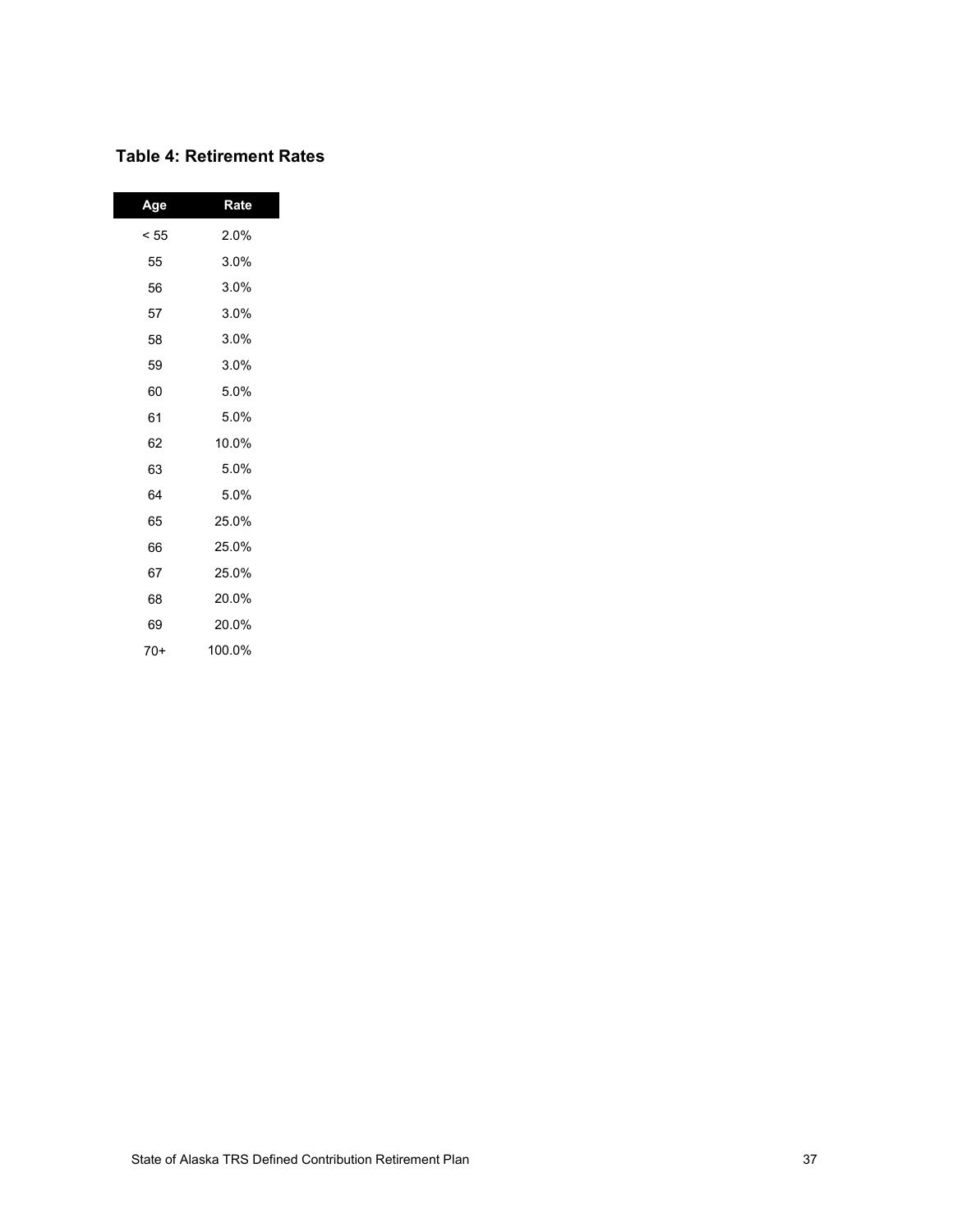# **Glossary of Terms**

#### **Actuarial Accrued Liability**

Total accumulated cost to fund pension or postemployment benefits arising from service in all prior years.

#### **Actuarial Cost Method**

Technique used to assign or allocate, in a systematic and consistent manner, the expected cost of a pension or postemployment plan for a group of plan members to the years of service that give rise to that cost.

#### **Actuarial Present Value of Projected Benefits**

Amount which, together with future interest, is expected to be sufficient to pay all future benefits.

#### **Actuarial Valuation**

Study of probable amounts of future pension or postemployment benefits and the necessary amount of contributions to fund those benefits.

#### **Actuary**

Person who performs mathematical calculations pertaining to pension and insurance benefits based on specific procedures and assumptions.

#### **GASB 74 and 75**

Governmental Accounting Standards Board Statement Number 74 amends Number 43 effective for the fiscal year beginning after June 15, 2016 and defines new financial reporting requirements for public postemployment benefit plans. Governmental Accounting Standards Board Statement Number 75 amends Number 45 effective for fiscal years beginning after June 15, 2017 and defines new accounting and financial reporting requirements for employers sponsoring public postemployment benefit plans.

#### **Normal Cost**

That portion of the actuarial present value of benefits assigned to a particular year in respect to an individual participant or the plan as a whole.

#### **Rate Payroll**

Members' earnings used to determine contribution rates.

#### **Unfunded Actuarial Accrued Liability (UAAL)**

The portion of the actuarial accrued liability not offset by plan assets.